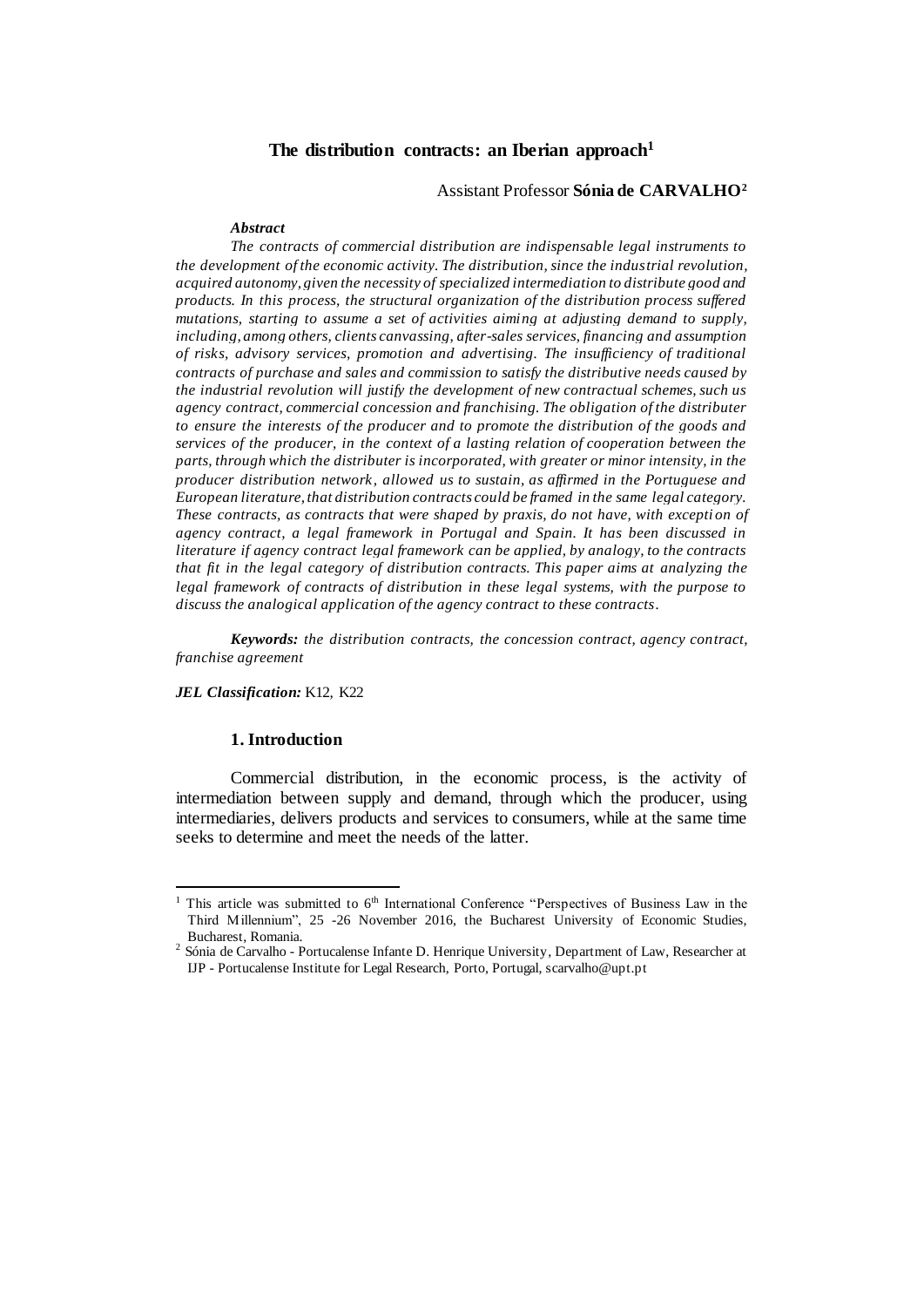With the industrial revolution, this stage of the production process acquired autonomy, as the surpluses of mass production subordinated the production to the law of supply.<sup>3</sup>

Therefore, the commercial distribution is no longer centered on the physical distribution of products, performing a set of activities aiming at adjusting demand to supply, including, among others, clients acquisition, after-sales services, financing and assumption of risks, advisory services, promotion and advertising.<sup>4</sup>

The difficulties revealed by the traditional purchase and sales and commission contracts to answer to the demands of this complex distribution process will be the source of the development of new contractual schemes, such us agency contract, commercial concession contract and franchising.

These commercial distribution agreements are legal instruments necessary for the development of economic activity.

As models shaped by *praxis,* these contracts, with exception of the agency contract, do not have a legal framework in the Spanish and Portuguese legal systems.<sup>5</sup>

Only the agency contract, owing to the legal framework provided by the Directive 86/653/EEC, is regulated in both legal systems, being discussed, by literature and case law its application to distribution contracts owing to the analogy among the contracts.

## **2. Brief characterization of the contracts under analysis**

### *2.1 Agency Contract*

 $\overline{a}$ 

The commercial agent performs an economic activity, organized, that includes material acts of varied content, in a stable and autonomous way, in order to promote the conclusion of contracts, on behalf of the principal<sup>6</sup>, upon payment of retribution.

<sup>3</sup> *See* Esperanza Gallego Sanchez, *La franquicia*, Trivium Editorial, Madrid, 1991, p. 29, note 88.

<sup>4</sup> *See* Ignacio Moralejo Menéndez, *El contrato mercantil de concesión*, Editorial Aranzadi, Navarra, 2007, p. 27. About the functions of distribution, *see* Enrique Díez de Castro, Antonio Navarro Garcia, *Naturaleza de la distribución*, "Distribución Comercial", Enrique C. Díez de Castro (coord.), 3ª ed., McGraw-Hill, Madrid, 2004, pp. 7 ff.

<sup>5</sup> In *Propuesta de Código Mercantil elaborada por la Sección de Derecho Mercantil de la Comisión General de Codificación*, the commercial distribution contracts, which included the contract *concesión mercantil* and the *contrato de franquicia*, were regulated in article 543. However, the *Anteproyecto de ley del Código Mercantil* no longer rules these contracts, only providing a legal framework to agency contract, that replicates the regulation enacted by *Ley 12/1992, de 27 de mayo* (LCA).

<sup>6</sup> The agency contract has its own legal framework, enshrined in *Decreto-Lei nº 178/86, de 3 de Julho*, as amended by *Decreto-Lei n.º 118/93, de 13 Abril*, which brings into force Council Directive of 18 December 1986 on the coordination of the laws of the Member States relating to self-employed commercial agents. *Decreto-Lei nº 178/86, de 3 de Julho*, has enacted the concept already accepted in doctrine and in case law.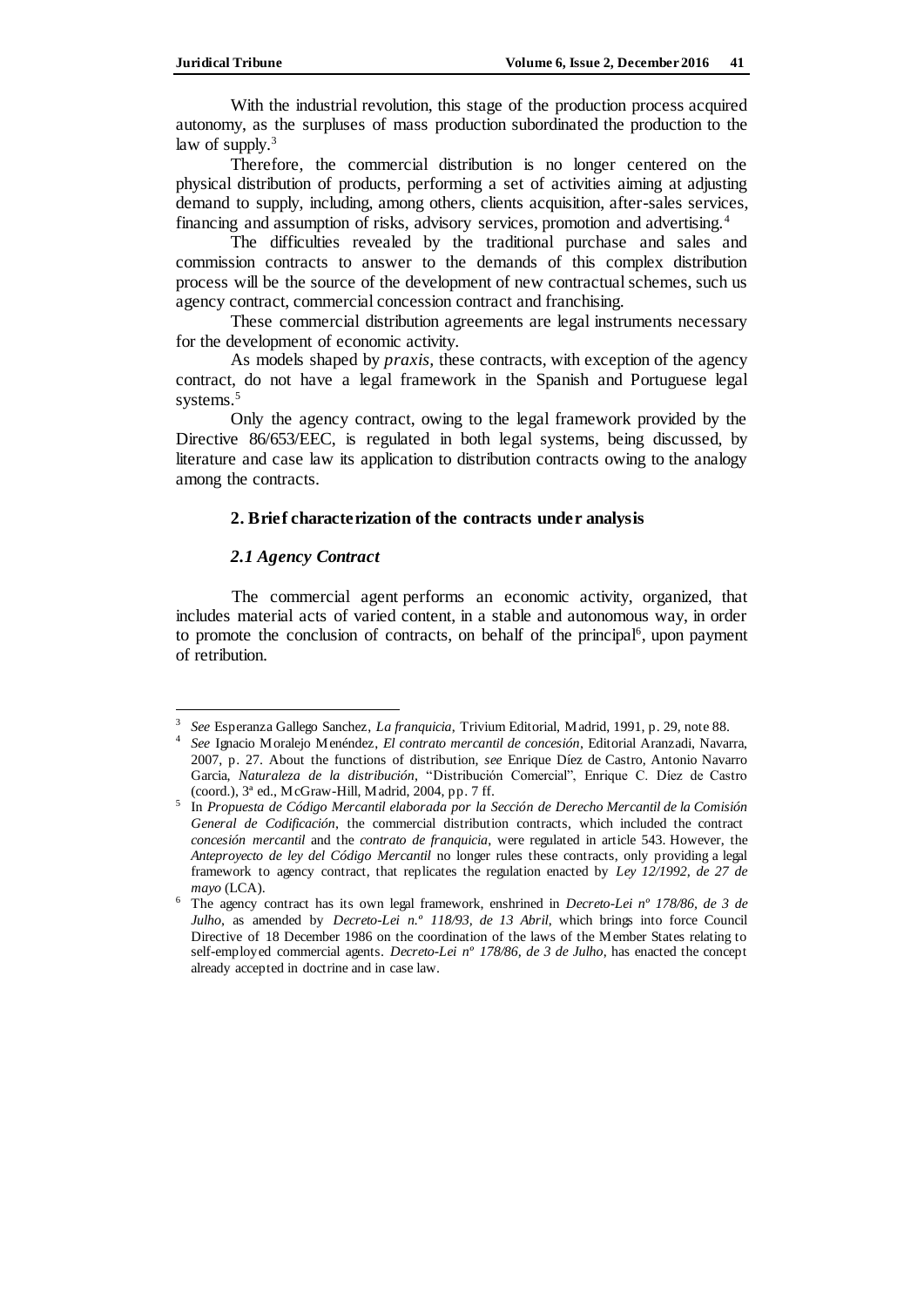The agent acts on behalf of the principal, pursuing the interests of the principal, within a long-term relationship of collaboration between both, whose key feature is the obligation to promote the conclusion of contracts.<sup>7</sup>

The obligation to promote the conclusion of contracts is based on a multiplicity of material acts designed to seek potential buyers, to encourage and increase the conclusion of contracts relating to goods or services, collecting purchase orders and communicating them to the principal.<sup>8</sup>

Stability is another essential element, as a result of which the agent's activity is a series of acts intended to be carried out during the period for which the contract has been determined, within the framework of a long-term relationship.<sup>9</sup>

The economic results that the parties aim at achieving within the agency contract can only be attained in a stable and lasting relationship.

The autonomy of the agent is also an essential element of the agency contract, notwithstanding its obligations as regards to follow principal guidelines and to provide a regular report of its activity.<sup>10</sup>

Galgano, *Diritto civile e commerciale*, Vol. III, Tomo I, Cedam, Padova, 1990, p. 13 and Saracino E/Toffoletto F, *Il contratto di agenzia*, "Il Codice Civile - Commentario", diretto da Schlesinger, Giuffrè, Milano, p. 40, sustain that is an obligation of means.

We adopt, as the Portuguese legislator in *Decreto-Lei nº 178/86, de 3 de Julho*, the term *principal*  to designate the agent's counterpart. *See* Pinto Monteiro, *Contrato de agência (Anteprojecto)*, BMJ nº 360, 1986, pp. 60-62. The Spanish legislator has adopted the term *empresario*.

<sup>7</sup> Pinto Monteiro*, Contrato de agência (Anteprojecto),* cited above, p. 48, Martinez Sanz, *La indemnización por clientela en los contratos de agencia y concesión*, 2ª ed., Civitas, Madrid, 1998, p. 31.

The pursuit by the agent of the interests of principal led the German literature to include this contract in the category of *geschäftsbesorgungsvertrag. See* Canaris, *Handelsrecht*, 23 Auflag, Verlag C H Beck, München, 2000, p. 322.

*See* Pinto Monteiro, *Contrato de agência (Anteprojecto)*, cited above, pp. 54-55, Manuel Broseta Pont, *Manual de Derecho Mercantil*, Vol. II, Fernando Martinez Sanz (coord.), 15ª ed., Tecnos, Madrid, 2008, pp. 122 ff.

The agent performs in this contractual scheme obligations of means and result. On the one hand, the promotion, dissemination of products and clients acquisition seem to be obligations of means, on the other hand, the obligation to prepare contracts that will later be fulfilled by the principal seems to be an obligation of result, since the commission is indexed to contracts promoted by the agent and fulfilled by the principal. In the same sense, Roberto Baldi, *Il contratto di agenzia. La concessione di vendita. Il franschising*, 7ª ed., Giuffrè Editore, Milano, 2001, pp. 29-30, Marino Perassi, *Il contratto di agenzia* , "Trattato di Diritto Commerciale e di Diritto Pubblico del'economia", Vol. XVI, "Contratti commerciali", Diretto da Francesco Galgano, Cedam, Padova, 1991, p. 423.

<sup>8</sup> Ghezzi, *Del contratto di agenzia*,"Commentario del Codicie Civile a cura di A. Scialoja e G. Branca", Libro quarto: Delle Obblizazioni art. 1742-1753, Zanichelli, Bolonia-Roma, 1970, p. 4, note 10.

<sup>9</sup> This is the hallmark of the agency contract towards the brokerage contract. *See* Roberto Baldi, *Il contratto di agenzia*, cited above, pp. 47-48, Maria Teresa Caracciolo, *Il contratto di agenzia*, "I contratti di distribuzione. Agenzia, mediazione, promozione finanziaria, concessione di vendita, franchising. Figure classiche e new economy", a cura di Giuseppe Cassano, Giuffrè, Milano, 2006, p. 156.

 $10<sup>10</sup>$  This feature distinguishes the agency contract from the employment contract, characterized by the legal subordination of the employee towards the employer. *See* Pedro Romano Martinez, *Direito do Trabalho*, 7ª ed., Almedina, Coimbra, 2015, pp. 346 ff.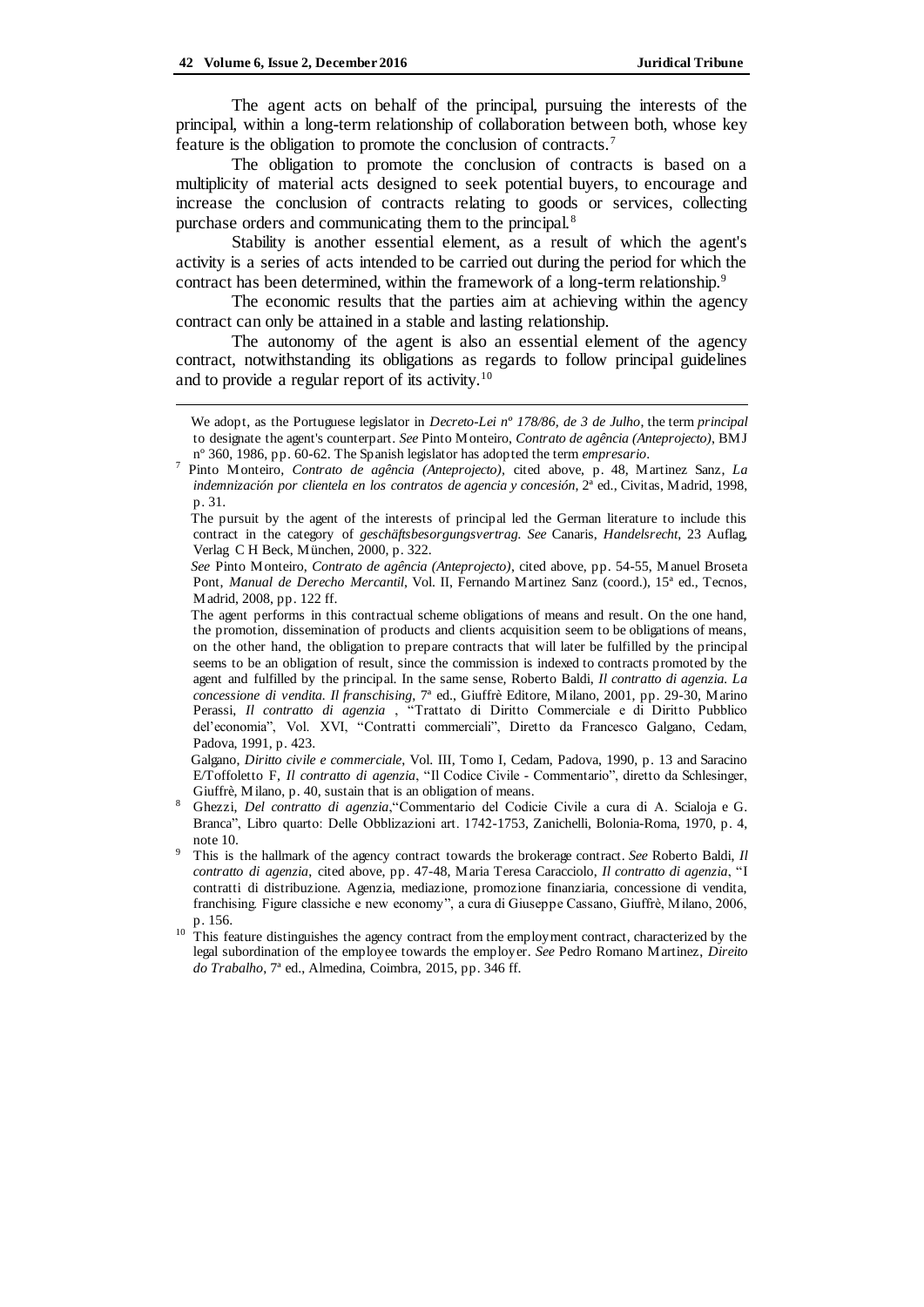The agent always acts on behalf of the principal, unlike the franchisee and the dealer, who, as we shall see, act on their own account.

The agency contract assures the economic representation of the principal by an independent and autonomous trader in a contractual scheme that allows the construction of an integrated, flexible and stable distribution network, with obedience to the instructions of the principal, either the producer or the dealer, with a significant costs reduction when compared to the fixed distribution network based on employment contracts.<sup>11</sup>

This possibility of being able to direct the distribution of the products without bearing the costs intrinsic to the promotional activity rendered this contract very popular in the business environment.

In the agency contract, in addition to the obligations inherent to the duty to promote contracts that encumber the agent, such as the obligation to obey to the principal instructions, the obligation to provide information regarding customers, market conditions and accounts, it may be enacted exclusivity regarding a geographical area or a group of clients during the contract<sup>12</sup> and a non-compete obligation after the contract termination. It may also been foreseen a fixing resale price clause, attained by the prohibition of the agent to reduce its commission to lower the effective price paid by the customer, safeguarding the price legitimately established by the principal.<sup>13</sup>

The contract of agency can be inserted in the category of distribution contracts, given the fact that the main purpose of the stable and lasting relationship between the parties is the disposal of the products of the principal. The agent, in order to pursuit the distributive purpose, has the duty to promote on behalf of the principal the conclusion of contracts.<sup>14</sup>

Throughout this process, the producer has also understood that, through distribution, it is not only possible to reduce the costs involved in bringing products

 $\overline{a}$ <sup>11</sup> The agent, unless is granted power by the principal, cannot enter into the contracts promoted, which distinguishes the agent from commission merchant, who contracts with third parties in his own name, for the account of his principal. *See* Pinto Monteiro, *Contratos de Distribuição Comercial,* Almedina, Coimbra, 2002, p. 100, Manuel Broseta Pont, *Manual de Derecho Mercantil*, cited above, p. 123 and D. J. Hil, *The commission merchant at common law*, The Modern Law Review, Volume 31, Issue 6, p. 625.

<sup>&</sup>lt;sup>12</sup> In Italian law, the exclusivity is considered an essential element of the contract, referred in art. 1742 of the *Codice Civile.*

<sup>&</sup>lt;sup>13</sup> Although the recognition to the principal of the right to fix the sales price as he retains the ownership of the goods, the obligation that prevents or restricts the agent from sharing his commission, fixed or variable, with the customer, is considered a hardcore restriction for the purposes under art. 4, alt. a) Regulation (EU) No 330/2010 of 20 April 2010 on the application of article 101(3) of the Treaty on the Functioning of the European Union to categories of vertical agreements and concerted practices. This agreement will not be qualified as an agency agreement for the purposes of art. 101, paragraph 1 of the FTEU. *See* European Commission *Guidelines on Vertical Restraints* (Text with EEA relevance) (2010/C 130/01), JO C 130 de 19.05.2010, p. 1, issue 49.

<sup>14</sup> *See* Baldi, Venezia, *Il contratto di agenzia: la concessione di vendita, il franchising*, 8ª ed., Giuffrè Editore, 2008, pp. 23-24, Martinez Sanz, *La indemnización por clientela*, cited above, pp. 28-32, Pinto Monteiro, *Contratos de Distribuição Comercial*, cited above, p. 91.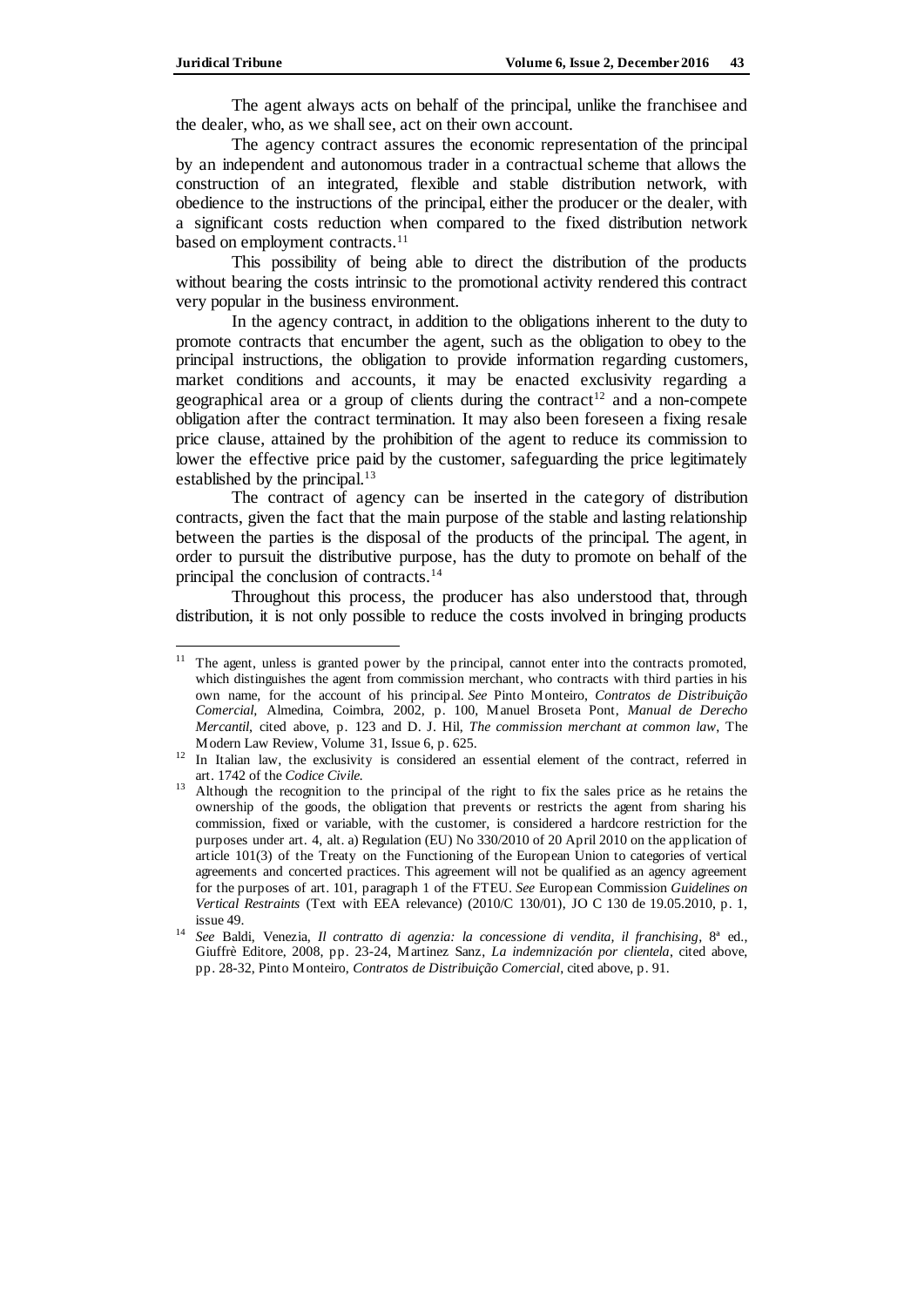closer to the market, maximizing profits, but also distinguishing the product among the demand, adding value to the product.

In order to meet these requirements, other distribution schemes have emerged, among which the commercial concession and franchising contracts assume particular relevance. These contracts enable the producer to develop networks of merchants that acquire and resell the products, acting in their own name and undertaking the risk of their commercial activity.<sup>15</sup>

Next, we will analyze these contracts, whose contractual scheme, although distinct from the agency, shares some characteristics with it, including the purpose: to promote the purchase of the producer goods.<sup>16</sup>

#### *2.2. Commercial concession agreement*

The commercial concession contract<sup>17</sup>, considered by the literature a *contrat-cadre*<sup>18</sup> , is a commercial contract, through which it is established a

<sup>&</sup>lt;sup>15</sup> The producer, through these contracts, creates distribution centers legally autonomous, whose performance can, with greater or lesser intensity, orient through instructions, *see* Santini, *Commercio e servizi, Due saggi di economia del diritto*, Il Mulino, Bologna, 1988, pp.160-161.

<sup>16</sup> Luminoso, *I contratti tipici e atipici*, Trattato di diritto privato a cura di G. Iudica e P. Zatti, Vol. I, Giuffrè Editore, Milano, 1995, p. 257.

<sup>&</sup>lt;sup>17</sup> The commercial concession contract comes traditionally associated with the motor vehicle industry, but it is also used in the distribution of a very varied set of goods, particularly luxury products, such as beverages, perfumes, clothing, cosmetics, but also high technology products, such as computer equipment and home appliances. *See* Maria Helena Brito, *O contrato de concessão comercial,* Almedina, Coimbra, 1990, pp. 27 ff, Pinto Monteiro, *Contratos de Distribuição Comercial*, cited above, p. 107.

<sup>18</sup> *See* Maria Helena Brito, *O contrato de concessão comercial*, cited above, p. 199, note 21 and Pinto Monteiro, *Denúncia de um contrato de concessão comercial*, Reimpressão, Coimbra Editora, 1998, p. 39, note 10, for bibliography references. On these contracts, *see* Pinto Monteiro*, Contratos de Distribuição Comercial*, cited above, p. 108, *idem*, *Denúncia de um contrato de concessão comercial*, cited above, pp. 39-40, *idem*, *Contrato de Agência, Anotação ao Decreto-Lei nº 178/86*, 7ª edição, Actualizada, Almedina, Coimbra, 2010, pp. 64-65, Maria Helena Brito, *O contrato de concessão comercial*, cited above, pp. 197 ff.

The framework of the commercial concession contract into this category is justified by the fact that this contract foresees the conclusion and regulation of futures contracts to be entered into the grantor and between it and third parties. However, this *contrat-cadre* is also an independent source of other obligations to the parties. *See* Pinto Monteiro, *Contratos de Distribuição Comercial*, cited above, p. 108, Maria Helena Brito, *O contrato de concessão comercial*, cited above, pp. 197 ff, Ulmer, *Der Vetragshändler*, G H Beck, München, 1969, p. 314, Ignacio Moralejo Menéndez*, El contrato mercantil de concesión*, cited above, p. 143. In Portuguese case law, *see* decision of *Supremo Tribunal de Justiça* (STJ) 21.04.2005, Case 05B603, of 13.04.2010, Case 673/2002.E1.S1, of 24.01.2012, Case 39/2000.L1.S1, of 29.04.2010, Case 2/081TVPRT.P1.S1, available in www.dgsi.pt.

Sustaining that the *contrat-cadre* is the most appropriate structure to shelter the heterogeneity of distribution contracts, *see* in Italian literature, Roberto Pardolesi, *I contratti di distribuzione*, Jovene, Napoli, 1979, pp. 268-269, 287 ff, in German literature, Ulmer, *Der Vetragshändler*, cited above, pp. 300 ff, in Spanish literature, Paz Ares, *Recension a Santini: il commercio.*  Saggio di Economia del Diritto*,* RDM, 1979, pp. 153 ff, Dominguez Garcia, *Aproximación al regimen juridico de los contratos de distribución. Especial referencia a la tutela del distributore*, RDM, 1999, Jan-Dez, pp. 429-430.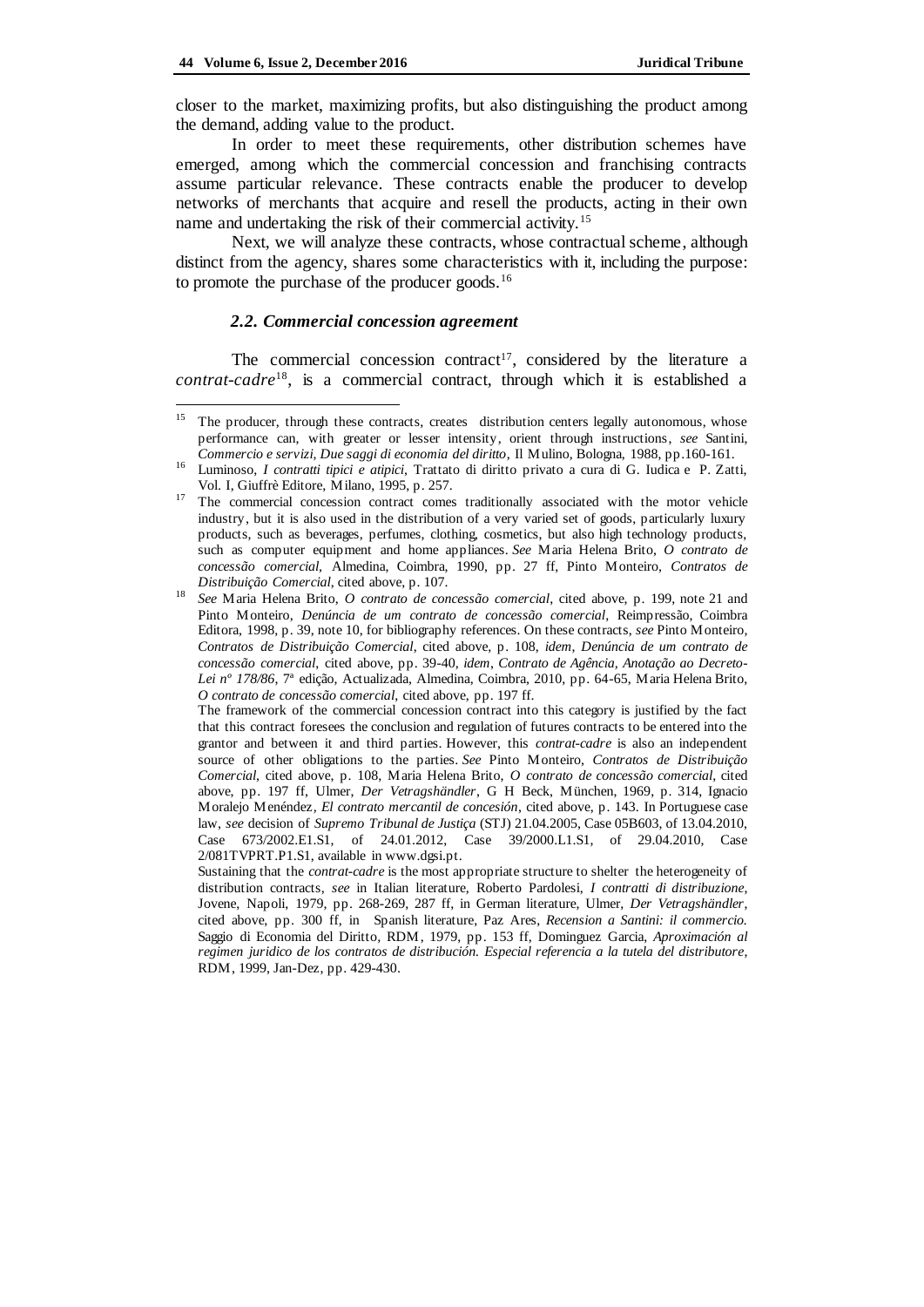complex and lasting relationship, under which the grantor undertakes to sell an amount of goods to the dealer and the latter to purchase it, for resale, assuming the risk of its commercialization.

The integration of the dealer, contracting in own name and for its own account, into the grantor's network, is ensured by the fulfillment of certain obligations relating to trade policy<sup>19</sup> and promotional services and after-sales, under the control and supervision of the grantor. $20$ 

The concession contract began as a purchase and sale agreement between the producer and the trader, acting in his own name and on his own behalf, characterized by the existence of an exclusivity clause in favor of the latter and the obligation to acquire certain quantity of goods. $21$ 

This negotiation scheme suffered, however, changes due to the greater integration of the distributor in the grantor's network, enabled by the complex web of rights and duties that bind the parties. Throughout this process, the exclusivity

 $\overline{\phantom{a}}$ The commercial policy outlined by the producer includes, among others, rules to be observed by the dealer with respect to sales methods, advertising, organization of the activity, facility features, information duties, fixing or recommendation resale prices. *See* Maria Helena Brito, *O contrato de concessão comercial*, cited above, pp. 65 ff, Pinto Monteiro, *Denúncia de um contrato de concessão comercial*, cited above, pp. 41-42, Moralejo Menéndez, *El contrato mercantil de concesión*, cited above, pp. 249 ff.

In European Union law, the minimum resale price clause is a *hardcore restraint* that precludes the application of the Block Exemption Regulation. *See* under art. 4, alt. a) Regulation (EU) No 330/2010. *See* our note *infra* 61.

<sup>20</sup> We follow very closely the notion provided by Pinto Monteiro, *Contratos de Distribuição Comercial*, cited above, p. 108, *Denúncia de um contrato de concessão comercial*, cited above, p. 39 ff, which we consider the most complete.

<sup>&</sup>lt;sup>21</sup> The literature identifies, as the origin of the concession commercial contract, the agreements that producers or distributors entered into with owners of cafes and restaurants (*Bierlieferungsverträge*) or with merchants who assumed the obligation to bottle the beer and to sell it to restaurants and cafes (*Bierverlagsverträge)*, during the VVIII century, whose distinguishing feature is the exclusivity in favor of both parties. As traders are forced to purchase beer only to the producer, the latter undertook not to sell beer to other restaurants and cafes within a given geographical area, or, when he kept that right, by recognizing the trader a certain percentage. *See* Ulmer, *Der Vetragshändler*, cited above, pp. 50 ff, Garcia Herrera, *La duración del contrato de distribución exclusiva,* Tirant lo Blanch, Valencia, 2006, pp. 168-169. In Portuguese literature, Maria Helena Brito, *O contrato de concessão comercial*, cited above, pp. 34 ff, Pinto Monteiro, *Contratos de Distribuição Comercial,* cited above, p. 106. The exclusivity clause was extended to other sectors during the nineteenth and twentieth centuries, rendering common exclusive dealing agreements. Within these contracts the trader had the obligation to buy for a certain period, a certain amount of products only to the manufacturer, who in return, recognized the trader the exclusive right to sell the p roducts within a certain geographical area and during a given period. This feature explains why the contract was known as *vendita esclusiva* in Italy, *vente à monopole* in France and *distribución exclusiva*, in Spain. *See* Oreste Cagnasso, *Concessione di vendita e franchising*, Trattato de Diritto Commerciale e do Diritto Pubblico dell´Economia"Trattato di Diritto Commerciale e di Diritto Pubblico del'economia", cited above, p. 382.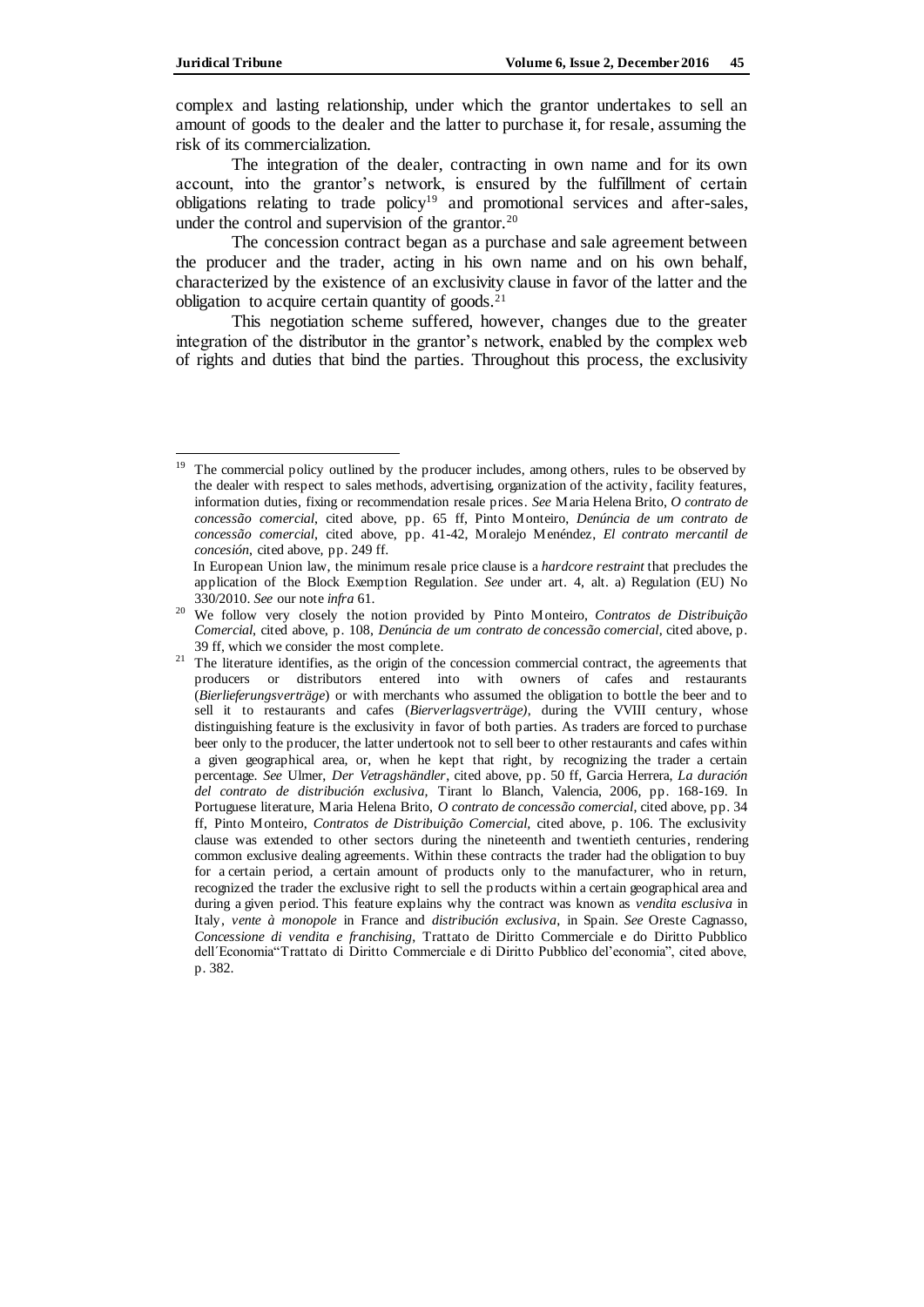j

clause, until then considered an essential element of the contract social type, become one of the possible clauses of the contract, losing the mandatory feature. <sup>22</sup>

As this contract is legally an atypical contract, but a socially typical contract in the legal systems under analysis, we will synthetically highlight the most relevant clauses of the contract.<sup>23</sup>

From the concession contract arises, first, the obligation of the grantor to conclude purchase and sale futures contracts with the dealer, whose conditions, as a rule, are described in an annex to the contract.<sup>24</sup>

To this obligation to sell corresponds the dealer´s obligation to buy goods to the grantor. $25$ 

- In Spain, together with the designation *distribución exclusiva,* it began to be used the name *concesión mercantil.* However, the literature continues to explain the integration and dependence of the dealer on the basis of exclusivity, which is considered, along with the acting in his own name and on his own, one of the distinctive features of the contract. *See* Iglesias Prada, *Notas para el estudo del contrato de concesión mercantil*, "Estudios de Derecho Mercantil en homenaje a Rodrigo Uría"*,* Civitas*,* 1978, p. 255, Díaz Echegaray, *El contrato de distribución exclusiva o de concesión*, "Contratos Mercantiles", Bercovitz Rodriguez-Cano, Clazada Conde (coord.), Thomson, Arazandi, Navarra, 2004, pp. 552, 555-556, Dominguez Garcia, *Aproximacion al regimen juridico de los conratros de distribución*, cited above, pp. 426-427. Alicia Garcia Herrera, *La duración del contrato de distribución exclusiva*, cited above, pp. 166- 168, referring this author that exclusivity is the consideration given to the concessionaire to assume the risks of marketing.
- Exclusivity was considered a typical note of the contract in the concept adopted in art. 543-2 from the *Propuesta de Código Mercantil elaborada por la Sección de Derecho Mercantil de la Comisión General de Codificación.*
- Some authors accept, however, that the contract may not contain the exclusivity clause, Martinez Sanz, *Contratos de distribución comercial: concesión y franchising*, Scientia Iuridica, XLIV, 1995, nº 256/258, p. 348, *idem*, *La indemnización por clientela en los contratos de agencia y concesión*, cited above, p. 318, n. 706. Ricardo Alonso Soto, *Los contratos de distribuición comercial*, "Curso de Derecho Mercantil", Aurelio Menéndez Menéndez, Rodrigo Uría González (coord.), Tomo II, 2ª ed., Civitas, Navarra, 2007, p. 197, Broseta Pont, *Manual de Derecho Mercantil*, in charge of Martinez Sanchez, cited above, p. 130, Ignacio Moralejo Menéndez, *El contrato mercantil de concesión*, cited above, pp. 117-119.
- <sup>23</sup> For further developments, *see* Franceschelli, *Natura giuridica della compravendita con esclusiva,*  RDCom, Vol. 37, Parte Prima, 1939, p. 252, Maria Helena Brito, *O contrato de concessão*, cited above, pp. 54 ff, Guyénot, *Concessionnaires et Commercialisation des Marques. La Distribution Intégrée,* LJNA, Paris, 1975, pp. 137 ff.
- <sup>24</sup> *See* Maria Helena Brito, *O contrato de concessão*, cited above, pp. 59 ff.
- <sup>25</sup> This requirement may be accompanied by the obligation to purchase a minimum quantity of products for a certain period or to sell for a certain period a minimum amount of products to

<sup>22</sup> *See* Ulmer, *Der Vetragshändler*, cited above, pp. 77-78, Baldi, Venezia, *Il contratto di agenzia*, cited above, p. 112, Pardolesi, *I contratti di distribuzione*, cited above, p. 223, Santini, *Commercio e servizi*, cited above, p. 171, Pinto Monteiro, *Contratos de Distribuição Comercial*, cited above, p. 106, Maria Helena Brito, *O contrato de concessão comercial*, cited above, p. 38.

As a consequence of this change suffered by the contract, the name evolved to *concessione di vendita* (*vendita commerciale*) in Italy. *See* Oreste Cagnasso, *Concessione di vendita e franchising,* cited above, p. 383. Similarly, Ulmer, *Der Vetragshändler*, cited above, p. 78. In Portuguese literature, Pinto Monteiro, *Contratos de Distribuição Comercial*, cited above, p. 106. In France the change of the *concession exclusive* for *concession commerciale* only intended to circumvent the suspicions of monopoly, as referred by Guyénot, *Les contrats de concession commerciale: droit français et communautaire de la concurrence*, Libraire Sirey, 1968, p. 23.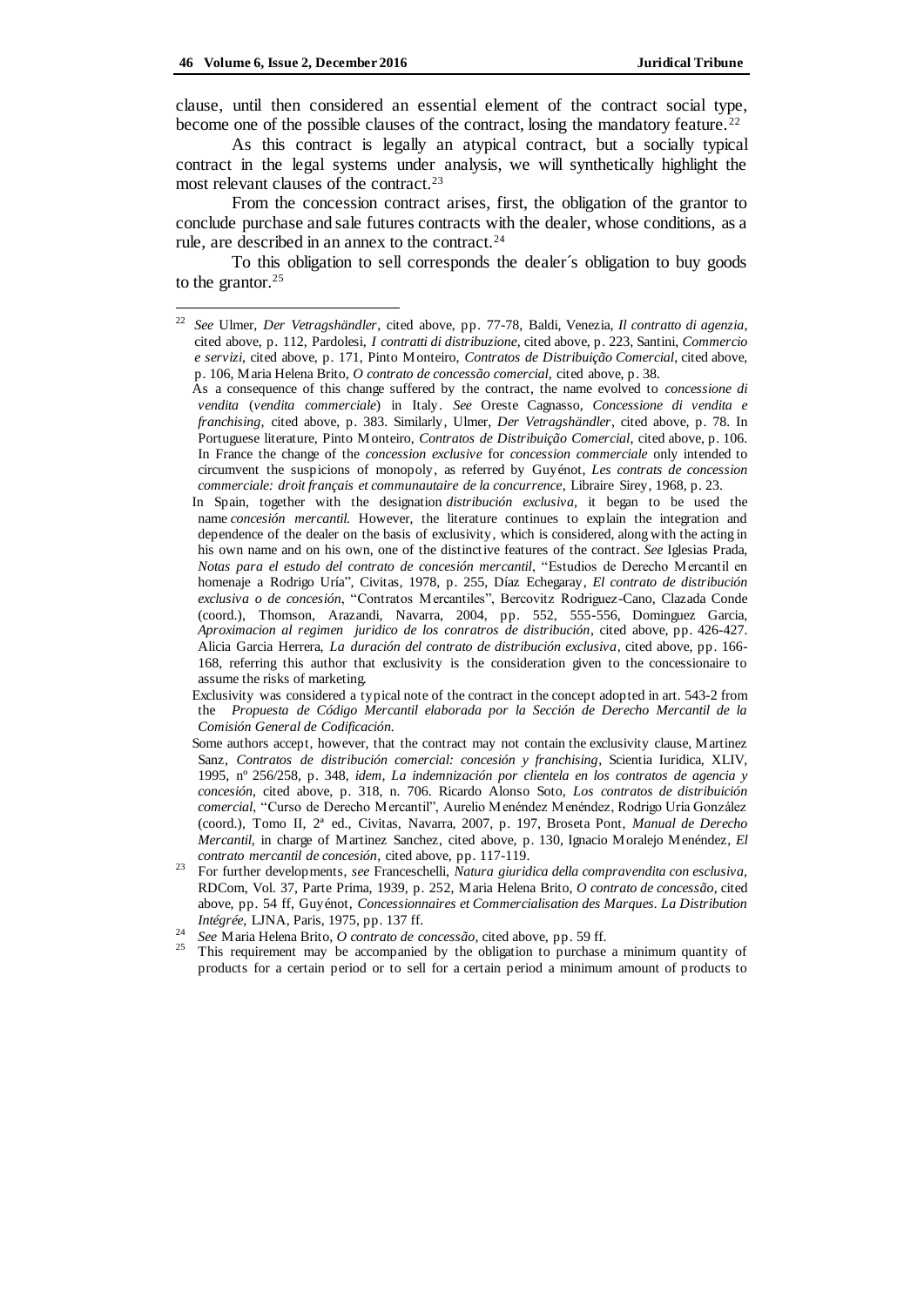Exclusivity, when agreed, arises usually associated with these obligations. This clause can be bilateral or unilateral, depending if binds both parties and only one of these.<sup>26</sup>

The dealer may assume the obligation to purchase products from the grantor together with the obligation of not purchasing products from third parties, nor to promote the commercialization of third party products, which may be limited to competing products or cover all types of products.<sup>27</sup>

It is of particular importance for the socio-economic function of the commercial concession contract and should therefore be considered an essential element of the contractual type, the obligation assumed by the dealer to promote the resale of the grantor's products, allowing the grantor to accompany the distribution of the products, transferring to the dealer the trade risks.<sup>28</sup>

This contract has as main purpose to increase the demand for the goods as a result from the promotional activity of the dealer.

This obligation is one of the essential characteristics of the commercial concession agreement<sup>29</sup>, together with the fact that the dealer contracts in own

customers. The requirement of minimum purchase products may still arise associated with an obligation to maintain a certain level of goods in stock. The devolution of stock, on termination of the contract, has posed problems that the absence of regulation under the agency contract tends to intensify. *See* our note *infra* 58.

<sup>26</sup> The grantor can be committed, along with the obligation to sell products to the concessionaire, to not supply products to third parties within certain temporal and territorial limits. This clause is very common in the commercial concession agreement. In other cases, the grantor keeps the right to sell products to third parties within the dealer's territory, recognizing the dealer the right to a percentage. Baldi, Venezia, *Il contratto di agenzia*, cited above, p. 112. Cartella, *Concessione di vendita,* "Dizionari del Diritto Privato"*, a cura di* Natalino Irti, Carnevalli, Diritto Commerciale e Industriale*,* Giuffré Editore, Milano, 1981, p. 317. This exclusivity clause or single branding clauses tend not to be subject to the scope of art. 101, paragraph 1 of the TFEU, since it is justified by the transfer of know-how performed by the commercial concession contract, in particular, where it concerns the provision of after-sales services. *See Guidelines on Vertical Restraints*, 2010, paragraph 148.

<sup>27</sup> Baldi, Venezia, *Il contratto di agenzia*, cited above, pp. 112-113. Exclusivity is considered a vertical restriction of competition as it prevents other suppliers to distribute their products through that distributor, the distributor from obtaining supplies from other suppliers and other distributors to distribute products in a certain territorial area or to a particular customer group, producing effects on competition between economic operators at different levels of the production process. *See* Ghidini, *Restrizioni negoziali della concorrenza: profili di diritto interno*, Riv. trim. dir. proc. civ., 1979, pp. 984 ff, Delli Priscoli, *La restrizioni verticali della concorrenza*, Casa Editrice Giuffrè, Milano, 2002, pp. 117 ff. Vertical restraints, however, may be justified by the protection of the networks from *free riding*, the protection of specific investments of the producer and the independent distributor. Therefore, it has raised some questions in the context of competition, in view of the provisions of art. 101 FTEU. *See* Richard Posner, *The next step in the antitrust treatment of restricted distribution: per se legality,* U. Chi. L. Rev, Vol. 48, 1981, pp. 22 ff.

<sup>28</sup> In favour of the resale obligation under the commercial concession contract, *see* Ulmer, *Der Vetragshändler*, cited above, p. 184 e Pardolesi, *I contratti di distribuzione*, cited above, p. 279.

<sup>29</sup> *See* Pinto Monteiro, *Denúncia de um contrato de concessão comercial*, cited above, p.41, *Contratos de Distribuição Comercial,* cited above, p. 109, Maria Helena Brito, *O contrato de concessão comercial*, cited above, pp. 61 ff, Iglesias Prada, *Notas para el estudo del contrato de*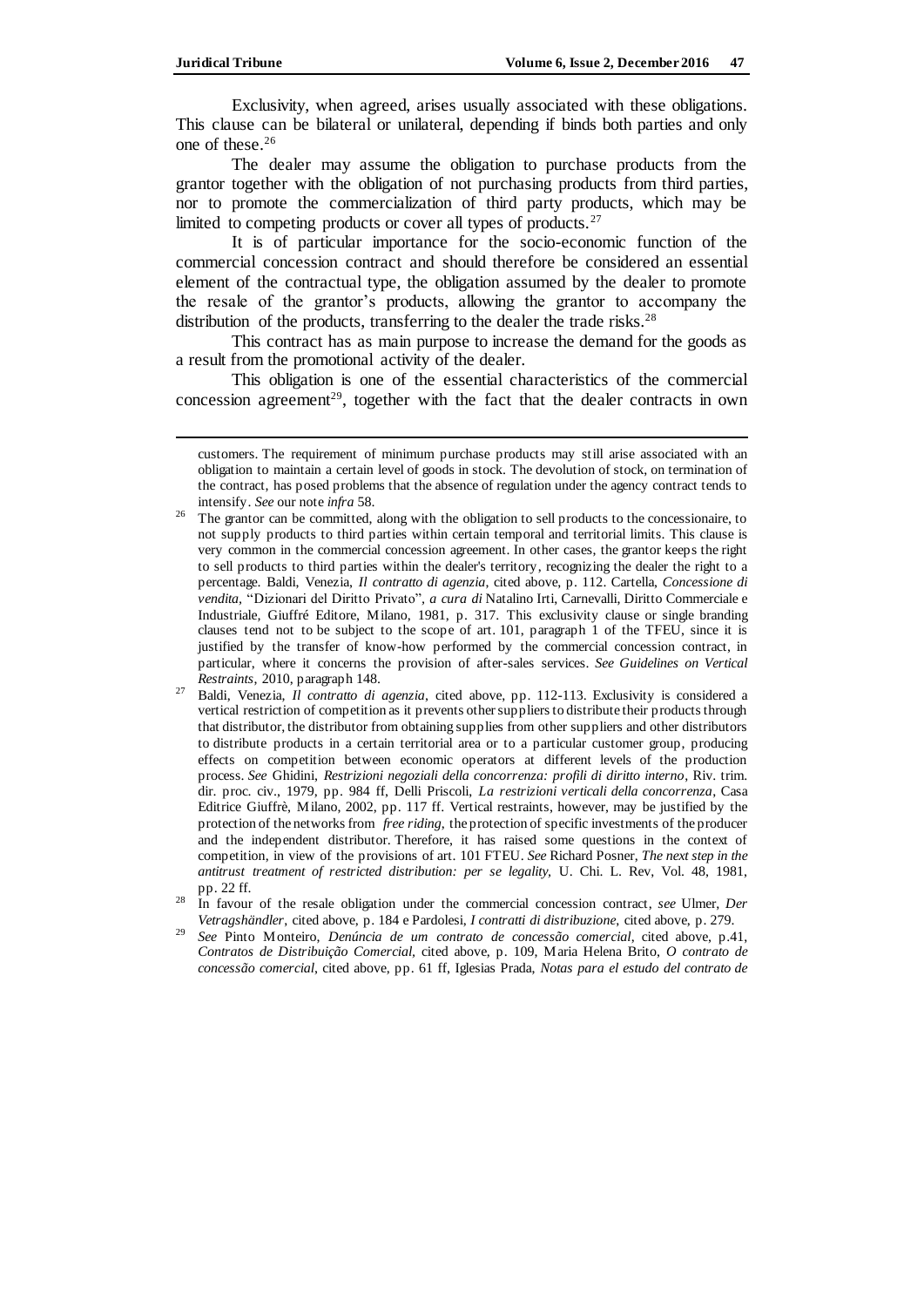name and for its own account. Therefore, it is considered, by literature, the basic duty of this contractual scheme.<sup>30</sup>

The purpose of this contractual scheme is not only to sell the goods, but also to meet the market's requirements as regards to the guarantee and assistance provided by the producer, which is intensified when are involved luxury, technology and mechanic products.<sup>31</sup>

The commercial concession contract also includes, with different degrees of intensity, the use by the dealer of the grantor's distinctive signs and other intellectual property rights, namely the trademark, logo and know-how, under the condition of observing the instructions and requirements set by the grantor.<sup>32</sup>

The greater is the integration of the dealer in the grantor's network, the greater is the need to control his performance, not only with regard to the producer intellectual property rights, but also in other aspects, such as the presentation of products, promotional activity, advertising, quality of services, factors that may have a negative impact on the network, jeopardizing the grantor and the remaining dealers as well.<sup>33</sup>

The contract, usually, prevents the dealer to distribute, store, promote and represent products that compete with the grantor's products during the contract, in order to protect the network and prevent the practice of unfair acts.<sup>34</sup>

The integration of the dealer in the network or distribution chain is achieved by these obligations that go far beyond the obligation to purchase for resale, assuming particular importance the obligation to promote the commercialization of products.<sup>35</sup>

#### *2.3. The franchise agreement*

 $\overline{a}$ 

The franchise contract or franchising is associated, both in Europe and the United States, where this contracts has aroused, to periods of economic recession,

*concesión mercantil*, cited above, p. 256, Martinez Sanz, *Contratos de distribución comercial*, cited above, p. 349, *idem*, *La indemnización por clientela*, cited above, p. 318, Moralejo Menéndez, *El contrato mercantil*, cited above, p. 226.

<sup>30</sup> Martinez Sanz, *La indemnización por clientela*, cited above, p. 318.

<sup>31</sup> Santini, *Commercio e servizi*, cited above, pp. 404-405.

<sup>32</sup> Moralejo Menéndez, *El contrato mercantil de concesión,* cited above, pp. 195-206*.*

<sup>33</sup> Pardolesi, *I contratti di distribuzione*, cited above, pp. 75 ff.

<sup>34</sup> For protection of technical knowledge transferred during the contract, a non-compete obligation may be determined to prevail after the termination of the contract. The EU Competition Law has been very strict with this obligation, subjecting its legality to tight requirements on the basis of the adverse effects on competition. *See* art. 5 Regulation (EU) No 330/2010.

<sup>35</sup> *See* Pinto Monteiro, *Contratos de Distribuição Comercial*, cited above, p. 106. *See* Ignacio Moralejo Menéndez, *El contrato mercantil di concesión*, cited above, pp. 226 ff, Baldi, Venezia *Il contratto di agenzia*, cited above, pp. 121 ff, Zuddas, *Somministrazione, Concessione di vendita, Franchising*, Giappichelli Editore, Torino, 2003*,* p. 277, Martinez Sanz, *Contratos de distribución comercial*, cited above, p. 349, *idem, La indemnización por clientela,* cited above, pp. 318-319, Manuel Broseta Pont, *Manual de Derecho Mercantil*, cited above, pp. 130-131.

It is the obligation to promote the distribution of producer goods that justifies the insertion of this contract into the distribution contracts category.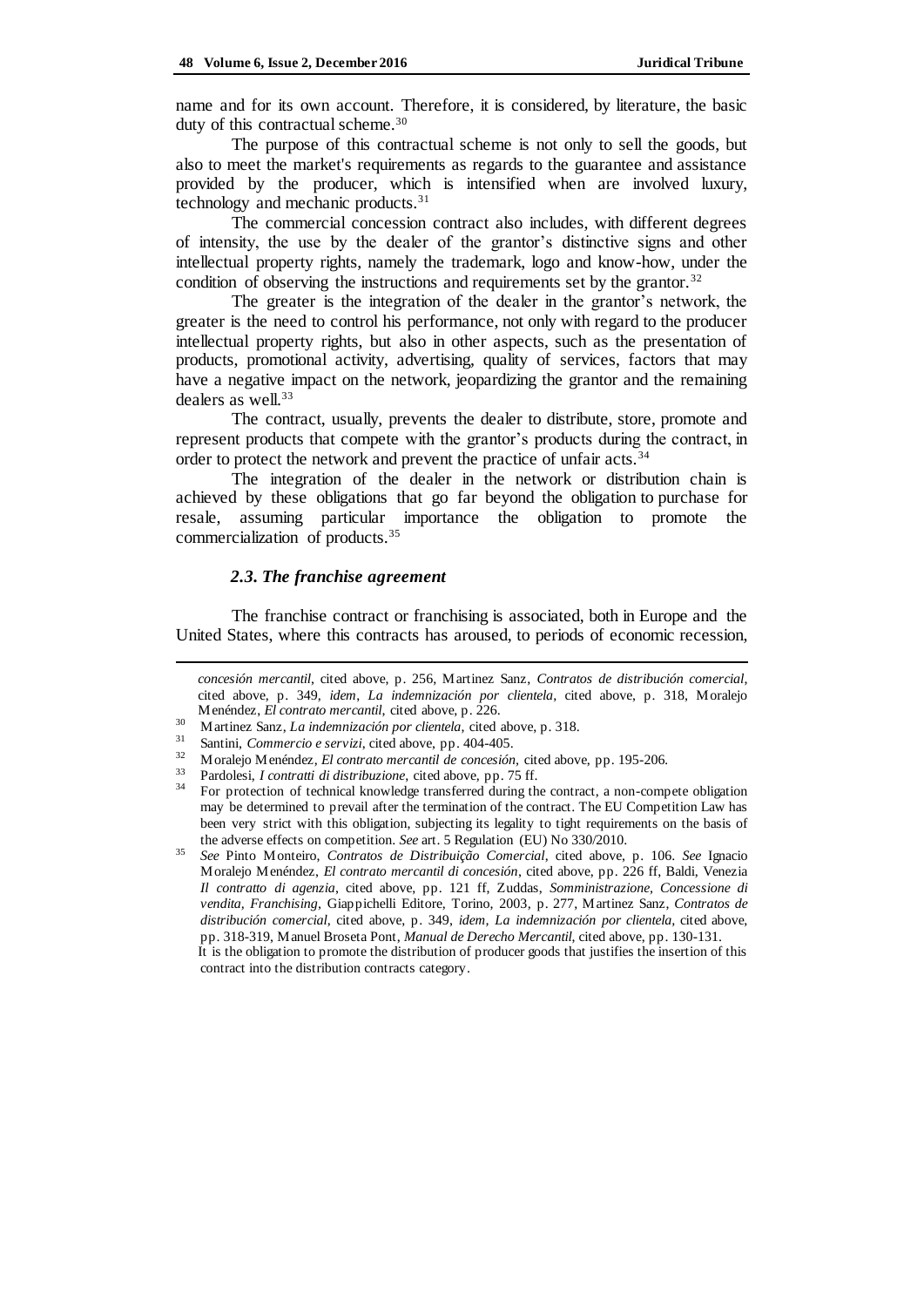where the excess supply demands the conquer of new markets, but the lack of money render difficult to distribute directly, leading the producers to deliver the distributive activity to independent distributors.<sup>36</sup>

The concept of *franchising* contract implemented in Europe does not correspond to the American franchising, assuming the outlines dictated by the profile of the contracting parties, the demands of markets and consumer preferences.<sup>37</sup>

However, on both continents, the modern *franchising* presents itself as a business expansion strategy and a technic to attract foreign markets through the creation and control of distribution channels, with risk management.

As demonstrated by the various types that this contract has assumed in Europe and the United States, this contract enables the franchisor to explore an idea or a formula that allowed the trademark to achieve commercial success, and the franchisee to benefit from the commercial success and know-how of the franchisor, saving investment costs and preserving legal independence*.* 38

<sup>36</sup> *See* Aldo Frignani*, Il franchising di fronte all'ordinamento italiano: spunti per un´indagine comparatistica*, "Factoring, leasing, franchising, venture capital, leveraged buy -out, hardship clause, countertrade, cash and carry, merchandising, know-how, securitization", G Giappichelli Editore, Torino, 1996, p. 206, Esperanza Gallego Sanchez, *La franquicia*, cited above, pp. 19 ff. The first manifestation of this phenomenon dates from the middle of the century XIX. The first known contract was used by the *Singer Sewing Machine Company*, 1982. *See* Gallego Sanchez*, La franquicia*, cited above, p. 22.

In the early twentieth century, this formula has been extended to the auto industry, *General Motors, Ford*, *Western Auto* and the oil sector to support the spread of gas stations. It will be, however, in the 50s, in the post-World War II, that *franchising* will reach its peak, extending to several areas of production and services, such us *McDonald's, Baskin-Robbins, Holiday Inn, Burger King, Midas. See* Aldo Frignani, *Il franchising di fronte*, cited above, p. 206, Gallego Sanchez, *La franquicia*, cited above, p. 20.

In the eighties, the saturation of markets of the 70s will drive several European companies, including the *Monoprix, Prisunix*, *Prenatal, Pronuptia, Benetton*, to resort to this agreement. On the evolution of *franchising,* see. Aldo Frignani*, Nuove riflessioni in tema di "franchising"*, in Giur. it., 1980, IV*,* pp. 269 ff, *idem*, *Il franchising di fronte*, cited above, pp. 206 ff, Gallego Sanchez, *La franquicia*, cited above, pp. 19 ff. Between us, Pinto Monteiro, *Contratos de Distribuição Comercial*, cited above, pp. 12 ff, Maria de Fátima Ribeiro, *O Contrato de franquia, (Franchising). Noção, natureza jurídica e aspectos fundamentais de regime*, Almedina, Coimbra, 2001, pp. 12 ff.

<sup>37</sup> Aldo Frignani, *Nuove riflessioni in tema di "franchising"*, cited above, p. 271, underlines two different psychological reasons that distinguish European franchising from the American franchising: the Americans value in franchising the ability to be a self-employed, with easy profit, while Europe focuses on reducing the risk.

<sup>38</sup> Santini, *Commercio e servizi*, cited above, p. 178. Maria de Fátima Ribeiro, *O Contrato de franquia*, cited above, p. 18, stresses that, at first, the franchisor will not be guided by the need to distribute products, but to take advantage of the reputation of the trademark. The author, *O Contrato de franquia,* cited above, pp. 18-19,153-154, identifies the commercial formula with the *"the trademark image license"* that comprises know-how license and non-confidential technical knowledge of the franchisor. The trademark image license seems to us, however, limited. Hence, in our view, it is more appropriate the term *"commercial image",* which includes trademark, patents, logos and know-how. *See* Pinto Monteiro, *Contrato de Agência, de Concessão e de Franquia ("Franchising")*, "Estudos em homenagem ao Prof. Doutor Eduardo Correia", III, BFD, Coimbra, 1984, p. 321, *idem, Contratos de Distribuição Comercial,* cited above, p. 120.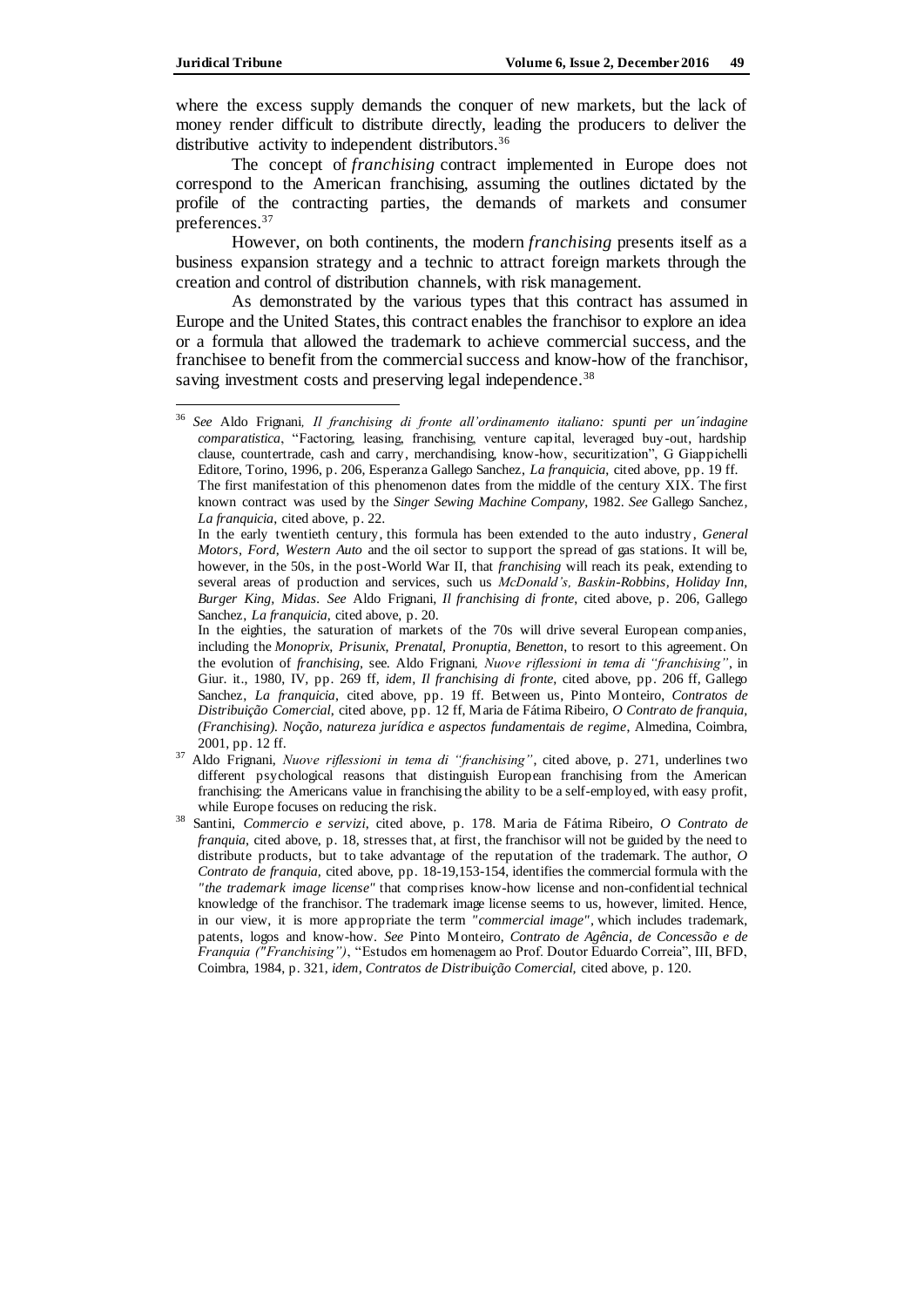In this paper, we only approach distribution franchise, which is characterized by the sale, by the franchisee, of the franchisor products in its store, under the franchisor trade name and trademark.

In this traditional type of franchising, which some literature matches with the US product franchise, <sup>39</sup> the franchisee store is simply a channel through which the franchisor's trademark products reach the consumer.

In the service franchise, the franchisee rather than sell products, offer services under the trademark of the franchisor, following his instructions.<sup>40</sup>

In the production franchise, the franchisee itself makes, according to the franchisor's instructions, the products marketed under the franchisor's trademark.<sup>41</sup>

This is the EU classification, supported by the Court of Justice in 1986, *Pronunptia case law,* which, however, has been accepted by the literature and was enshrined in Regulation (EEC) No 4087/88 of 30 November 1988 on the application of article 85 (3) of the Treaty to categories of franchise agreements.<sup>42</sup>

Before attempting to offer a notion of a franchise agreement, a task which, given the complexity of the contract and the diversity of modalities that it may assume, is not easy, a brief analysis of the most frequent clauses in this contract is required, as it remains a legally atypical contract, but socially typical among us and in Europe.<sup>43</sup>

This classification is not exempt from criticism, of course, because, strictly speaking, in all these types we find the service franchise. *See* Maria de Fátima Ribeiro, *O Contrato de franquia*, cited above, p. 216.

<sup>39</sup> Gallego Sanchez, *La franquicia*, cited above, p. 41, Menezes Cordeiro, *Do contrato de franquia («Franchising»): autonomia privada versus tipicidade negocial*, ROA, Ano 48, Lisboa, 1988, p. 69, note 16. Carlos Olavo, *O contrato de franchising*, "Novas Perspectivas do Direito Comercial", Almedina, 1988, pp. 163-164.

This contract is very popular in restaurants, in hotels, in dry-cleaners, hairdressers, car rental. It is one of the types with higher growth, given the relatively low cost of investment required to the franchisee. *Mcdonald´s, Pizza Hut, KFC, Burger King, 5 à sec, Press to, Novotel, Holiday Inn, Avis, Sixt, Hertz, Wallstreet, Mod´s hair, Century 21, Laforêt immobilier, Pronuptia, Benetton* are examples of this type of franchise.

<sup>&</sup>lt;sup>41</sup> Thus is accompanied by the trademark license, know-how license and patent so that the franchisee may produce the goods to which the contract relates. As example, we may refer Coca Cola, Pepsi-Cola, Yoplait.

<sup>42</sup> Canaris, *Handelsrecht,* cited above, p. 380, Baldi, Venezia, *Il contratto di agenzia*, cited above, pp. 151 ff, Zuddas, *Somminstrazione,* cited above, p. 293 ff, Mauro Bussani, Paolo Cendon, *I Contratti Nuovi. Casi e materiali di dottrina e giurisprudenza, Leasing, Factoring, Franchising*, Giuffrè Editore, Milano, 1989, pp. 414 ff, Leloup, *La franchise. Droit et pratique*, 4ª ed., Delmas, Paris, 2004, pp. 27 ff, Gallego Sanchez, *La franquicia*, cited above, pp.41 ff, Ricardo Alonso Soto, *Los contratos de distribuición comercial*, cited above, pp. 204 ff, Menezes Cordeiro, *Manual de Direito Comercial*, Vol. I, Almedina, Coimbra, 2001, p. 517. Maria de Fátima Ribeiro, *O Contrato de franquia*, cited above, pp. 212 ff, Isabel Alexandre, *O contrato de franquia (franchising)*, O Direito, Ano 123º, 1991, II-III*,* pp. 351 ff, Carlos Olavo, *O contrato de franchising, Novas perspectivas do Direito Comercial*, cited above, p. 163, Gorjão-Henriques, *Da Restrição da Concorrência na Comunidade Europeia: a Franquia de Distribuição*, Almedina, Coimbra, 1998, pp. 279 ff.

<sup>43</sup> *See* the Italian literature, Zuddas, *Somministrazione*, cited above, p. 332, Frignani, *Il franchising di fronte all'ordinamento italiano*, cited above, p. 210-211, Pinto Monteiro, *Contratos de Distribuição Comercial*, cited above, p. 62, Menezes Cordeiro, *Do contrato de franquia*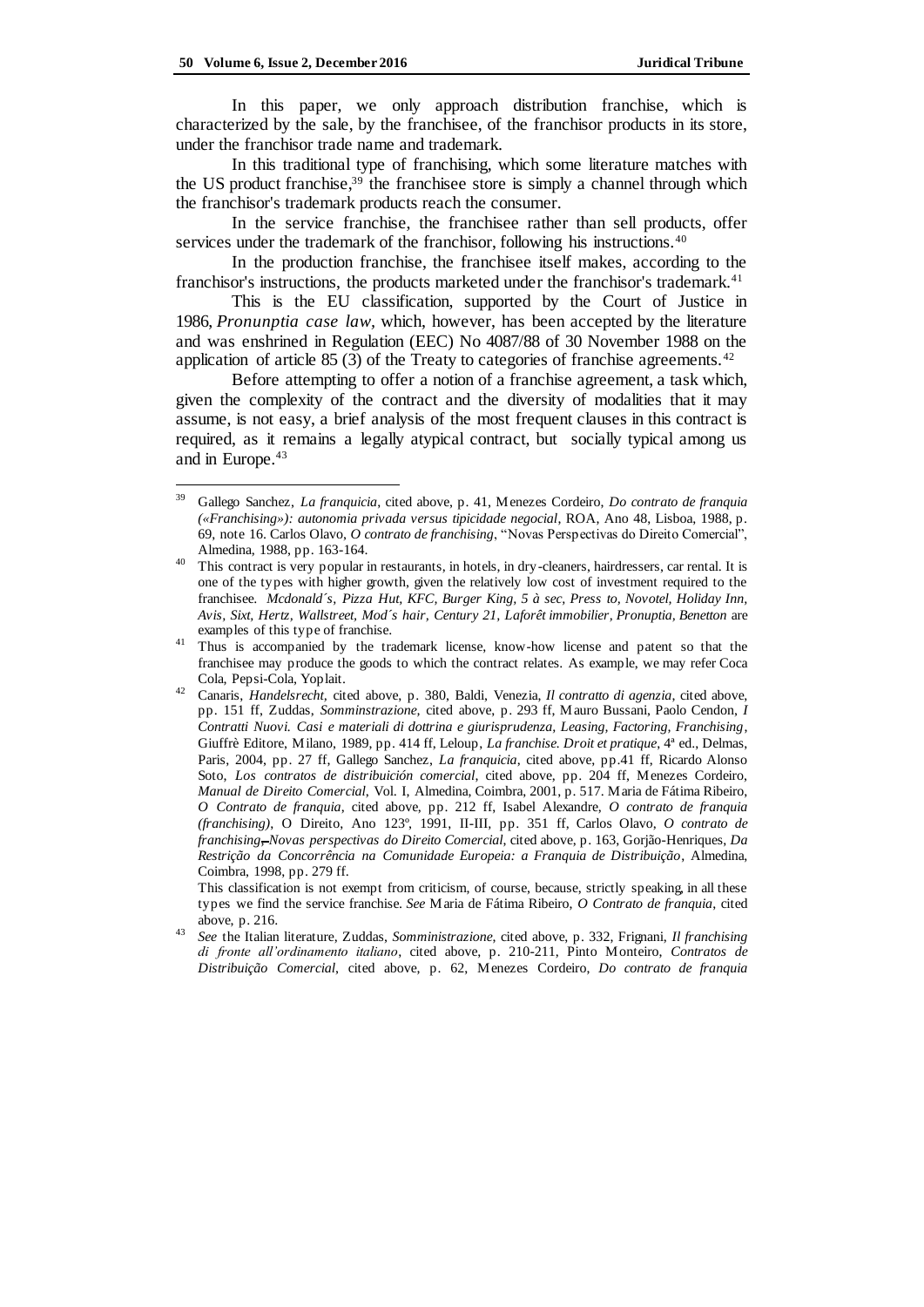Usually, the franchisor undertakes the following obligations: transmission of the right to use the trademark and other distinctive signs, transmission of knowhow; to grant territorial exclusivity; provision of technical assistance; to take back stocks, to provide accounting and financial assistance services. The franchisee assumes: the obligation to create a point of sale or production, supporting the inherent investments; the obligation to use the franchisor's distinctive signs and know-how in the course of business; the Stock obligation; the secrecy obligation; exclusive supply obligation; single branding; location clause; obligation to pay a fee and/or *royalties;* acceptance of the control of his activity by the franchisor.<sup>44</sup>

In the franchise agreement, the franchisee is always granted the right to use the trademark owned by the franchisor, usually accompanied by other distinctive

In the European Union Competition Law stands out Regulation (EEC) No 4087/88 of 30 November 1988 on the application of article 85 (3) of the Treaty to categories of franchise agreements, Case Law *Pronuptia* de Paris GmbH v Pronuptia de Paris Irmgard Schillgallis. 28 January 1986, Case 161/84. European Court Reports 1986-00353, C 87/14/EEC: Commission Decision of 17 December 1986 relating to a proceeding under article 85 of the EEC Treaty (IV/31.428 to 31.432 - Yves Rocher) OJ L 8, 10.1.1987, p. 49-59, 87/407/EEC: Commission Decision of 13 July 1987 relating to a proceeding under article 85 of the EEC Treaty (IV/32.034 -Computerland) OJ L 222, 10.8.1987, 88/604/EEC: Commission Decision of 14 November 1988 relating to a proceeding under article 85 of the EEC Treaty (IV/32.358 - ServiceMaster) OJ L 332, 3.12.1988, p. 38-42, referring to 89/94/EEC: Commission Decision of 2 December 1988 relating to a proceeding under article 85 of the EEC Treaty (IV/31.697, Charles Jourdan) OJ L 35, 7.2.1989, p. 31-39. For more developments on the most common clauses, including the most relevant to EU Competition Law, *see* Maria de Fátima Ribeiro, *O Contrato de franquia*, cited above, pp. 143-144, 157 ff, Pestana Vasconcelos, *O Contrato de Franquia*, cited above, pp. 126 ff, Isabel Alexandre, *O contrato de franquia*, cited above, pp. 337 ff, Frignani, *Contributo ad una ricerca sui profili dogmatici del franchising (con particolare riferimento all'Italia)*, "Factoring, Leasing, franchising, venture capital", cited above, pp. 244-245, Joanna Goyder, *EU distribution law*, Hart Publishing, Oxford and Portland, Oregon, 2011, pp. 176 ff.

In Spain, there was an attempt to regulate aspects of pre-contractual liability, in particular with regard to the franchisor duties of information and the franchisors register through art. 62, paragraph 1 of the Ley de Ordenación del Comercio Minorista (LOCM), de 15 de enero de 1996, subsequently regulated by the RD 2485/1998, of 13 November, which, however, was modified by RD 419/2006, of 3 April. *See*, for further developments, Manuel Antonio Domínguez Garcia, *El contrato de franquicia*, "Contratos Mercantiles", Tomo I, Bercovitz Rodriguez-Cano, Calzada Conde (coord), Thomson, Arazandi, Navarra, 2004, pp. 579-580, which points out that despite this legislative effort, the contract remains socially typical and legally atypical.

*<sup>(«</sup>Franchising»): autonomia privada versus tipicidade negocial*, cited above, pp. 76-77, Maria de Fátima Ribeiro, *O Contrato de franquia*, cited above, p. 140, Pestana Vasconcelos, *O Contrato de Franquia (Franchising)*, Almedina, Coimbra, 2000, p. 18, Isabel Alexandre, *O contrato de franquia*, cited above, p. 372, Gorjão Henriques, *Da Restrição da Concorrência na Comunidade Europeia: a Franquia de Distribuição*, cited above, p. 250.

<sup>44</sup> *See*, Frignani, *Il franchsing di fronte all'ordinamento*, cited above, pp. 210-211, Zuddas, *Somministrazione*, cited above, p. 314 ff, Mauro Bussani, Paolo Cendon, *I Contratti Nuovi*, cited above, pp. 419 ff, Gallego Sanchez, *La franquicia*, cited above, pp. 44 ff, Maria de Fátima Ribeiro, *O contrato de franquia*, cited above, p. 144, Pestana Vasconcelos, *O Contrato de Franquia*, cited above, pp. 25 ff.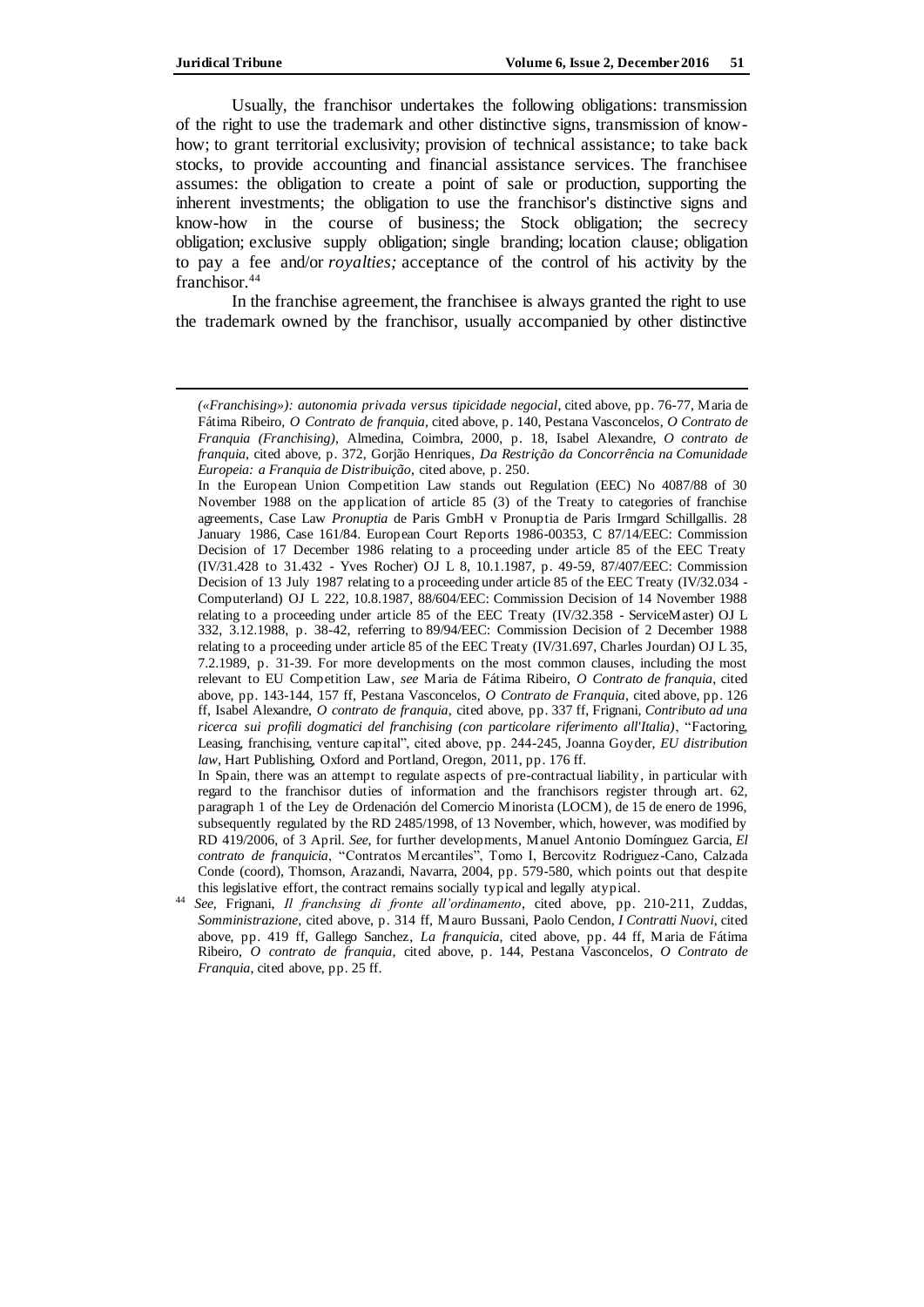signs, such as the trademark and trade name. Trademark is the distinguishing sign that allows attracting or maintaining customers.<sup>45</sup>

As we have already noted, the franchise agreement is focused on the promotion and preservation of the franchisor's commercial image, with a special emphasis on trademark image, which must common to the entire network.

However, the assignment of the use of the trademark is insufficient if not accompanied by the transmission of the operating method adopted by the franchisor based on which the trademark achieved notoriety.<sup>46</sup>

In this sense, the transfer of know-how which was the source of the trademark's reputation is essential.<sup>47</sup>

The know-how provided by the franchisor will allow the franchisee to repeat, with autonomy, the successful experience of that.<sup>48</sup>

The franchise agreement is not limited, however, to a know-how license, as it involves other essential elements: trademark license (and possibly other distinctive signs) and the provision of technical assistance.<sup>49</sup>

The franchisee has the duty to carry out the activity foreseen in the franchise agreement, using the distinguishing marks of the franchisor and exploiting the franchisor know-how franchisor, according to its instructions.

This obligation is essential for the achievement of the franchisor's objectives: the expansion of the business and trademark image. The breach of this obligation not only harms the franchisor, but also the rest of the network.

The franchisee has also to make a payment to the franchisor, which is divided into two groups: *initial fee (droit d'éntreé)* and periodic payments *(royalties)*. In some agreements, both are due and in other agreements only one of these payments is due. Royalties usually correspond to a

<sup>&</sup>lt;sup>45</sup> The trademark is, however, already has to be implemented in the market with success, although it is not required of course, that is already implemented on the market where is going to be exploited, as that may be the reason for the option by the producer for franschising. In this sense, Maria de Fátima Ribeiro, *O Contrato de franquia*, cited above, p. 159.

<sup>46</sup> As Virassamy *Les contrats de dépendance, essai sur les activités professionnelles exercées dans une dépendance économique*, L.G.D.J, 1986, pp. 83-84, following Saint Alary, *Le contrat de franchise*, p. 83,notes that the operating method that the franchisor will convey to the franchisee must correspond to method that has already been tried with success, in order to ensure the franchisee a minimum standard of success, after accepted the franchisor's instructions, justifying thus the payment of the *entry fee* and *royalties*.

<sup>47</sup> Virassamy *Les contrats de dépendance*, cited above, pp. 83-84, following Saint Alary, *Le contrat de franchise*, cited above, p. 83, requires that the know-how provided is reliable, so that renders possible to attain a minimum *standard* of quality in all the traders that are part of the network.

<sup>48</sup> *See* Bessis, *Le contrat de Franchise*, LGDJ, Paris, 1990, p. 34. The transfer of know-how verified under the franchise agreement has been classified by the literature as a real know-how license. *See* Maria de Fátima Ribeiro, *O Contrato de franquia*, cited above, pp. 176-177.

<sup>49</sup> We agree with Gabriela Figueiredo Dias*, A Assistência Técnica nos Contratos de Know-How*, Studia Iuridica 10, BFD, Universidade de Coimbra, Coimbra Editora, Coimbra, 1995, p. 172, when the author sustains that technical assistance is an accessory duty to the main obligation, mandatory whenever it is indispensable to the effective use that the licensee intends to make of the acquired know-how.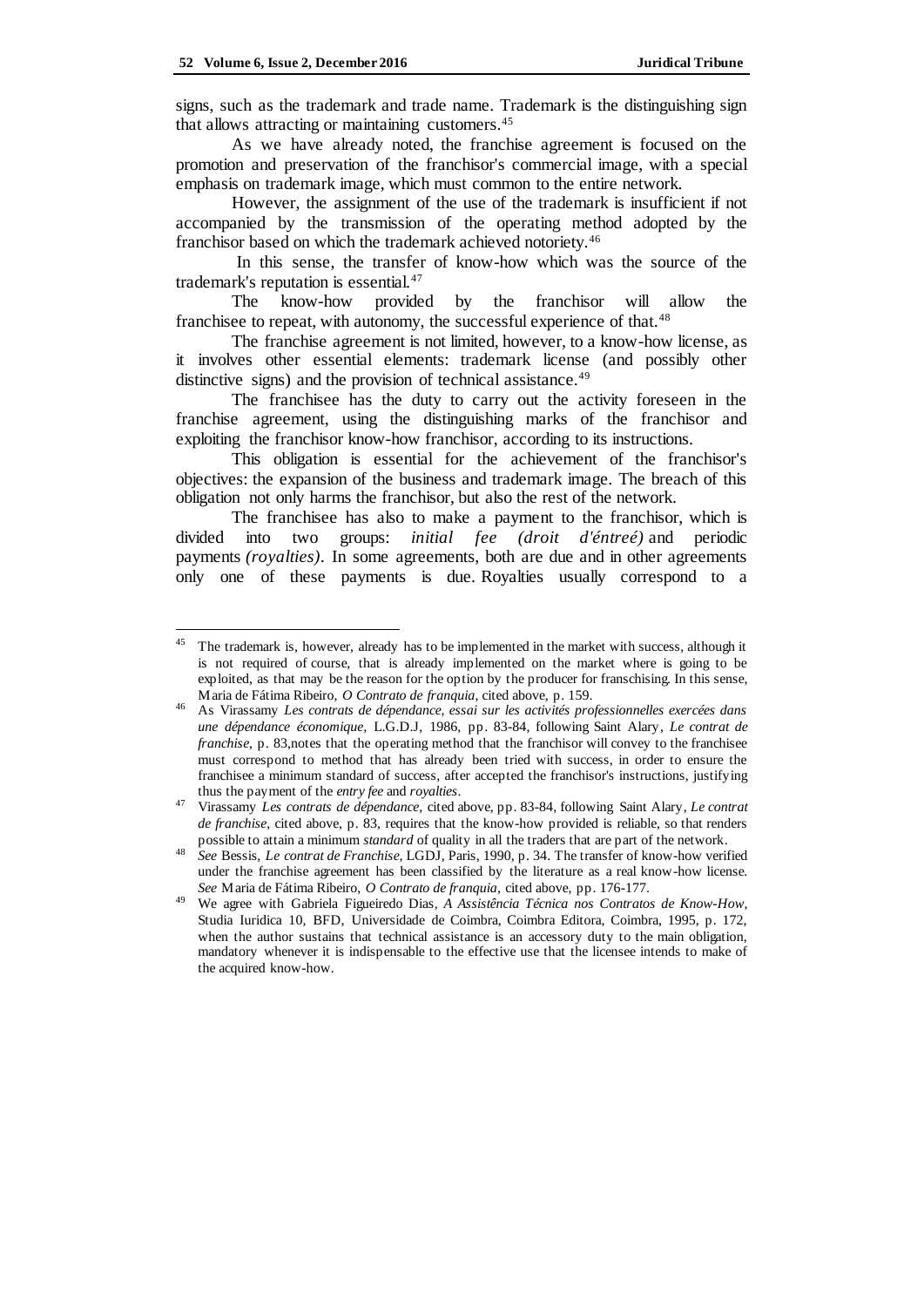percentage of the turnover in the period to which they relate, even though it is fixed a minimum.<sup>50</sup>

The initial fee has been generally understood as a consideration for the trademark license and/or the right to use other distinctive signs, transmission of know-how and technical assistance provided, which represent the successful formula, which is the core of franchise agreement.<sup>51</sup>

This contract, in view of the need to protect the commercial image of the franchisor, which grounds the network, is characterized by the strong and intense interference of the franchisor in the activity of the franchisee, who has to comply with franchisor instructions and to accept the control and supervision by the franchisor, in areas concerning financial, administrative and accounting issues, methods of production and sales, marketing, merchandising and after-sales service.<sup>52</sup>

The right to control the franchisee activity is not only a right, but duty, as it aims at ensuring uniformity and homogeneity of the network, while preserving the attractive capital of the business image that is on contract foundation.<sup>53</sup>

The franchise contract usually goes together with a location clause, through which the store can only be transferred with the franchisor's consent. The criteria for choosing the location include the know-how, as the corporation image of the franchisor is inseparable from the location and type of store where the goods are sold and services provided.<sup>54</sup>

The prohibition of the sale of products to resellers not belonging to the network is usual in franchise agreement. This clause aims at avoiding the sale of products, without observing the instructions and the know-how of the producer, jeopardizing the reputation of the trademark and commercial image of the network. The *intuitu personae* nature of the contract, as well as the general rules on assignment of contractual position, justify the prohibition of assignment without the consent of the franchisor.<sup>55</sup>

<sup>50</sup> In the United States tends to be charged an *initial fee* higher, while in Europe there is a tendency to pay higher *royalties*, explained by the attitude of the franchisee towards risk, franchisor assistance and autonomy. *See* Gallego Sanchez, *La franquicia*, cited above, p. 22, Frignani, *Nuove riflessioni in tema di "franchising"*, "Factoring, Leasing, franchising, Venture Capital, leveraged", cited above, p. 271.

<sup>51</sup> *See* Pestana Vasconcelos, *O Contrato de Franquia*, cited above, p. 34, Maria de Fátima Ribeiro, *O Contrato de franquia*, cited above, p.187, Gorjão-Henriques, *Da Restrição da Concorrência*, cited above, p. 297.

<sup>52</sup> *See* Gallego Sanchez, *La franquicia*, cited above, pp. 57 ff.

<sup>53</sup> They may act against the franchisor on the grounds of contractual liability and they can sue the defaulting franchisee, based on tort.

<sup>54</sup> *See* Leloup, *La franchise*, cited above, p. 206, whereas the contract is concluded *ratione loci*.

<sup>55</sup> This clause was already safeguarded under art. 3, paragraph 2, alt. j) Regulation (EEC) No 4087/88, and was considered welcome in Regulation (EC) No 2790/1999 of 22 December 1999 on the application of article 81(3) of the Treaty to categories of vertical agreements and concerted practices, as referred in the *Guidelines on Vertical Restraints,* 2000, paragraph 44, alt. g). This solution remains, after Regulation (EU) Nº 330/2010, in paragraph 45, alt. g) of the *Guidelines on Vertical Restraints*, 2010.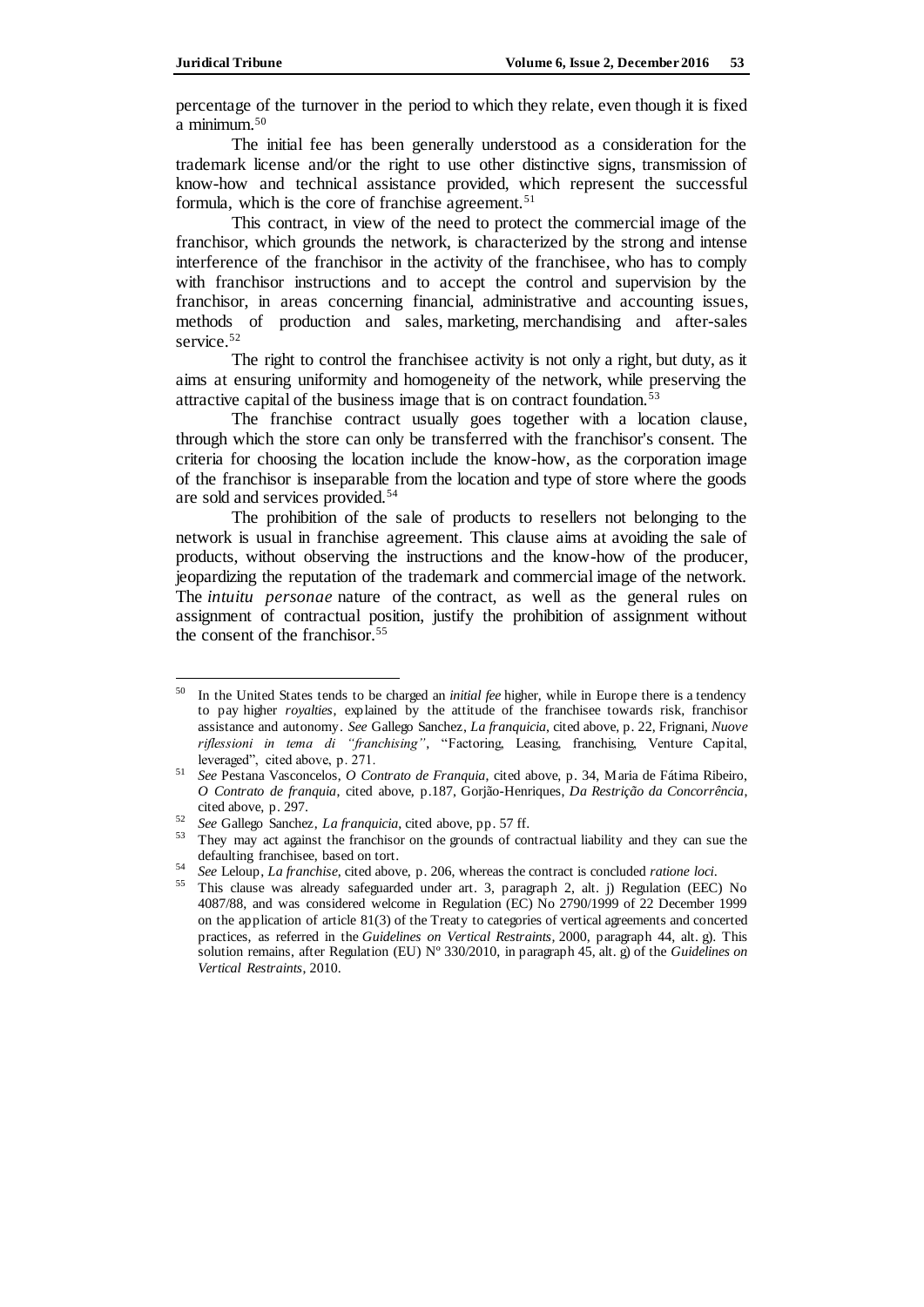In the franchise agreement is also common to be agreed territorial exclusivity, although this clause is not an essential element of the contract.<sup>56</sup>

Exclusivity can be set in favor of the franchisor, the franchisee or both, as the distribution franchise is a fertile field for different combinations.<sup>57</sup>

This clause has received from the literature benevolent treatment owing to the fact that it aims at compensating the limitations imposed on the franchisee, allowing, especially in the initial period of the contract, the investment recovery by the franchisee.<sup>58</sup>

This contract is usually accompanied by a non-compete clause that may be enacted even after the contract termination.<sup>59</sup> On the other hand, it strengthens the obligation of secrecy that goes with the transmission of know-how.<sup>60</sup>

As referred by Maria de Fátima Ribeiro, *O Contrato de franquia*, cited above, p. 200, note 542, is, however, necessary to safeguard the passive sales to customers outside the contract area that spontaneously seek the franchisee in order to avoid obstacles by competition law.

The Regulation (EU) No 330/2010, art. 4, alt. b), n. i) excludes from the exemption agreements containing restrictions on territory or on the customers to whom the buyer may sell the contract goods or services, but allows active sales into the exclusive territory or to an exclusive customer group reserved to the supplier or allocated by the supplier to another buyer, where such a restriction does not limit sales by the customers of the buyer. This is very important in the European Union given the effect of this practice on market segmentation, undermining market integration.

The *Guidelines on the application of paragraph 3 of qrticle 81 of the Treaty (2004/C 101/08)*, JO C 101 of 24.04.2007, p. 97, paragraph 31, considerer that restrictions that are objectively necessary for the proper functioning of the Agreement, as is the case of the obligations aimed at protecting the uniformity and reputation of the franchise system, are also not covered by paragraph 3 art. 101. *See Guidelines on Vertical Restraints*, 2010, paragraph 190, alt. b) exclude from art. 101, paragraph 1 of the TFEU the non-compete obligation on the goods or services purchased by the franchisee when the obligation is necessary to maintain the common identity and reputation of the network.

<sup>56</sup> Frignani, *Contributo ad una ricerca*, cited above, p. 244, considered a phenomenon present in all contracts, moderating, however, the position in the work *Il contratto di franchising,* Giuffrè Editore, Torino,1999, p. 79, stating that this is common in most contracts. In the Italian case law it has been discussed the *naturale negotii* nature of this clause, as stated by Frignani, *Il contratto di franchising*, cited above, p. 83 and Zuddas, *Somministrazione, Concessione di vendita, Franchising,* cited above, pp. 319 ff. This was denied both from the point of view of business practice or the cause of the contract. Since exclusivity is not a natural element of the contract, its enforceability by the franchisor is dependent on its written provision.

 $\frac{57}{2}$  The most common type is mutual, under which the franchisor will not supply goods to other franchisees, while the franchisee will not to sell goods that compete with the franchisor´s goods within a given geographical area.

<sup>58</sup> Frignani, *Il contratto di franchising*, cited above, p. 80, referring that the higher the investment, the greater must be the sphere of protection, following the case law *Pronuptia* from CJEU. *See*  Gallego Sanchez, *La franquicia*, cited above, pp. 27, 54-55.

The Regulation (EU) 330/2010, art. 5, paragraph 3, alt. d) limits the duration of such non-compete obligation for a period of one year after termination of the agreement, but requires that the noncompete clause relates to goods or services which compete with the contract goods or services is limited to the premises and land from which the buyer has operated during the contract period and indispensable to protect know-how transferred by the supplier to the buyer. It is allowed the possibility of imposing a restriction which is unlimited in time on the use and disclosure of knowhow which has not entered the public domain.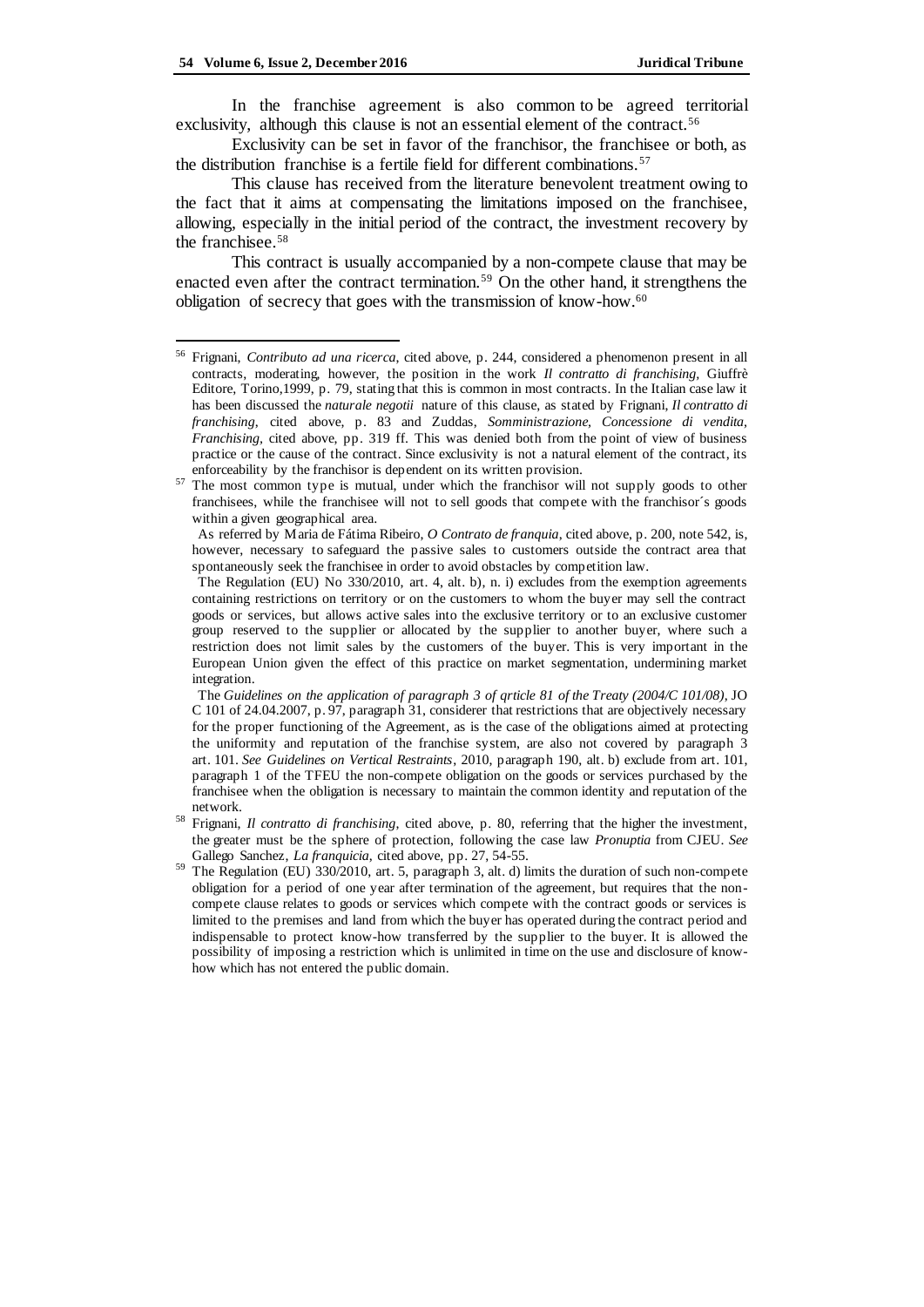j

Under this contract, it is often determined a minimum of sales, assuming the franchisee the risk of not achieving the results set.<sup>61</sup>

This clause results from the general obligation of the franchisee to promote the franchisor sales and provide contractual services.<sup>62</sup>

The resale price maintenance clause, usually, inserted in the franchise agreements, raises some competition issues.<sup>63</sup>

The main purpose of this clause is to prevent the franchisee from using the know-how provided by competing activities and spending resources in similar activities. Notwithstanding recent doubts raised under competition approach, this clause is a consequence of the fiduciary and cooperation relationship inherent to the contract.

<sup>60</sup> The non-compete obligations during the contract and after its termination also deserve a more benevolent treatment in the franchise agreement owing to the transfer of know-how, according to art. 5, paragraph 3, alt. c) and the *Guidelines on Vertical Restraints*, paragraph 148.

This non-compete obligation has also connection with the *stock take back obligation* by franchisor, which has raised many issues related to the termination of the contract, as usually is not foreseen in most contracts, capturing the attention of literature and case law. This is intensified by the fact that the application of the legal framework of the agency contract does not contain any provision that proves applicable, given the absence of acquisition of products by the agent. Therefore, literature has suggested including a contractual provision regarding *stock take back obligation* or granting authorization to the franchisee to sell goods after the termination of the agreement within a certain period. The latter solution, however, as refers Gallego Sanchez, *La franquicia*, cited above, p. 49, may be ineffective in the absence of franchisor distinctive signs and the activity of another distributor in the same territorial area.

Gallego Sanchez, *La franquicia*, cited above, p. 49, admits, however, that the *stock take back obligation* may be a mere faculty of the franchisee that, in terms of effectiveness, will not be very different from the authorization to resale of products.

Pinto Monteiro, *Contratos de Distribuição Comercial,* cited above, p. 170, recommends, regarding commercial concession, that the parties insert a clause in the contract governing this matter, owing to the absence of a legal provision. Nevertheless, when the termination of the contract is due to the fault of the franchisor, the author sustains that the franchisee may claim the losses regarding the stock in the compensation to which he is entitled. This would be extended to franchising. For further developments, *see* Pinto Monteiro, *Contratos de Distribuição Comercial*, cited above, pp. 170 ff.

 $61$  This is a royalties minimum guarantee clause that may be associated with a penal clause granting the franchisor a certain amount if the *royalties minimum* is not reached by franchisee.

Resale price maintenance concerns agreements or concerted practices having as their direct or indirect object the establishment of a fixed or minimum resale price or a fixed or minimum price level to be observed by the buyer. *See Guidelines on Vertical Restraints* (2010/C 130/01), paragraph 48.

This clause, through the final price stabilization, intends to enact a *non-price competition* that encourages network members to compete in the services that go with the product, such us delivery, credit repair, advertising, promotions. Telser, *Why Should Manufacturers Want Fair Trade*, J.L. & Econ, Vol. 3, 1960, p.86. Later, it will be referred reasons such as quality certification by retailers within the network, Marvel, McCafferty, *Resale Price Maintenance and Quality Certification,* RAND J. ECON, Vol. 15, 1984, p. 346. Roberto Pardolesi, *I contratti di distribuzione*, cited above, pp. 54-55, believes that this pricing system is intended to ensure the consideration necessary to induce the merchant to accept vertical integration.

Notwithstanding recent economic advantages described above, this minimum resale price maintenance clause has, however, been considered a restrictive practice under art. 101 TFEU, integrating, in the successive regulations, the *black list*, i.e. the group of clauses that are considered to be severe restrictions of competition because of the likely harm they cause to

<sup>62</sup> Baldi, Venezia *Il contratto di agenzia*, cited above, p. 189.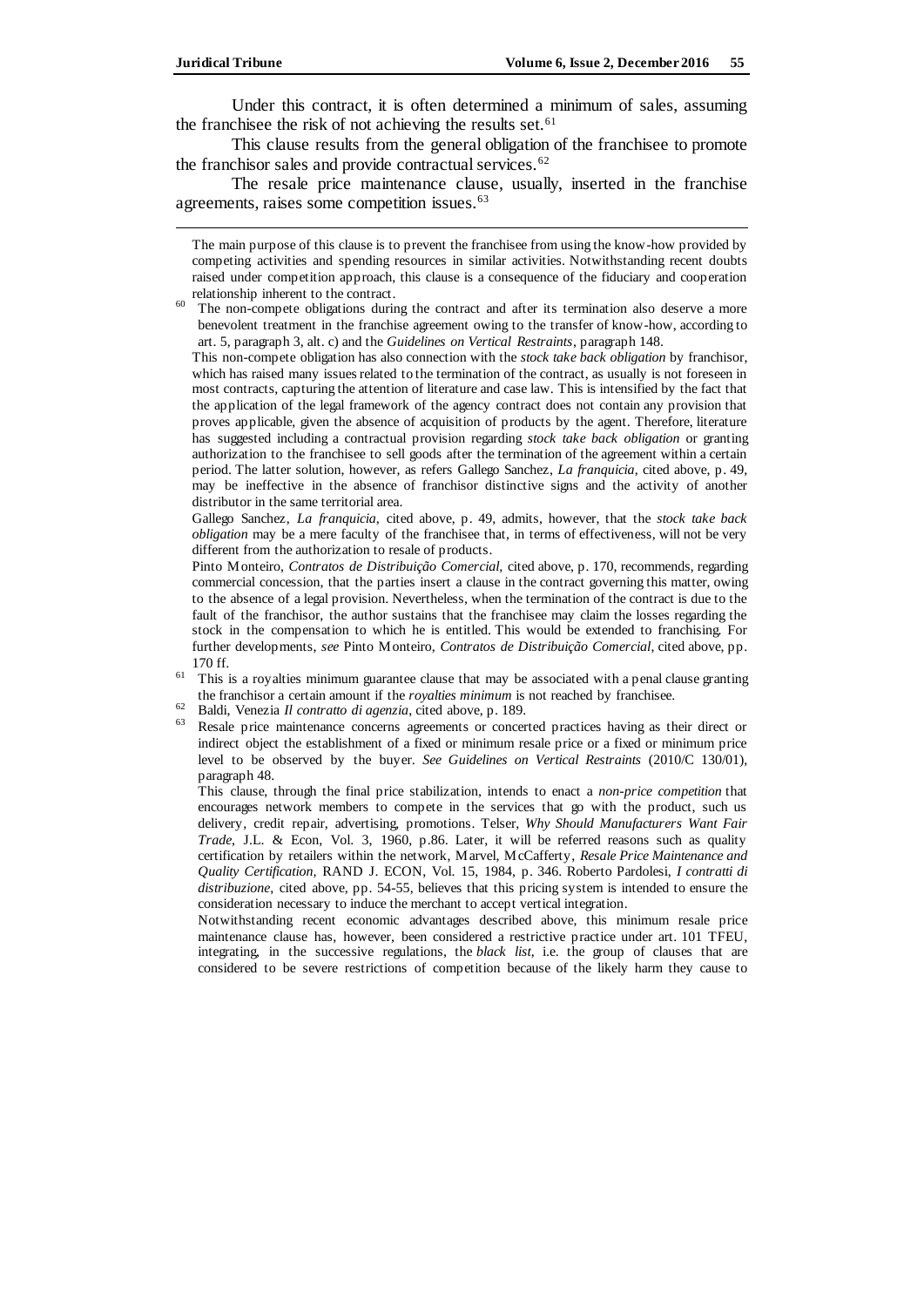Outlined the main features of the franchise agreement, we may sustain the notion offered by Pinto Monteiro, according to which this is the " *contrato pelo qual alguém (franquiador) autoriza e possibilita que outrem (franquiado), mediante contrapartidas, actue comercialmente, produzindo e/ou vendendo produtos ou serviços de modo estável, com a fórmula de sucesso do primeiro (sinais distintos, conhecimentos, assistência) e surja aos olhos com a sua imagem empresarial, obrigando o segundo a actuar nestes termos, a respeitar as indicações que lhe forem sendo dadas e a aceitar o controlo e fiscalização a que for sujeito"*. 64

This notion, by its scope, is the one that best to shelter the multiple features of this contract, referring the characteristics that we considered that are common to this contract: the integration of the franchise in the franchisor network and the homogeneity of the network, obtained by the use the franchisor trademark and the obligation of the franchisee to follow the franchisor guidelines and instructions.

#### **3. The autonomy of distribution contracts**

The recognition of a legal category presumes the existence of common elements in contractual types that allow drawing the outlines of the legal category.

After analyzing the shapes assumed by these contracts, we may conclude that the promotion of the trade of the other party in the context of a lasting and stable relationship is a common obligation to all these contracts.<sup>65</sup>

Also common to all these contracts is the fact that legal autonomy coexists with integration, in a lesser or greater degree, in the commercial policy of the

Fixed resale prices, and not just maximum resale prices, may be necessary to organise in a franchise system or similar distribution system applying a uniform distribution format a coordinated short term low price campaign (2 to 6 weeks in most cases) which will also benefit the consumers. *See Guidelines on Vertical Restraints*, paragraph 225. The possible competition risk of maximum and recommended prices is that they might be followed by most or all of resellers and may soften competition or facilitate collusion between suppliers. *See Guidelines on Vertical Restraints*, paragraph 227.

consumers. Regarding these clauses, is denied the general presumption of positive effects on vertical restraints identified in art. 101, paragraph 3 TFEU. *See* art. 4, alt. a) of Regulation (EU) No 330/2010. The provision of a list of recommended prices or maximum prices by the supplier to the buyer is not considered in itself as leading to RPM, as it may prevent the *"double marginalization"* resulting from the too high pricing by the retailer. *See Guidelines on Vertical Restraints*, paragraph 107, alt. f).

<sup>64</sup> Pinto Monteiro, *Contratos de Distribuição Comercial*, cited above, p. 121. In a free translation it means that franchising is *"the contract by which one (franchisor) authorizes and enables others (franchisee), by consideration, to act commercially, producing or selling products or services, with stability, benefiting from the successful formula of the first one (distinctive signs, know-how, assistance) and to appear with its corporate image, imposing to the second one the obligation to follow within this terms, respecting the instructions that are given and accepting the supervision and control performed by the first one"* .

<sup>65</sup> Martinez Sanchez, *La indemnización por clientela*, cited above, p. 31, Moralejo Menéndez, *El contrato mercantil de concesión*, cited above, pp. 56-57. Pinto Monteiro, *Contratos de Distribuição*, cited above, p. 71.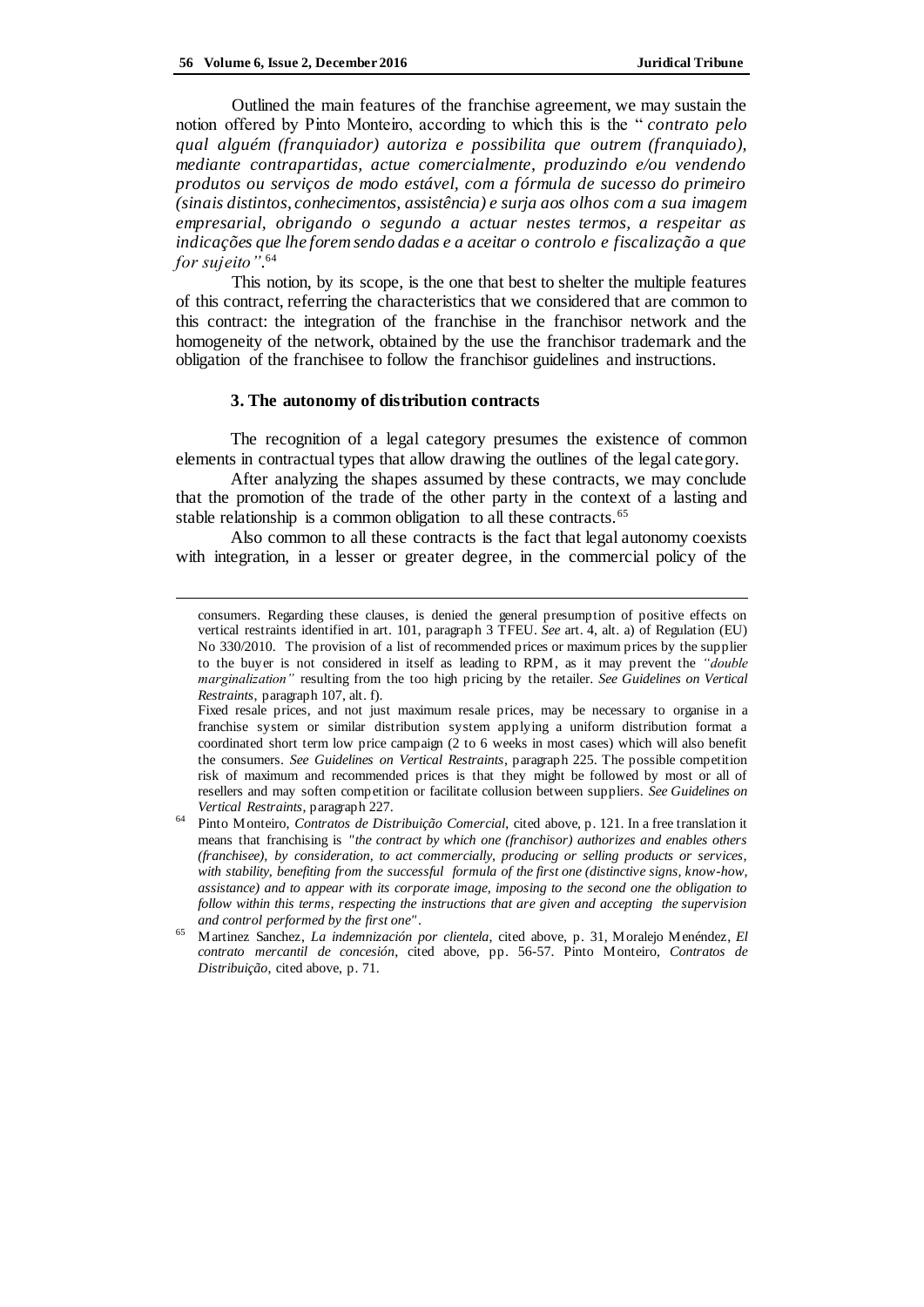counterparty, and, therefore, with the acceptance to its control and supervision. Independence comes combined with interdependence.<sup>66</sup>

Moreover, is common to all these agreements the economic representation of the producer interests.<sup>67</sup>

Following Pinto Monteiro, the presence of these characteristics, in a longterm contractual relationship, it is enough to sustain the autonomy of the distribution contracts even though the levels of intensity may vary.<sup>68</sup>

This legal category appears anchored in the obligation of promotion the producer products, within a stable and lasting relationship, as a fundamental obligation of distribution.<sup>69</sup>

As refers Pinto Monteiro, the common denominator between the distribution agreements matches the concept of agency contract, which thus allow considering this contract a pattern for establishing a legal framework for the other contracts.<sup>70</sup>

<sup>66</sup> <sup>66</sup> Gallego Sanchez, *La franquicia*, cited above, p. 31.

<sup>67</sup> Ferri, *Vendita con exclusiva*, Dir Pratt Comm, 1933, p. 72.

The classification of franchising as a distribution contract has raised several doubts among the authors given the multiplicity of shapes that this contract may assume. Maria de Fátima Ribeiro, *O Contrato de franquia*, cited above, pp. 43-44. It is common ground that, the contract may be entered into by persons who occupy the same stage in the production process, but that fact does not compromise the vertical nature of the franchise agreement, recognized by the dominant literature. Baldi, *Il diritto della distribuzione commerciale nell'Europa comunitaria*, CEDAM, Milano, 1984, pp. 7, 123 ff, Baldi, Venezia, *Il contratto di agenzia. La concessione di vendita. Il franschising*, cited above, pp. 157 ff, Frignani, *Il franchising*, Utet, 1990, pp. 78-79, Baldassari, *I contratti di distribuzione, Agenzia, Mediazione, Concessione di vendita*, Franchising, Cedam, Padova, 1989, p. 507.

The franchise, as shown by the analyzed clauses, is the quintessence of trade integration between producer/distributor and distributor, revealing the vertical relationship between the parties, although the franchisee maintains its autonomy and judicial independence.

It is also present in franchising the obligation of the franchisee to promote the business of the other party, with the integration of the franchisee in the franchisor structure, as in the commercial concession and agency contracts, pursuing the common interest in expanding network, with increased sales. Baldi, Venezia, *Il contratto di agenzia*, cited above, p. 159, Pinto Monteiro, *Contratos de Distribuição Comercial*, cited above, pp. 71-72.

Underpins this legal formula the distributor representative performance, from an economic perspective, of the producer's interests, through which the integration of the distributor in the commercial producer network is justified*. See* Baldi,Venezia, *Il contratto di agenzia: la concessione di vendita, il franchising*, cited above, p. 1, Galgano, *I contratti di impresa. I titoli di credito. Il falimento*, Bologna, 1980, pp. 3 ff, Martinek, *Aktuelle Fragen des Vertriebsrecht,* 3ª ed., Kohln, 1992, pp. 1, 18-20, Fernando Martinez Sanz*, Contratos de distribución comercial: concesión y franchising*, cited above, p. 346, *idem*, Martinez Sanz*, La indemnizacion por clientela en los contratos de agencia y concesion*, cited above, pp. 28 ff, Moralejo Menéndez, *El contrato mercantil di concesión*, cited above, pp. 56-57, n. 48. Among us, Maria Helena Brito, *O contrato de concessão comercial,* cited above, pp. 10-11.

<sup>70</sup> *Contratos de Distribuição Comercial*, cited above, pp. 71 ff. Similarly, Martinek, *Aktuelle Fragen,* cited above, p. 18, considered agency "*eine Leitbildfunktion für das Vertriebsmittlungsrecht*". *See* Menezes Cordeiro, *Manual de Direito Comercial*, cited above, pp. 495-496.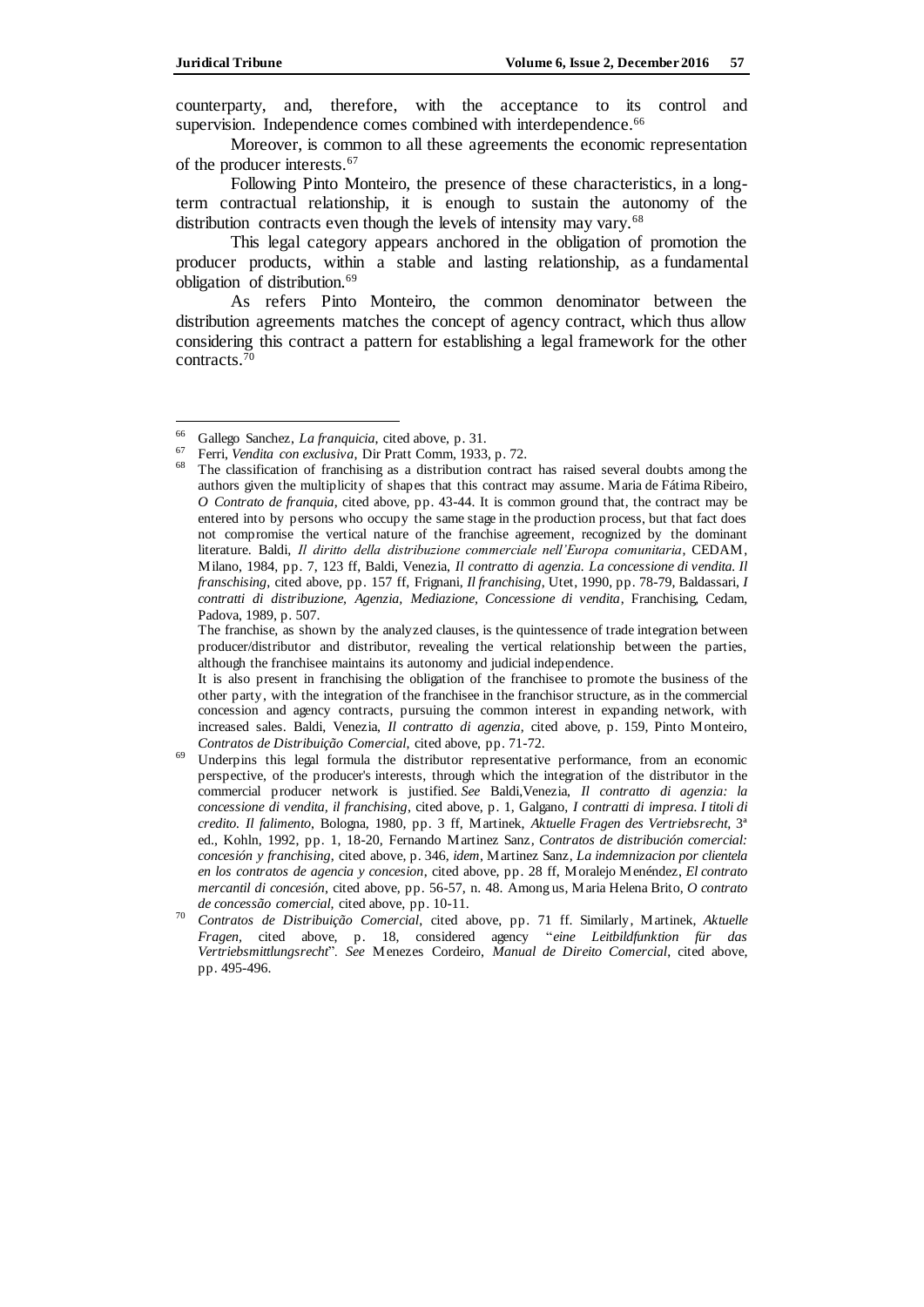#### **4. The legal framework of the agency contract**

The distribution agreements, despite the distributor's autonomy and independence from the producer, are characterized by a relationship of interdependence that is particularly prominent in the termination of the contract, owing to the fact that, given the subordination of the distributor to the commercial policy pursued by the producer, the distributor is, in most situations, economically dependent on the producer, in particular when non-compete obligations are enforced.

The imposition of rules governing the termination of the contract and its consequences, in particular with regard to the period of notice, to the causes underlying the termination of the contract, the amount of the indemnity due for termination of contract, is the only way to address this weakness of the distributor.<sup>71</sup>

These contracts, in the various European jurisdictions, which include Portuguese and Spanish, are social types, as they emerge from the business practice. Some are regulated by law, while others remain atypical, nevertheless the uniformity emerging from business practice.<sup>72</sup>

In Portugal, the agency agreement is ruled by *Decreto-Lei nº 178/86, de 3 de Julho*, as amended by *Decreto-Lei nº 118/93, de 3 de Abril*, bringing into force

<sup>&</sup>lt;sup>71</sup> The agency contract has been regulated for the first time in Germany in § 84 HGB, under the assumption of the equality of parties. Luís Menezes Leitão, *A indemnização de clientela no contrato de agência*, Almedina, Coimbra, 2006, p. 14.

<sup>72</sup> This uniformity allows us to consider these contracts socially typical. Maria Helena Brito, *O contrato de concessão comercial,* cited above, p. 170 ff, Pinto Monteiro, *Denúncia de um contrato de concessão comercial,* cited above, p. 49. In Spain, Ignacio Moralejo Menéndez, *El contrato mercantil de concesión*, cited above, pp. 79 ff, Ricardo Alonso Soto, *Los contratos de distribución comercial*, "Curso de Derecho Mercantil", cited above, p. 197, Chulià Vicent, Beltran Alandete, *Aspectos juridicos de los contratos atípicos*, Vol. II, Bosch Editor, SA, Barcelona, 1995, pp. 333-334, Echegaray, *El contrato de distribuición exclusiva o de concesión*, "Contratos Mercantiles", cited above, pp. 551-552 sustain that the commercial concession contract, is legally atypical, but socially typical,

Regarding the franchising in Spain, *see* Chulià Vicent, Beltran Alandete, *Aspectos juridicos de los contratos atípicos*, I, cited above, p.176. Gallego Sánchez, *La franquicia*, cited above, p. 40, Ricardo Alonso Soto, *Los contratos de distribución comercial,* "Curso de Derecho Mercantil", cited above, pp. 203-204. Already after the entry into force of art. 62 of the *Ley 7/1996, de 15 enero* that regulated the pre-contractual regime of the franchise agreement, Dominguez Garcia, *El contrato de franquicia*, "Contratos Mercantiles", cited above, p. 580. In Portugal, Pinto Monteiro, *Contratos de Distribuição Comercial*, cited above, p. 62, Maria de Fátima Ribeiro, *O Contrato de franquia*, cited above, p. 140, Luís Miguel Pestana Vasconcelos, *O Contrato de Franquia*, cited above, p. 20.

In Spain, as already noted, in the *Propuesta de Código Mercantil elaborada por la Sección de Derecho Mercantil de la Comisión General de Codificación* commercial distribution contracts, which included the commercial concession agreement and the franchise agreement, were regulated in art. 543, but these contracts are excluded in *Anteproyecto de ley del Código Mercantil.*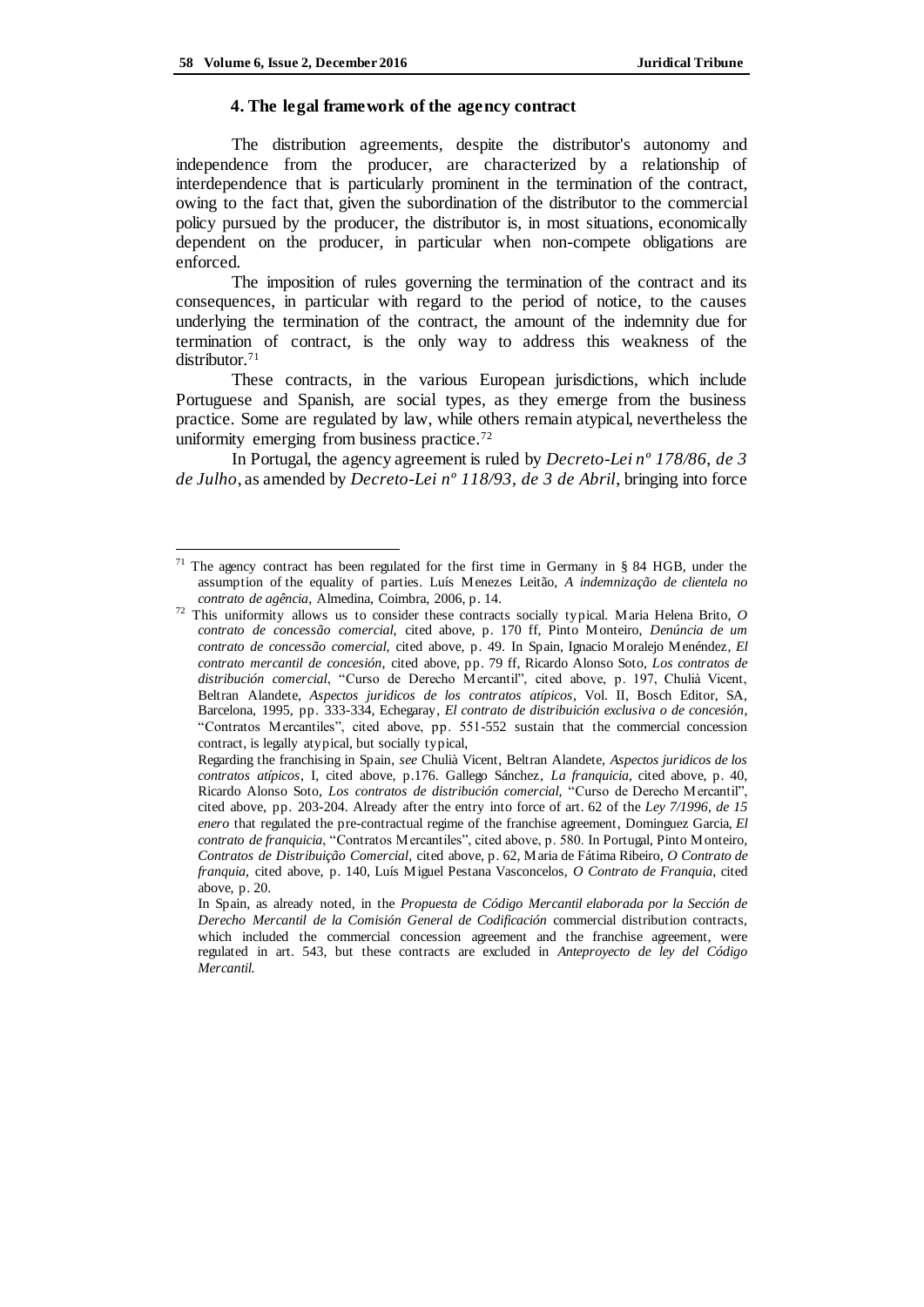the Directive 86/653/EEC of 18 December 1986 on the coordination of the laws of the Member States relating to self-employed commercial agents.<sup>73</sup>

The Directive intended, essentially, to remove restrictions on freedom of establishment and to ensure equal conditions for competition between Member States, to protect the commercial agent, to enhance the security of commercial transactions, by harmonizing the different national legislations.<sup>74</sup> As main concern, deserves to be emphasized, the retribution and the rights of the commercial agent, the termination of the contract, namely through the regulation of a period of notice in case of termination of a contract for an indefinite period and the indemnity for the termination of agency contract by the principal for any reason other than for a default by the agent. This issue clearly reflects an attempt to conciliate the solutions enacted in legal systems of the Member States by allowing in article 17 the option between the German and French models of indemnity of the agent.<sup>75</sup>

The notion of agency contract provided by art. 1 of *Decreto-Lei nº 178/86, de 3 de Julho*, very similar to the notion enshrined in art. 1742 *Codice Civile* in Italy, was amended by *Decreto-Lei nº 118/93, de 13 de Abril*, in order to exclude the definition of an area or a circle of clients from the essential elements of the contract. 76

<sup>73</sup> <sup>73</sup> In Spain, the agency contract was initially governed by labor law. In 1962, art. 6 of *Ley de contrato de trabajo* was amended to cover the agent, subject to labor jurisdiction. Later, it was regulated by *Real Decreto 2033/1981 de 4 de septiembre 1981* which governed the contract of *"intermediación mercantil"*, which was later amended by *Real Decreto 1438/85 de 1 de agosto de 1985*, hat inserted the indemnity for the termination of contract. The inclusion of agents in labor law was criticized by the literature, that based on the agent's autonomy, denied the equivalence to dependent workers. In order to bring into force the Directive, was approved the *Ley 12/1992, de 27 de mayo de 1992*, that ruling the agency contract, inserted it into the commercial law under criticism by labour authors. *See* E. Chulià Vicent, Beltran Alandete, *Aspectos jurídicos de los contratos atípicos*, II, cited above, pp. 381 ff, Martinez Sanz, *La indemnización por clientela*, cited above, p. 27, underlying that, until 1992, this agreement remained atypical.

<sup>74</sup> Baldassari, *I contratti di distribuzione, Agenzia, Mediazione, Concessione di vendita,* cited above, p. 25. The *DL nº 178/86, de 3 de Julho*, was prior to the Directive, but as it closely followed proposal for a Council Directive to co-ordinate the laws of the Member States relating to (selfemployed) commercial agents COM (78) 773 final, 22 January 1979, respected the Directive, only requiring minor changes. Unfortunately, the legislator, as usual, made also unnecessary changes. *See* Pinto Monteiro, *A protecção do agente no direito português e europeu*, BFD, Vol. LXXI, Coimbra, 1995, p. 99.

 $75$  Art. 17 gave to the State Members the possibility to opt between the French indemnity and the German compensation (*Ausgleichsanspruch)* for the loss of costumers, without requiring proof of damage (art. 89, alt. b) of the HGB).

The Directive did not determine the *quantum* of indemnity, only setting as a limit of the indemnity an amount equivalent to an indemnity for one year calculated from the commercial agent's average annual remuneration received by the agent during the last five years. If the contract goes back less than five years, it will be calculated on the average for the period in question. Portuguese and Spanish legislators enacted, in art. 33 of DL nº 178/86 and in art. 28 of the LCA, the German compensation. *See* Martinez Sanz*, La indemnización por clientela en los contratos de agencia y concessión*, cited above, pp. 82 ff.

<sup>76</sup> This notion is not very different from that offered by the art. 22 of the LCA. In both systems, the agency contract is not subject to written form, even though any of the parties may require a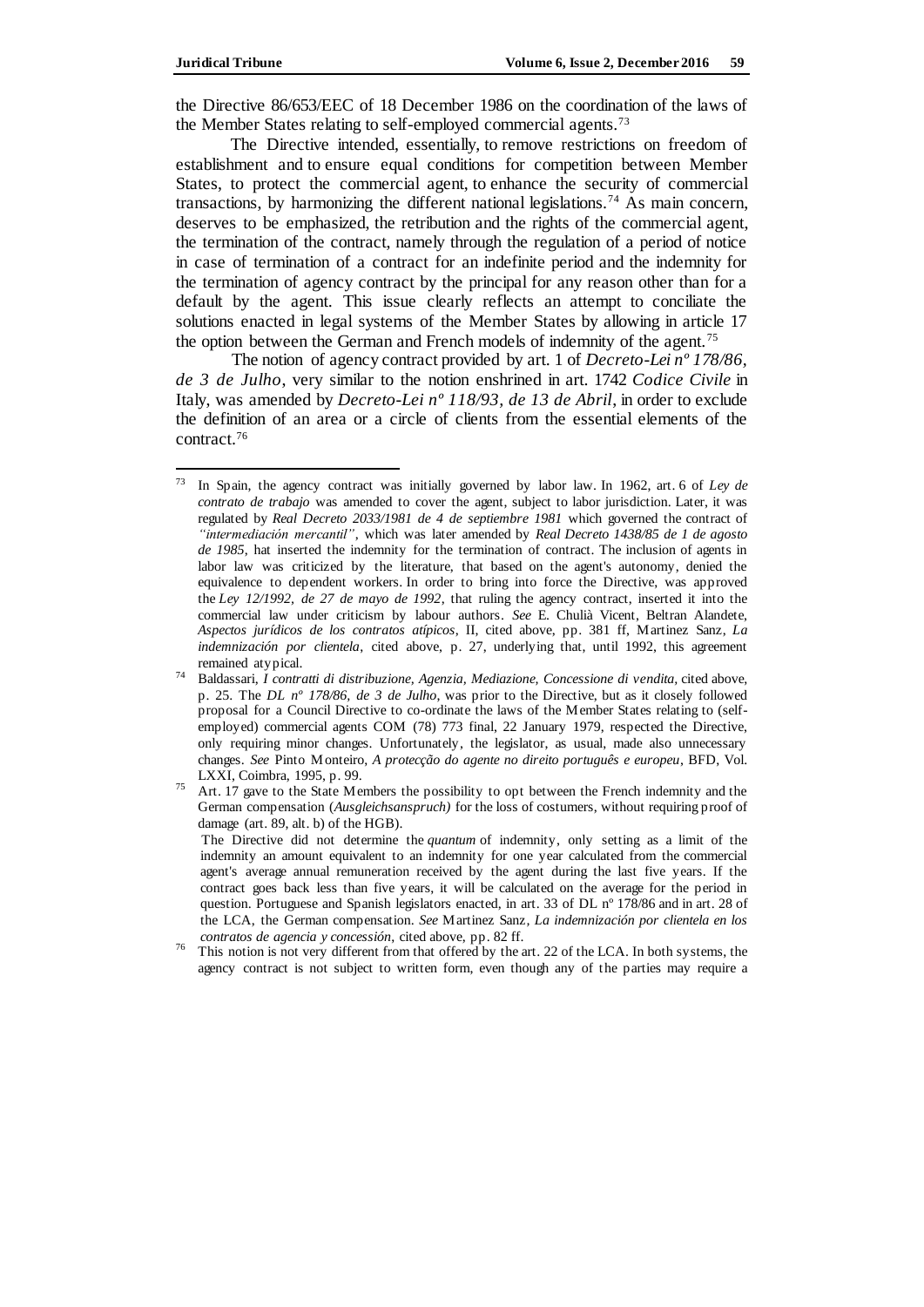According to this provision, the essential elements of the agency contract are: the obligation of the agent to promote the conclusion of contracts, action on account of principal, autonomy, stability and retribution.<sup>77</sup>

The obligation of the agent to promote the conclusion of contracts includes all the necessary measures to attract customers, publicize and promote the products, in order to prepare the conclusion of contracts, at which stage the agent will, as a rule, no longer intervene.

The agent only enters into contracts with third parties, if the principal has granted him powers to do it, in accordance with art. 2 of *Decreto-Lei nº 178/86, de 3 de Julho*. 78

The agent also acts on the account of the principal, which is why this contract will be inserted by German literature in the category of *geschäftsbesorgungsvertrag*. 79

The agent, as we have already mentioned, is independent, and it is possible for him, unless otherwise agreed, to use subagents (art. 5 of DL 178/86) and to exercise of the activity (art. 20 of DL  $178/86$ ).<sup>80</sup>

 $\overline{a}$ 

Art. 7 of DL nº 178/86, as well as art. 9 of LCA, places on the agents a duty to respect the instructions of the principal, provided they do not undermine the autonomy, to provide information regarding accounting and the market and to perform a good management.

The principal, under art. 13 of DL nº 178/86 and arts. 10 and 15 of the LCA, has the duty to provide all information necessary to the performance by the agent of its activity concerning contracts concluded and commissions and, if necessary for the commissions reckon, information regarding accounting.

The art. 6 of DL nº 178/86, like art. 3 of the Directive, establishes a general principle based on good faith regarding the agent's obligations. On the basis of good faith, but deserving special attention of the legislator, are enshrined in arts. 11 and 14, respectively, the obligation of the agent to notify the principal when unable to temporarily fulfill the contract, and, on the principal, the duty to notify the agent when he realizes that he will not be able accomplish the business volume agreed or expected business. Arts. 9 and 10 of LCA also enshrine a duty of good faith in the fulfillment of obligations by the agent and the principal and the principal duty to warn the agent whenever the turnover is lower than expected. The Spanish law, in art. 10, paragraph 3, determines that the principal has to accept or deny the contract suggested with in within fifteen days. This issue regarding rights and duties of agent and principal is in line with arts. 3 and 4 of the Directive. These provisions are mandatory, according to the art. 5 of the Directive.

written contract. *See* art. 1 of DL n° 178/86 and art. 22 of the LCA. The concept provided by art. 1742 of the *Codice Civile* considers the definition of an area an essential element from agency contract.

<sup>77</sup> These elements are also present in art. 1 of LCA. *See* Raul Bercovitz Álvarez, *El contrato de agência, "*Contratos Mercantiles", cited above, pp. 508-510.

<sup>78</sup> The Spanish law establishes an identical solution in art. 6 of LCA. *See* Raul Bercovitz Álvarez, *El contrato de agência, "*Contratos Mercantiles", cited above, p. 510.

<sup>79</sup> *See* note *supra* 5.

<sup>80</sup> *See* Pinto Monteiro, *Contrato de agência*, cited above, p. 56. LCA, in art. 5, also provides the possibility of the use of subagents, although dependent on the express permission of the principal. On the difference between dependent workers and subagents, *see* Raul Bercovitz Álvarez, *El contrato de agência*, "Contratos Mercantiles", cited above, p. 514. It also falls on the agent, unless otherwise agreed, the expenses resulting from the activity developed, in terms of art. 18 of the LCA.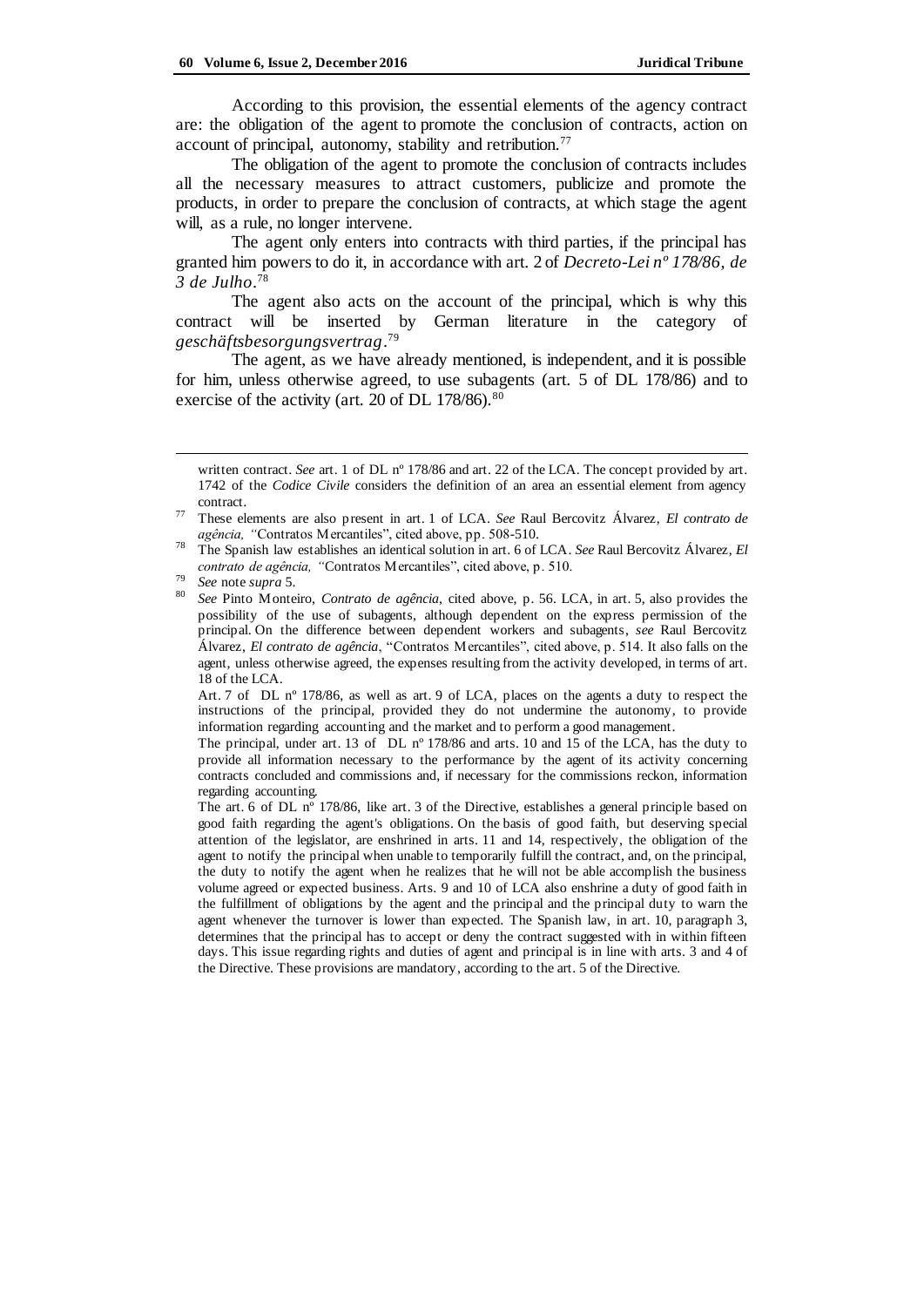The Portuguese legal system, like the Italian legal system, considered exclusivity in favor of the agent over a particular territorial zone or group of clients a natural element of the contract. It was not, however, an essential element as it could be overridden by the parties.<sup>81</sup>

The exclusivity in favor of the agent, after the amendment introduced in art. 4, by *Decreto-Lei nº 118/93, de 13 de Abril*, is dependent on the written agreement of the parties.<sup>82</sup>

According to this article, the principal, in the absence of a contractual provision, may use other agents to perform competing activities, preserving, however, an exclusive right towards the agent.<sup>83</sup>

The agency contract is an onerous contract. The retribution, an essential element of the contract, is reckoned in accordance with the turnover obtained by the agent.<sup>84</sup>

Usually, the retribution is a commission, corresponding to a certain percentage over turnover. It may be agreed, though, the payment of a fixed amount together with the commission.<sup>85</sup>

According to art. 9, it can be can also be foreseen a non-compete obligation following the termination of the agency, provided that it is concluded in writing, does not exceed two years and is limited to the geographical area or the

<sup>81</sup> Pursuant to art. 1742 *Codice Civile,* exclusivity is a natural element of the contract, but not essential. Baldi, Venezia, *Il contratto di agenzia*, cited above, p. 69. This is similar to what happened in Portugal, before the amendment introduced by DL nº 118/93, de 13/4 in art. 4. *See* Pinto Monteiro, *Contrato de agência*, cited above, p. 75.

<sup>82</sup> *See* Raul Bercovitz Álvarez, *El contrato de agência*, "Contratos Mercantiles", cited above, p. 520, sustaining the same, regarding art. 12 of the LCA. The principal, while recognizing the agent as the exclusive agent, may use other agents, in different economic activities, or, in the same economic activity, outside the circle of costumers or area assigned to the agent. *See* Pinto Monteiro, *Contrato de agência*, cited above, p. 78.

The exclusive agent, according to paragraph 2 of art. 16, is entitled to a commission, even though he has not prepared the contract, but because costumers are located in the territorial zone or are part of the circle of customers granted to the agent. This provision follows art. 7, paragraph 2 of the Directive. In Spanish law, *see*, in the same sense, art. 12, paragraph 2 of the LCA.

<sup>&</sup>lt;sup>83</sup> Indeed, despite the silence of the law, the agent is prohibited from engaging in competing activities without the consent of the principal owing to the agent's obligation to look after the interests of the other part enshrined in art. 6 and the good faith principle. Spanish law, in art. 7, foresees that the agent will not carry out competing activities on its own account or on behalf of a third party, requiring for it the consent of the principal. *See* Raul Bercovitz Álvarez, *El contrato de agência*, "Contratos Mercantiles", cited above, p. 520.

<sup>84</sup> Pursuant to art. 15, the agent is entitled to a compensation, in the absence of agreement by the parties, that will be determined the usages and, in its absence, by equity. In the same sense, *see* art. 11 of the LCA.

<sup>85</sup> Under paragraph 1, art. 16, as well paragraph 1, art. 1 of the LCA the agent is entitled to a commission concerning the contracts promoted and contracts concluded with costumers acquired by the agent, thus dissuading the principal from negotiating directly with customers brought into business by the agent. This provision is in line with art. 7 of the Directive.

Among us, commission is considered the typical form of retribution of agent activity. It can be combined with a fixed amount. *See* Pinto Monteiro, *Contrato de agência*, cited above, pp. 99-100 and Raul Bercovitz Álvarez, *El contrato de agência*, "Contratos Mercantiles", cited above, p. 524.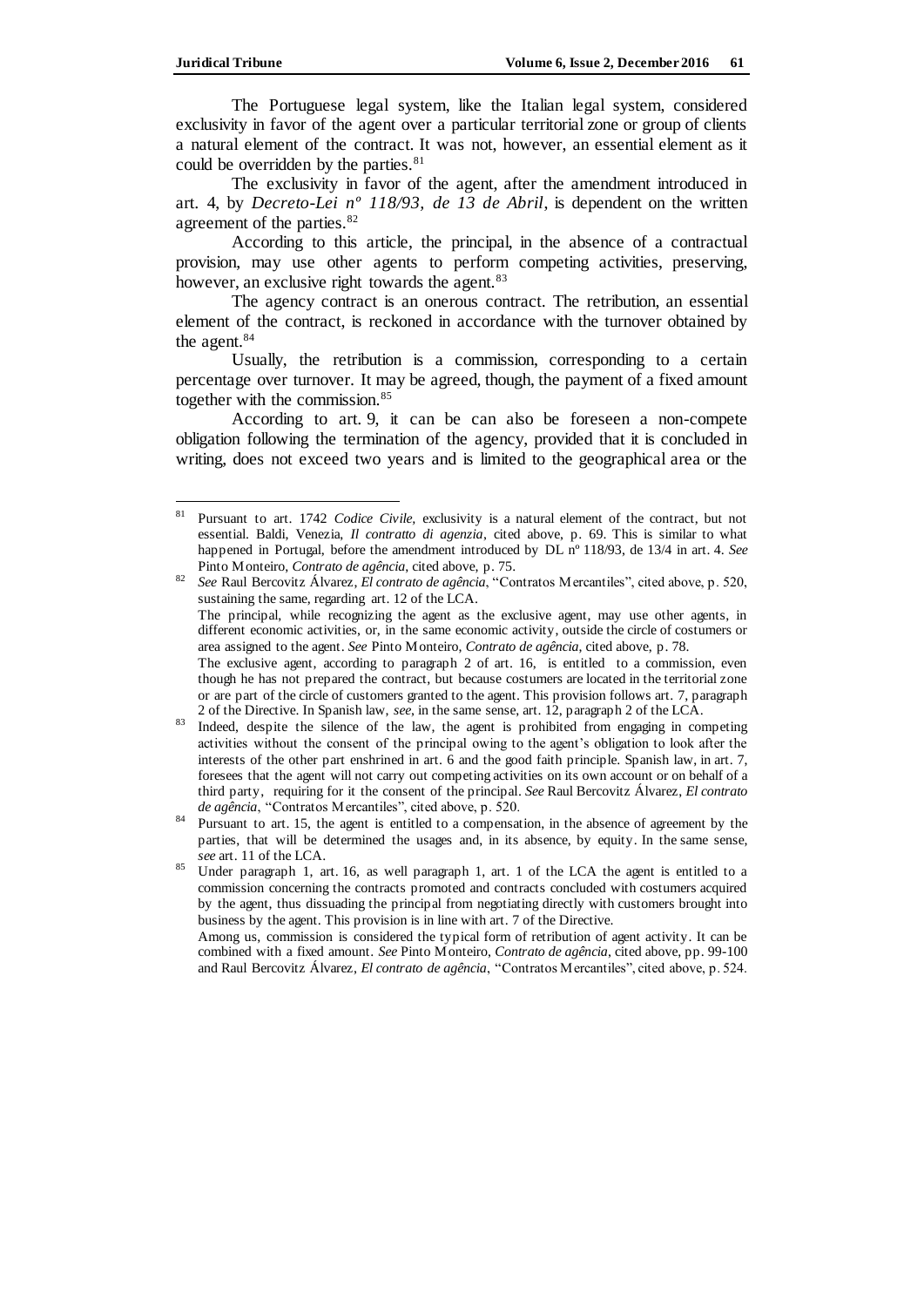group of customers and the geographical area assigned to the agent and to the kind of goods covered by the contract.<sup>86</sup>

The agent, according to art. 16, paragraph 3, is entitled to a commission regarding the contracts concluded after the termination of the contract, provided that are concluded within a reasonable period after termination of the contract and the agent proves that its conclusion was due to his activity.<sup>87</sup>

The commission shall become due in the terms and conditions provided by art. 18, which, after being amended by *Decreto-Lei nº 118/93, de 3 de Abril*, replicates art. 10 of the Directive.

The acquisition of the right to the commission, following the initial version of this provision, depends on the fulfillment of the contract, in order to avoid that the agent, driven by the greed of receiving more commissions, loses interest for the contracts, after concluded, or promotes contracts with insolvent or with poor credit history costumers.<sup>88</sup>

The art. 18, paragraph 2, following paragraphs 2 and 4 of art. 10 of the Directive, considers that the commission is always due when the third party has complied with the contract or should have done, if the principal had fulfilled his obligation. This rule cannot be overridden by the parties.<sup>89</sup>

In the event of a *convention del credere,* the agent is entitled to a commission, after the conclusion of the contract, since, through this agreement, he guarantees to the principal the due compliance of the contract by the third party.<sup>90</sup>

 $\overline{a}$ <sup>86</sup> This obligation has, as consideration, the compensation provided for in alt. g) of art. 13. This article is in compliance with art. 20 of the Directive following the solution of § 90 HGB, which was foreseen in the proposal for a Council Directive to co-ordinate the laws of the Member States relating to (self-employed) commercial agents in 1979, as refers Pinto Monteiro, *Contrato de agência*, cited above, p. 88. An equal solution is enacted, by Spanish law, in arts. 20 and 21of the LCA.

<sup>&</sup>lt;sup>87</sup> The use of an indeterminate concept as reasonable period, without accurate determination of the term, is a technique that follows the art. 8 of the Directive. The Spanish legislator, unlike the Portuguese legislator, set a deadline of three months, in art. 13 of the LCA.

<sup>88</sup> In the same sense, *see* art. 14 of LCA. *See* Raul Bercovitz Álvarez, *El contrato de agência*, "Contratos Mercantiles", cited above, pp. 526-527.

The commission is not, however, exclusively dependent on the fulfillment of the contract by the costumer. The compliance of the contract by the principal or non-compliance when the principal should have complied with the contract, according to his agreement with the third party, render the commission due.

Pinto Monteiro, *Contrato de agência*, cited above, p. 107, defends the proportional reduction of the commission in case of partial fulfilment of the contract.This solution is expressly enacted in art. 1748 do *Codice Civile*.

<sup>&</sup>lt;sup>89</sup> Art. 18 must be articulated with art. 19 recognizing the acquisition of commission by the agent, in situations where the customer does not fulfill the contract for reasons ascribed to the principal. The Italian law advocates, in art. 1749 *Codice Civile*, an identical solution. In this sense, *vd.* Baldi, Venezia, *Il contratto di agenzia*, cited above, pp. 257-258. This also results from art. 17 of LCA *a contrario*.

<sup>90</sup> The convention *del credere* entitles the agent, pursuant to art. 13, alt. f), to a special commission, which is also due, after the conclusion of the contract. *See*, Pinto Monteiro, *Contrato de agência*, cited above, pp. 96-97. The LCA, in similar terms to those of Portuguese law, also provides, in art. 19 of LCA, the agent right to an extra commission, explained by the fact that agent assumes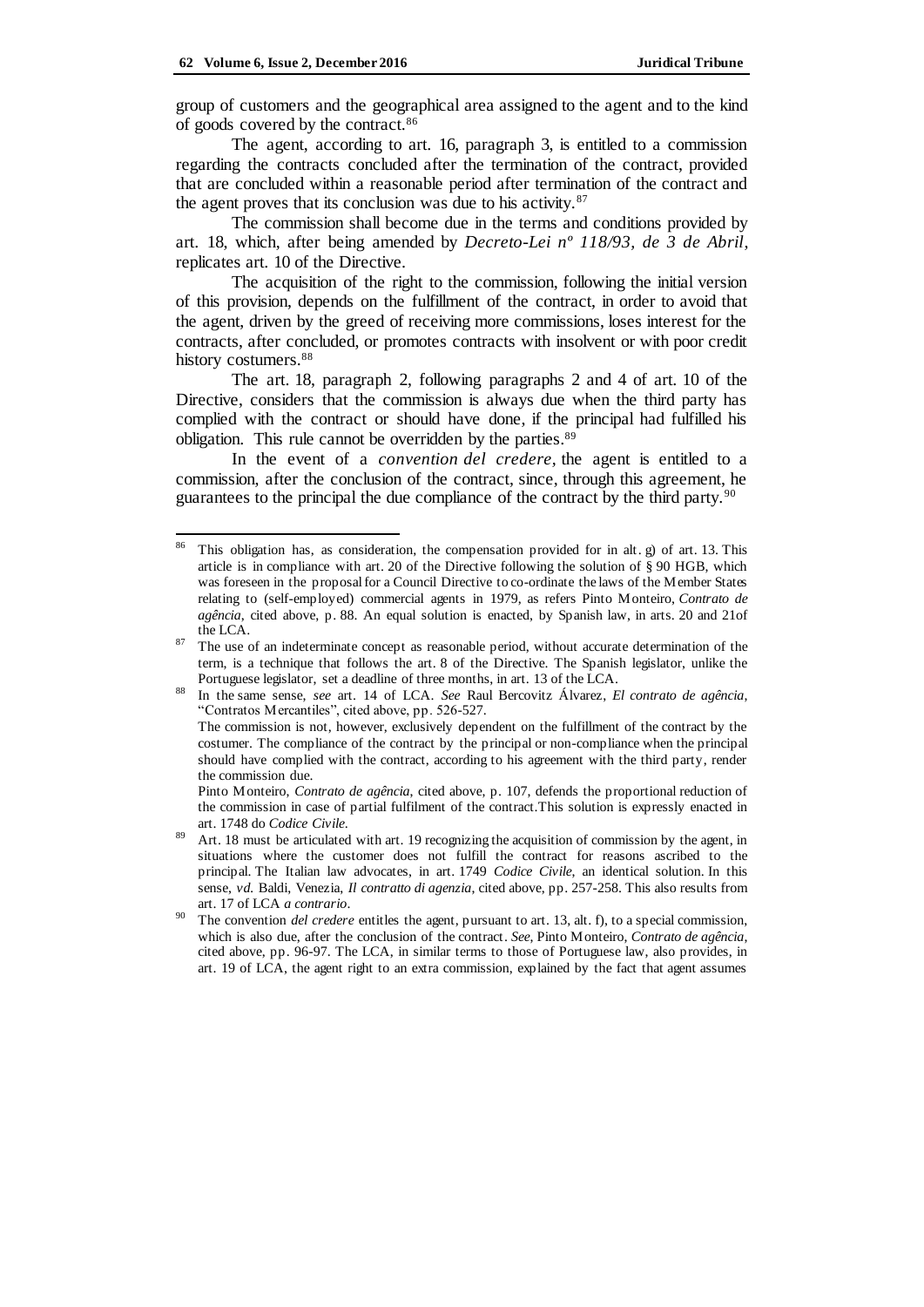The regulation and harmonization of the termination of the agency agreement, the moment of the contract where the agent's vulnerability, in most legal systems, is intensified, was one of the objectives of the Directive.

Portuguese legislator, in 1986, brought in force to the agency contract the causes of termination of contracts in general, regulating, in articles 25 to 31, the way each of them is processed.<sup>91</sup>

Pursuant to art. 27, the agency contract is, in the silence of the parties, a contract for an indefinite period and shall be deemed renewed for an indefinite period if the fixed-term contract continues to be executed by the parties after the expiry of a fixed term.<sup>92</sup>

The termination is allowed in indefinite duration contracts, by written communication to the other party, provided they are in compliance with the notice periods set out in art. 28.<sup>93</sup>

One of the most important aspects is the indemnity for termination of contract, which, strictly speaking, corresponds to a compensation of the agent for the benefits that the principal has attained and continues to obtain from the agent's activity, after termination of the contract, regarding the costumers that the agent into business for the principal.

This indemnity received particular attention from the Directive, even though art. 33 of *DL nº 178/86, de 3 de Julho*, had already adopted the same terms provided by the Directive.<sup>94</sup>

The indemnity is dependent on the cumulative verification of three conditions<sup>95</sup>: the agent has attracted new customers or substantially increased the

an additional responsibility. *See* Raul Bercovitz Álvarez, *El contrato de agência*, "Contratos Mercantiles", cited above, pp. 523-524.

However, the national legislator, inexplicably, squandered the possibility of extending the periods of notice up to six months for contracts lasting for six or more years, having opted for a maximum period of notice of three months, unlike the Spanish legislator, in art. 25, paragraph 2 of the LCA. As stated by Pinto Monteiro, *Contrato de agência*, cited above, p. 127, the parties must predict longer periods of notice. The period of notice of the principal cannot be shorter than the agent period of notice, in accordance with art. 28, paragraph 3 of DL nº 187/86.

<sup>94</sup> The indemnity foreseen in art. 33 of DL n° 178/86 is mandatory, in accordance with art. 19 of Directive 86/653/EEC. In Spain, art. 3 of LCA expressly affirms the imperative nature of the rules governing agency contract.

The payment of the commission, in the absence of *convention del credere*, as provided for paragraph 3 of art. 10 Directive, must occur not later than on the last day of the month following the quarter in which it became due. Similarly, *see* art. 16 of the LCA.

<sup>&</sup>lt;sup>91</sup> In art. 24 are displayed the forms of termination: the parties' agreement, the termination by notice, termination with just cause and termination expiry of a fixed term. *See* for further developments, Pinto Monteiro, *Contrato de agência*, cited above, pp. 134-137.

<sup>92</sup> In the same sense, *see* arts. 23 and 24 of LCA.

<sup>&</sup>lt;sup>93</sup> The legislator in 1993, amended in compliance with the Directive, the notice periods set out initially, which were longer than the one, two, three months referred, in art. 15 of the Directive, to contracts that lasted one, two, three or more years, respectively.

<sup>95</sup> About the mandatory proof of all these requirements, in our case law, *see* decisions of the *Supremo Tribunal* of 23.02.2010, Case 1404/04.0TBBRG – A.CI.SI, of 20.10.2009, Case 91/2000.S1, of 4.6.2009, Case 08B0984, of 7.03.2006, Case 06A027, available at www.dgsi.pt/jstj.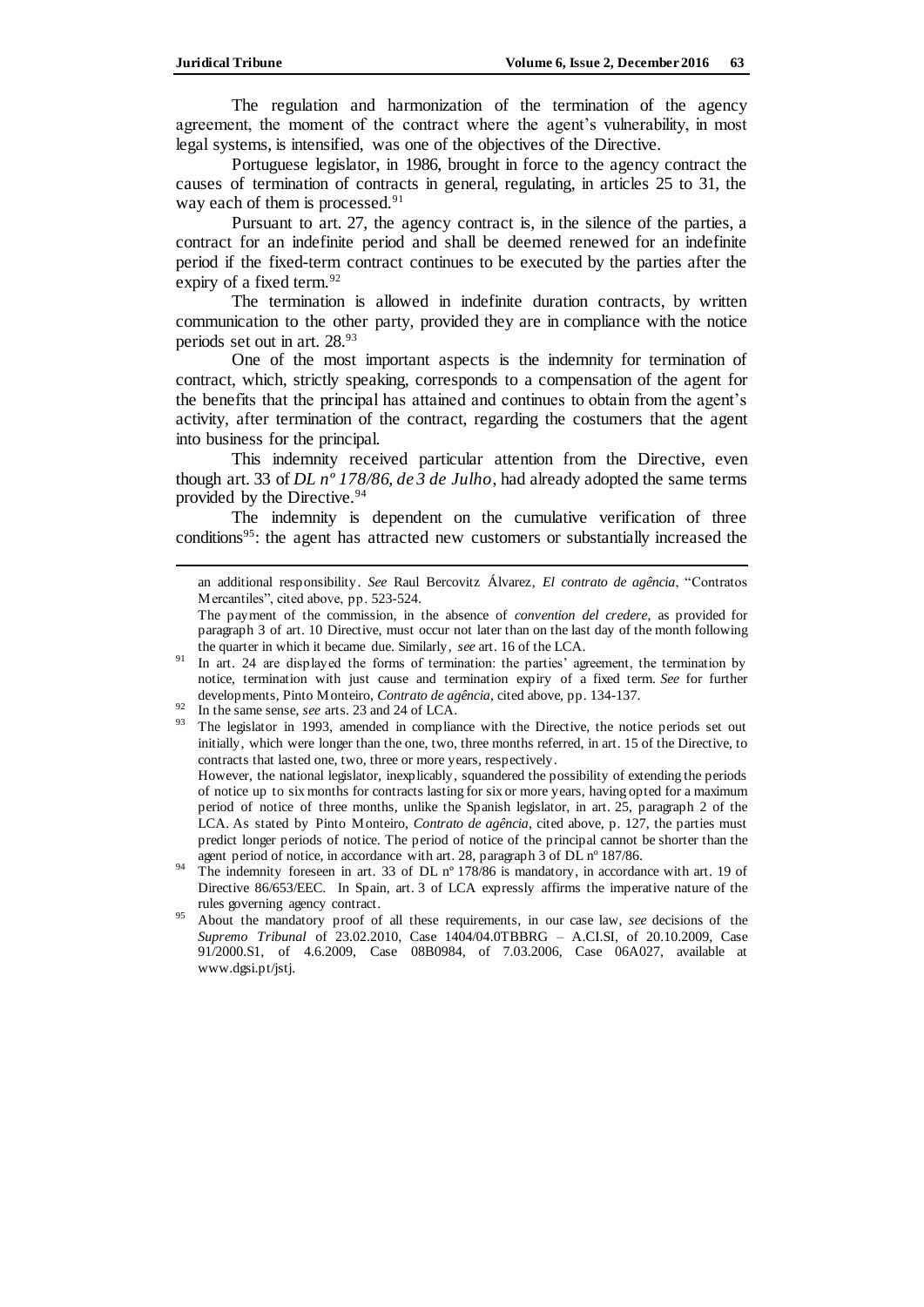business turnover with the existing customers; that the other party will benefit considerably, after the termination of the contract, from the activity of the agent; and that the agent ceases to receive any remuneration for contracts negotiated or concluded after the termination of the contract with new customers.<sup>96</sup>

The legislator in 1986, given the complexity of the issue regarding the effect of the termination of the contract by the agent or for reasons ascribed to him in the right for the indemnity, decided to leave this matter absent from the agency contract legal framework.<sup>97</sup>

*Decreto-Lei nº 118/93, de 3 de Abril*, in compliance with art. 18 of the Directive enshrines that the termination of the contract for reasons ascribed to the agent, in particular, the default, or when he terminates the contract, exclude the right of the agent to the indemnity.<sup>98</sup>

It has been questioned whether it fulfill the requirement foreseen in alt. a) if the agent only maintain the level of costumers under a very unfavorable background. Pinto Monteiro, *Contrato de agência*, cited above, p. 144, admits that it must be considered the requirement fulfilled, although exceptionally. Denies the fulfillment of this requirement, Martinez Sanz, *La indemnizacion por clientela,* pp. 165-166. Pinto Monteiro, *Contrato de agência*, cited above, p. 145, following Canaris, *Handelsrecht,* cited above, p. 350, sustains that is not demanded that the principal receives the benefits of the agency directly. It may receive it through an intermediary. The indemnity foreseen in the art. 28 of LCA demands these requirements, referring also in paragraph 2, that the death of the agent will not prevent the heirs to claim and receive it. In the same way, art. 33, paragraph 2 of DL n° 178/86. The agent and the heirs, in accordance with

paragraph 4 of art. 33, have one year, after the termination of the contract, to communicate to the principal the aim to receive the indemnity. The lawsuit action must be filed within one year after this communication. In the same way, *see* art. 31 of the LCA. <sup>97</sup> It is clear from the comparative law study performed by Pinto Monteiro, *Contrato de agência*,

*<sup>(</sup>Anteprojecto),* cited above, pp. 116 ff, that the majority of authors, including the German and Italian literature, considered the termination of the contract by the agent an obstacle to the payment of the indemnity. We agree with the authors that consider that, since the indemnity has the scope to compensate the agent for the benefits that the principal will continue to attain from the agent activity after the termination of the contract, there is no justification to deny the right to receive it, even if the contract is terminated by the agent*. See* Pinto Monteiro, *Contrato de agência*, *(Anteprojecto),* cited above, p. 117, *idem*, *Il contratto di agenzia rivisitato. La direttiva CEE 86/653*, Rassegna di Diritto Civile, Anno 17, 1996, pp. 889-890.

<sup>98</sup> In the same way, *see* art. 30 of LCA. Bearing in mind alt. b), art. 18 of the Directive, it should not be considered reasons ascribed to the agent for this purpose, the termination of the contract due to reasons attributed to the principal, the disease or the agent's age that reasonably justify the termination of the contract.

Valerio Sangiovanni, *Contratto di agenzia, cessione di azienda e indennità di fine rapporto*, Corriere Giuridico N. 5/2008, p. 640, Francesco Basenghi, in the note to art. 1751º of the *Codice Civile*, in AAVV, *Contratto di agenzia*, a cura da Francesco Basenghi, Giuffrè Editore, Milano, 2008, pp. 267-268, sustain, as already has been referred by Italian literature, that right to the indemnity remains if the contract is terminated by mutual agreement, regardless of whether it has been the agent's initiative. *See* Martinez Sanz, *La indemnización por clientela*, cited above, p. 255, Menezes Leitão, *A indemnização*, cited above, p. 60.

The right to an indemnity is also preserved if the contract expires owing to the rejection by the agent of an extension. The same solution will no longer be applied if the contract is automatically renewed, since, in this hypothesis, the opposition to renewal by agent causes the termination of the contractual relationship for reasons attributed to the agent. *See* Martinez Sanz, *La indemnizacion por clientela*, cited above, p. 255, Menezes Leitão, *A indemnização*, cited above, p. 60.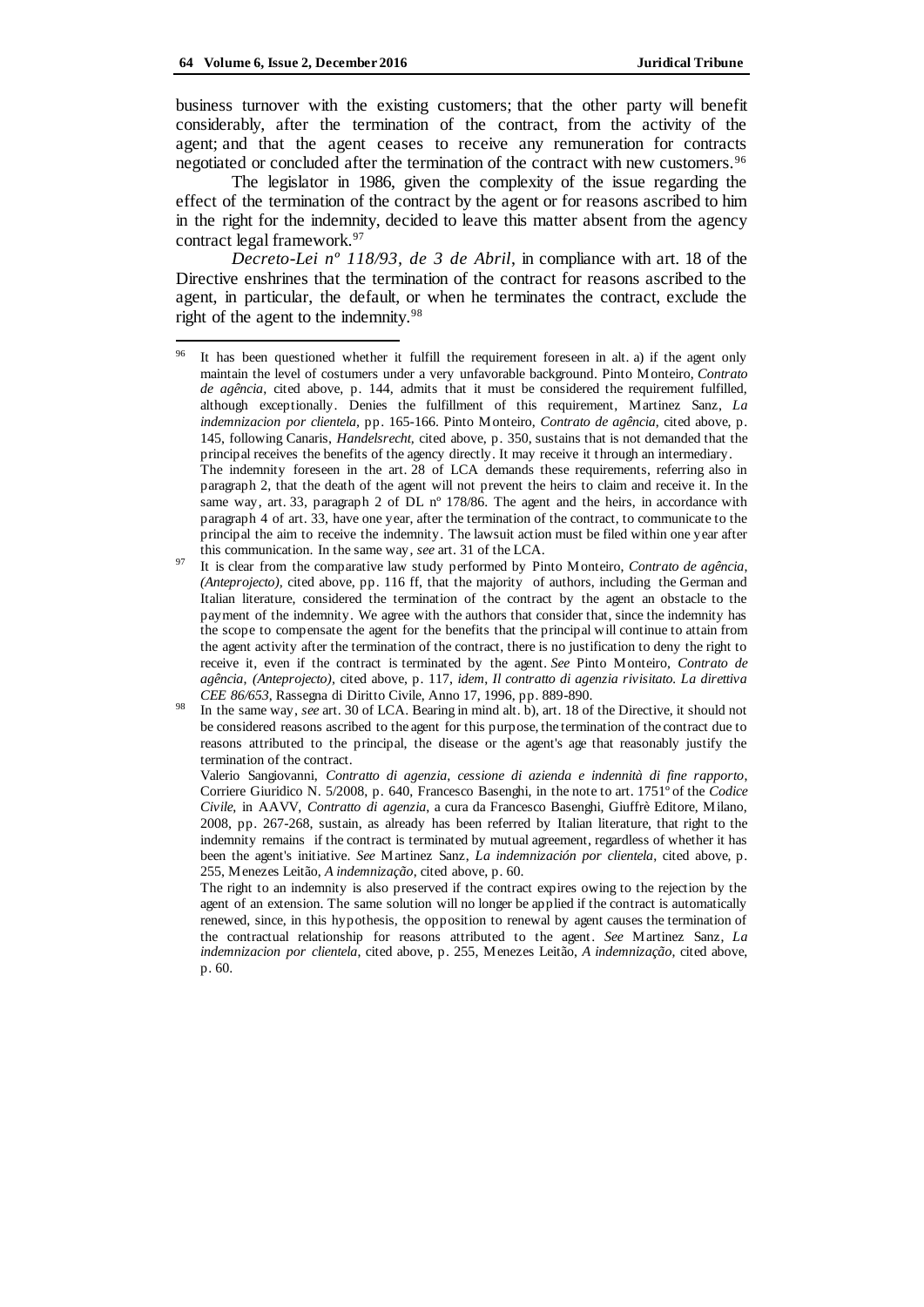The indemnity, taking into account its nature, is subject to equity, having been replicated by art. 34 of *Decreto-Lei nº 118/93, de 3 de Abril*, the art. 17, paragraph 2, alt. b) concerning the limit for the indemnity.<sup>99</sup> Fairness requires the appraisal of all the circumstances of the case in the indemnity calculation.<sup>100</sup>

Pinto Monteiro claims that this indemnity is fundamentally a compensation of the agent for the benefits that the principal, after termination of the contract, continue to obtain from the activity of the agent, regarding the costumers that the agent attained for the principal, concluding, therefore, that is not a true indemnity. In this context, the author states that this indemnity is closer to the unjust enrichment than to contractual liability, emphasizing the compensatory nature of it.<sup>101</sup>

The decision of the *Supremo Tribunal* of 16.06.2009, Case 128/09.1YFLSB, concerning the agency agreement, the decision of 5.3.2009, Case 09B0297, of 13.09.2007, Case 07B1958, the concerning the commercial concession, available at www.dgsi.pt/jstj, establish, as basis to reckon of the indemnity, the maximum legal limit of the indemnity, notwithstanding repudiate its automatically enforcement. The rulings of the *Supremo Tribunal* of 16.06.2009, of 5.03.2009, of 13.09.2007, all cited above, and 31.03.2004, Case 04B545, available at [www.dgsi.pt/jstj,](http://www.dgsi.pt/jstj,%20considerer%20the%20contract%20duration%20relevant%20to%20the%20reckon)  [considerer the contract duration relevant to the reckon](http://www.dgsi.pt/jstj,%20considerer%20the%20contract%20duration%20relevant%20to%20the%20reckon) of the indemnity. Other decisions give particular emphasis to the annual value of commissions earned, as the decision of *Relação de Coimbra* of 14.12.1993, cited above, p. 46.

<sup>99</sup> The indemnity, as we have already referred, may not exceed an amount equivalent to an indemnity for one year calculated from the commercial agent's average annual remuneration received by the agent during the last five years. If the contract goes back less than five years, it will be reckoned on the average for the period in question. *See* Pinto Monteiro, *Contrato de agência*, cited above, p. 155. The Directive, in this issue, follows § 89 b) HGB, establishing the same limit.

Regarding the possibility to interpret article 17, paragraph 2, alt. a) of the Directive to the effect that the value of the losses suffered by the agent as a result of termination of the contract will automatically be the limit for the indemnity, even when the advantages from the agent activity retained by the principal are superior, the CJEU, considering that the loss of commissions by the agent is another factor to be taken into account in equity appraisal, maintained that this rule "*is to be interpreted to the effect that it is not possible to automatically limit the indemnity to which a commercial agent is entitled by the amount of commission lost as a result of the termination of the agency contract, even though the benefits which the principal continues to derive have to be given a higher monetary value"* (*see* Judgment of the Court of 26.03.2009, *Turgay Semen contra Deutsche Tamoil GmbH*, Case C-348/07, Colect 2009, p. I-02341, paragraphs 23 a 25).

<sup>&</sup>lt;sup>100</sup> Portuguese courts have, however, sought objective elements to reckon the indemnity, often using the average remuneration received by the agent in the last years of the contract and the limit laid down in art. 33. *See* decisions of the *Supremo Tribunal* of 4.6.2009, Case 08B0984, available at www.dgsi.pt/jstj, of *Relação de Coimbra* of 14.12.1993, CJ, 1993, V, p. 46 and *Relação do Porto* of 18.10.1994, CJ, 1994, IV, p. 218.

<sup>101</sup> *Contratos de Distribuição Comercial,* cited above, pp. 150-152. This will not mean, however, that the author justifies the right to this indemnity to prevent unjust enrichment. Indeed, Pinto Monteiro, *Contratos de Distribuição Comercial*, cited above, p. 159, gives several reasons to sustain the incompatibility of this indemnity with the unjust enrichment by first drawing attention to the fact that the benefit attained by the principal just has to be potential. It is not necessary to recognize the right to the indemnity that the principal actually have attained benefits from the agent activity regarding costumes. It is only required that he have the opportunity to do so. The author also points out the importance of the agent default, the use of equity to reckon of the indemnity and the fact that the enrichment of the principal has a cause, as it is grounded in the agency contract executed by the parties. The author, *Contratos de Distribuição,* cited above,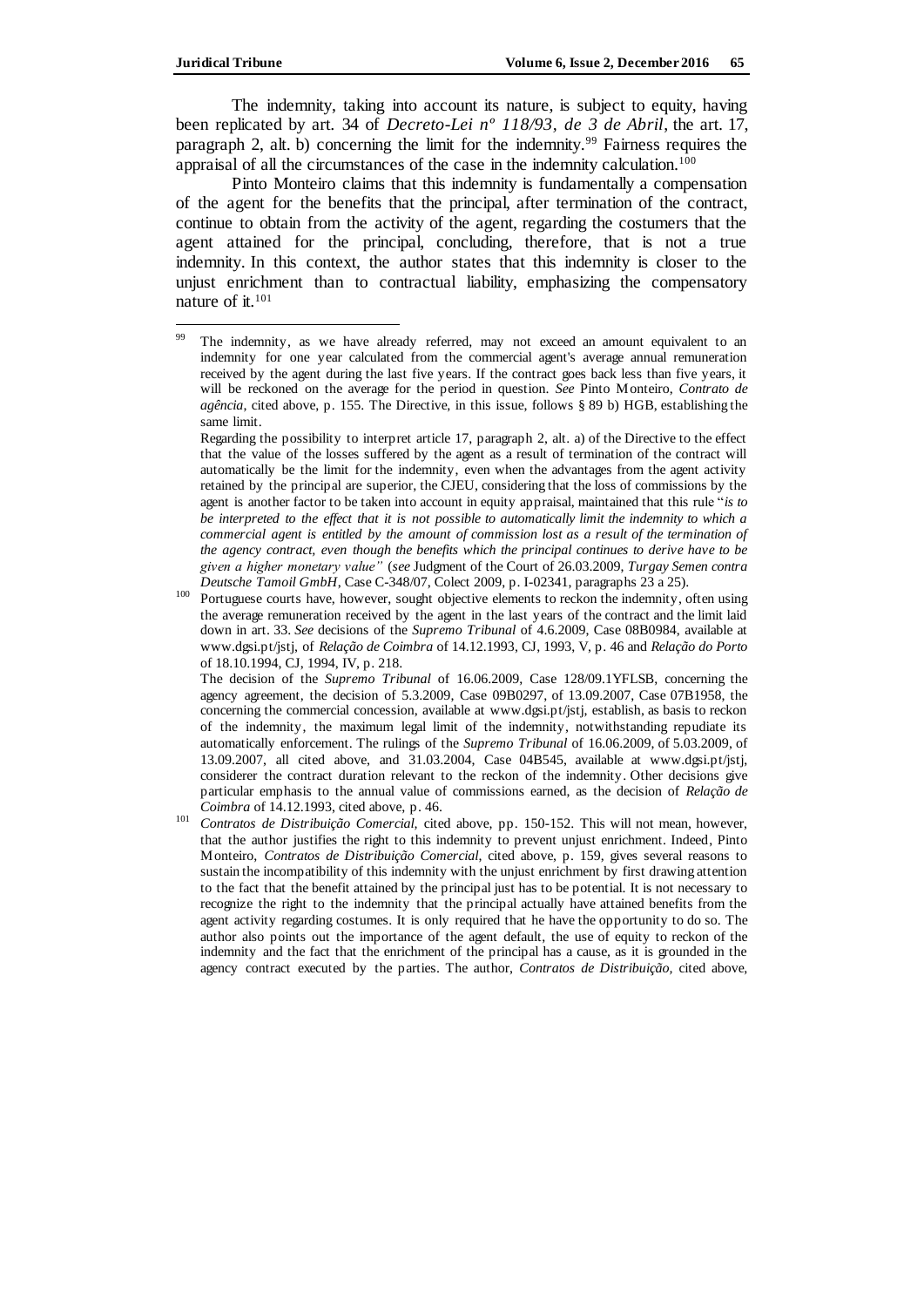Following Pinto Monteiro, we accept that this indemnity aims at compensating the agent for the commissions that he would have received in the future from his activity, but that he will not receive, owing to the contract termination (*deferred compensation*), while at same time aims at protecting the agent.<sup>102</sup>

We considered that this approach is the most appropriate to shelter the different purposes of the indemnity.

After analyzing the main aspects of the legal regime of the agency, it must be studied and defined the legal treatment to be given to distribution agreements under analysis.

## **5.Extending the legal regime of the agency contract to other distribution agreements**

The question that has been placed by literature, about the legal framework of these distribution agreements, is whether it is possible to apply by analogy the rules of the agency contract, as it is the nearest legally typical contract to these contracts, in particular, with regard to the rules concerning the termination of the contract.

The analogy, as a legal instrument to solve matters on which there is no previous regulation, requires, firstly, that the rules to be applicable by analogy regulate interests and purposes identical to the situation on which there is no previous regulation.<sup>103</sup>

Thus, it is necessary to verify whether these contracts have common interests and fulfill the same purposes.

The dealer and franchisee are different from the agent, as they are traders who buy for resale, contracting in own name and for its own account, assuming the risk of commercialization.

p. 159, also refers that, in certain circumstances, for instance, when the principal is unable to maintain the customers, without having any major benefit from it, the payment of the indemnity is due.

<sup>102</sup> *Contratos de Distribuição Comercial,* cited above, p. 160. Sustain the nature of deferred compensation, in German literature, Karsten Schmidt, *Handelsrecht*, 5ª ed., Carl Heymanns Verlag KG, Köln, Berlin, Bonn, München, 1999, § 27 V, 2, pp. 740-741, Raimond Emd, Vertriebsrecht: Kommentierung zu §§ 84 bis 92c HGB. Handelsvertreterrecht, Vertriebsrecht. Kommentierung zu §§84 bis 92 c HGB: Handelsvertreterrecht - Vertragshändlerrecht - Franchiserecht, De Gruyter, 2009, p. 861, considering this indemnity an *Vergütungsanspruch sui generis*. In Spain, Martinez Sanz, *La indemnización por clientela*, cited above, p. 115, idem, *Contratos de distribuición comercial: Concesión y franchising*, cited above, p. 357, also seems to support this nature of the indemnity.

<sup>103</sup> Regarding distribution agreements, in particular the commercial concession and franchising, *see* Pinto Monteiro, *Contratos de Distribuição*, cited above, pp. 64-69, the application of the agency legal framework is not automatic, *idem*, *Contrato de agência*, cited above, pp. 67-69. *Idem*, *Denúncia de um contrato de concessão comercial*, pp. 77-78, Menezes Cordeiro, *Manual de Direito Comercial*, cited above, nº 206, p. 494, Pestana de Vasconcelos, *O Contrato de Franquia*, cited above, pp. 73-74, Martinez Sanz, *La indemnización por clientela*, cited above, p. 122.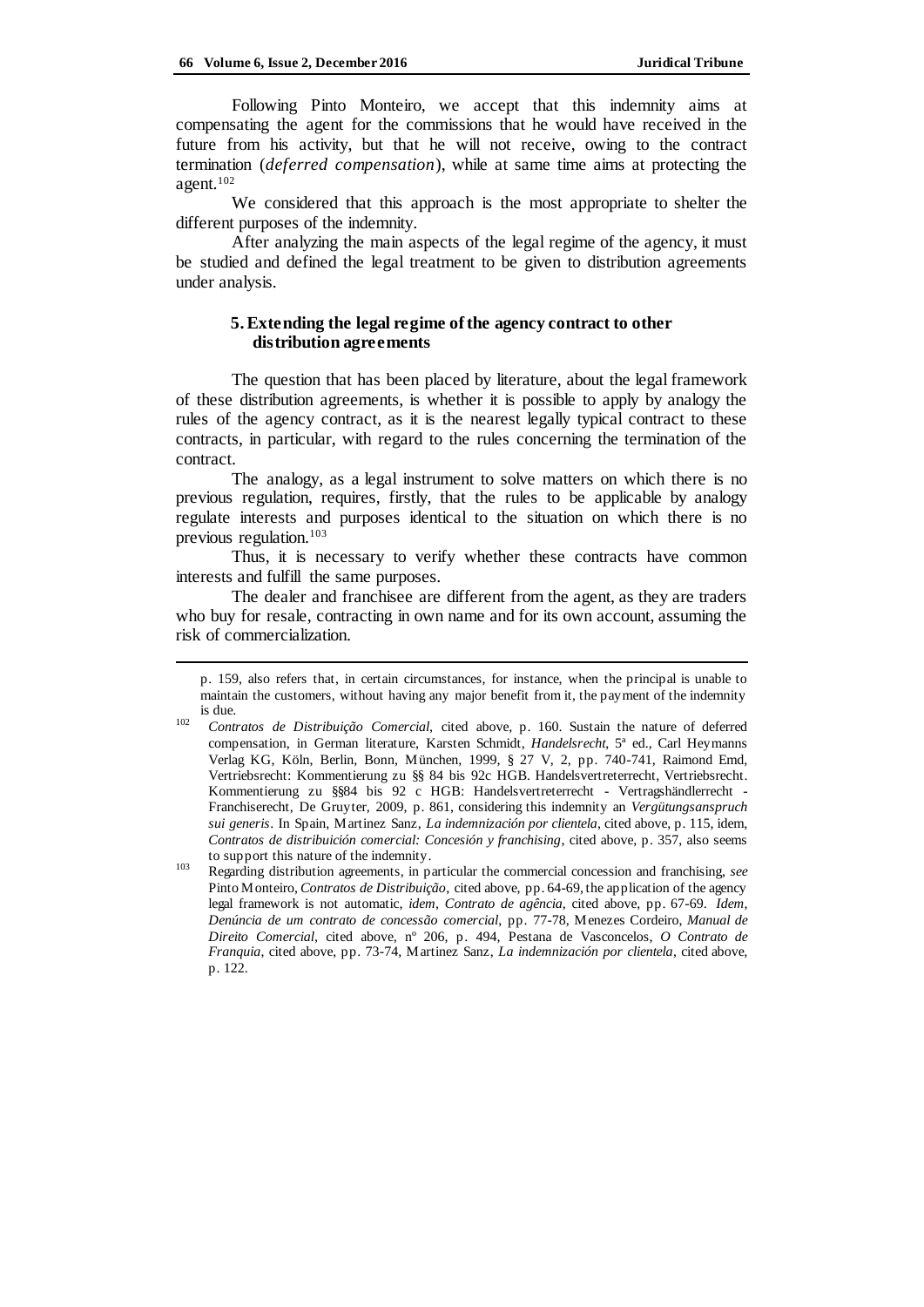Nonetheless these differences, these contracts, as it has been already mentioned, are intend to fulfill the same economic and social function of agency contract, ie, the distribution of producer goods. Indeed, in all these contracts falls upon the distributor the obligation to look after the interests of producers and to promote the distribution of producer goods.<sup>104</sup>

This obligation to promote the business of the other party allowed us to justify the autonomy of distribution contracts as a legal category.

On the other hand, it is also true that, internally, the relationship established between the grantor and the franchisor and its counterpart is very similar to the relationship established between the agent and the principal.

As we mentioned above, all these contracts are characterized by a lasting relationship of cooperation between the parties by which the distributor is integrated in the producer's distribution network. This integration is accompanied by the distributor submission to the instructions and guidelines of the producer and supervision power.

These common characteristics, despite the different intensity in each of these contracts, authorize, therefore, the application of the agency contract by analogy.<sup>105</sup>

However, it is also necessary to verify that the *ratio legis* of the rule to be applied is appropriate to the case.<sup>106</sup>

 $\overline{\phantom{a}}$ <sup>104</sup> Pinto Monteiro, *Contratos de Distribuição*, cited above, p. 66. Martinez Sanz, *La indemnización por la clientela*, cited above, pp. 318-319, underlying, about commercial concession, the common nature of *geschäftsbesorgungsvertrag* and the structural role of the duty to promote the distribution, recognizing the author, *La indemnización por la clientela,* cited above*,* p. 348, a supporting role to the market prospection and to the costumers acquisition.

<sup>&</sup>lt;sup>105</sup> Menezes Cordeiro, *Manual de Direito Comercial*, cited above, nº 206, p. 494, states that the agency may be a reference to distribution agreements, thus justifying the application of most of the agency contract rules to distribution agreements.

<sup>106</sup> Pinto Monteiro, *Contratos de Distribuição*, cited above, p. 66-67. In same sense, Martinez Sanz, *La indemnizacion por clientela*, cited above, p. 323,demanding the presence of *identidad de razón.*

Pinto Monteiro*, Contrato de agência,* cited above, p. 133, emphasizes the existence of rules only applicable to the agency contract, referring the art. 29, paragraph 2, of Decreto- Lei nº 178/86 regarding the option by the monthly remuneration average concerning the notice period, as both in the commercial concession and franchise contract , distributors purchase products for resale, benefiting from profit. The author, *Contratos de Distribuição*, cited above, p. 67, expresses reservations regarding the application to the commercial concession contract of the rules of the agency contract regarding the commission, namely, art.16, paragraph 2 of DL nº 178/86 concerning the right to the commission in the event of the breach of the exclusivity granted to the distributor, as the concessionaire benefits from profit produced by the resell of goods.

As referred by Pinto Monteiro, *Contrato de agência*, cited above, p. 133, courts have extended the art. 29, paragraph 2 to commercial concession, assuming net income the role of the commission. Similarly, about the franchising, *see* Pestana Vasconcelos, *O Contrato de Franquia*, cited above, pp. 83-84.

It is accepted by literature the mandatory written form of the non-compete obligation provided for in those contracts, by the application by analogy of art. 9 of DL nº 178/86. *See* Maria de Fátima Ribeiro, *O contrato de franquia (franchising)*, DJ, Vol. XIX, Tomo I, 2005, p. 103.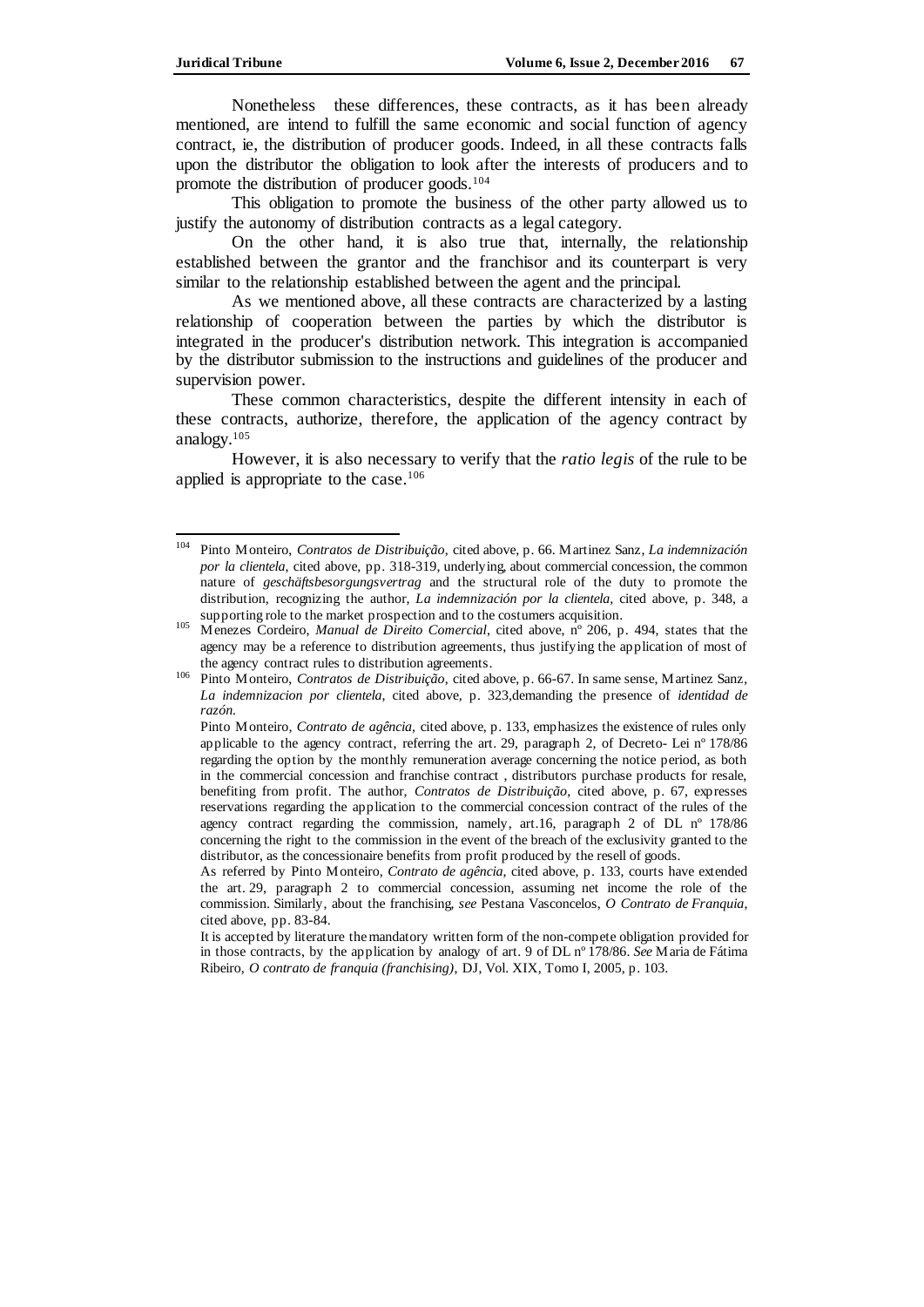European Union has been deeply concerned with the distributor protection in distribution agreements, as it is considered that the safeguarding of the distributor's independence from the producer represents a mean to overwhelm restrictions on competition and preserve the competitive condition of the distributor.<sup>107</sup>

The application by analogy of the legal framework of the agency contract, in particular the rules governing the termination of the contract, is justified by the fact that the absence of legal regulation poses major issues in this phase of the contract, rendering more evident the similarity between these contracts.<sup>108</sup>

However, the application by analogy of the rules governing the indemnity to the concession commercial contract and the franchise contract has raised some doubts in the literature and case law. The absence of consensus on the nature of the indemnity renders this issue even more complex.<sup>109</sup>

Firstly, it must be verified if the rules recognizing to the agent the right to an indemnity, provided by the arts. 33 and 34 of *Decreto-Lei 178/86, de 3 de Julho*, oversee interests similar to those of the commercial concession contract and franchise contract. 110

It also emphasizes the lack of consensus on the nature of the indemnity , Martinez Sanz, *La indemnizacion por clientela*, cited above, pp. 336-340.

<sup>107</sup> <sup>107</sup> Commission Regulation (EC) No 1400/2002 of 31 July 2002 on the application of article 81(3) of the Treaty to categories of vertical agreements and concerted practices in the motor vehicle sector, OJ L 203, 1.8.2002, p. 30-41, besides maintaining the contract duration and the minimum period of notice established in art. 5, paragraph 2 of Regulation (EC) 1475/1995, demanded in art. 3, paragraph 4 that the termination of the contract by the producer must have been written, giving account of the detailed, objective and transparent reasons for the termination in order to prevent a supplier from ending a vertical agreement with a distributor or repairer because of practices which may not be restricted under this Regulation.

<sup>&</sup>lt;sup>108</sup> The legislator, in paragraph 4 of the preamble to the DL n° 178/86, expressly states the application to the commercial concession contract of the agency contract legal framework, by analogy, *"when and to the extent that it occurs, especially on termination the contract". See* Pinto Monteiro, *Denúncia de um contrato de concessão comercial*, cited above, p. 78.

The Spanish law, revealing a more restrictive approach, extends, through the disposición adicional primera of LCA, the agency contract legal framework to the distribution contracts for cars and industrial vehicles, considering this legal framework mandatory until specific legislation regarding these contracts is approved. So far there is no specific legislation to these contracts.

<sup>&</sup>lt;sup>109</sup> The debate on the application by analogy in German literature of § 89 b) is comparable, in intensity, to the discussion on the legal nature of the indemnity . *See* Martinez Sanz, *La indemnización por clientela*, cited above, p. 310. Pinto Monteiro also points out that this particular problem of the application by analogy of agency contract legal framework was particularly discussed by the German literature. *See* Pinto Monteiro, *Contratos de Distribuição Comercial*, cited above, p. 161, note 304.

<sup>&</sup>lt;sup>110</sup> We consider that these provisions are not exceptional. Consequently, it is removed the obstacle, contained in paragraph 3 of art. 10 of the Código Civil, concerning the prohibition of applying, by analogy, exceptional rules. Similarly, under Spanish law, Martinez Sanz, *La indemnización por clientela*, cited above, pp. 323 ff, which for this purpose relates in detail the discussion in the German literature on this issue.

We will not exam the discussion about the qualification of the application of these rules by analogy *legis* or *iuris*, described by Martinez Sanz, *La indemnización por clientela*, cited above, pp. 326-327, even though we agree that underlying the application of these rules is analogy *legis.*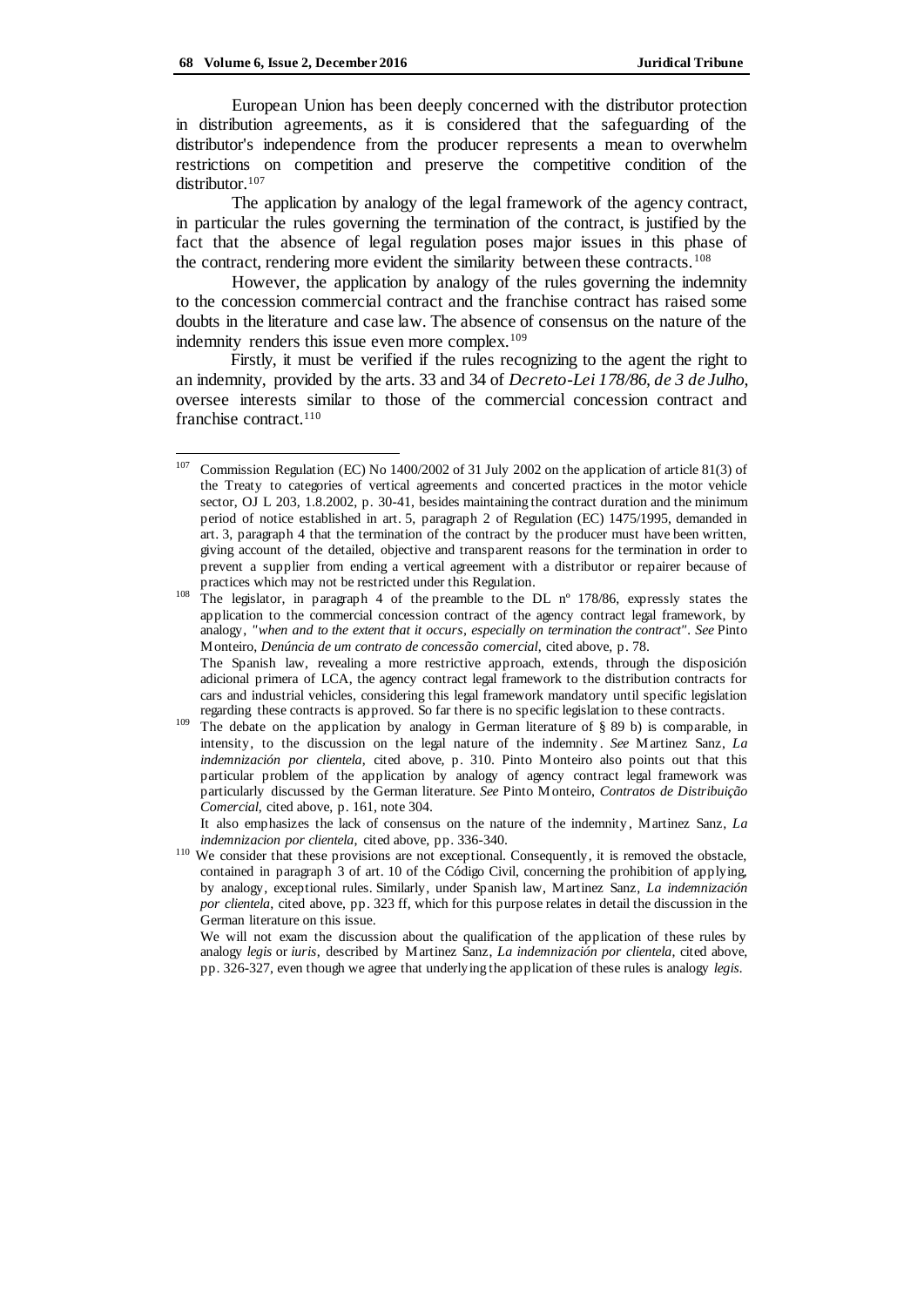j

This means, following Pinto Monteiro, to ascertain, initially, whether the grantor or franchisor´s activity can be compared to the agent activity in order to find common interests and identical functions that justify the application by analogy of the provisions under analysis.

This association to the agent presumes that these distributors have taken care of the interests of the counterparty, promoting their goods and increasing customers or turnover.  $111$ 

In this assessment , it is necessary to taken into account the degree of integration of the distributor in the network, the submission to instructions and to supervisory powers over the obligations undertaken regarding the grantor or franchisor interests and the promotion of the grantor or franchisor products. The more intense these characteristics are, the greater is the dependency of the distributor on the grantor or franchisor. Nevertheless it is said that when the integration of distributor in the network is deep, the distributor role in attracting costumers is smaller, it is also true that in a deeper integration is more likely the maintenance of the customers in the sphere of the grantor and the franchisor, rendering even more justified the payment of the indemnity provided by agency contract legal framework. Following, once again, Pinto Monteiro, *Denúncia de um contrato comercial*, cited above, p. 86, n. 94, *Contratos de Distribuição Comercial*, cited above, p. 164, n. 307.

The difference concerning the remuneration between the agent and the dealer, also present in the franchising, is not sufficient to exclude the application by analogy of the indemnity. Portuguese case law treats as equivalent to the remuneration of the agent, the net income received by the concessionaire. In this sense, *see* decision of the *Supremo Tribunal* of 23.11.2006, Case 06B2085; 15.11.2007, Case 07B3933; of 13.9.2007, Case 07B1958, of 10.12.2009, Case 763/05.7TVLSB.S1, of 17.05.2012, Case 99/05.3TVLSB.L1.S1, all published in www.dgsi.pt/jstj. In this sense, decision of the *Relação de Lisboa* of 22.10.2009, Case 1911/04.0TBCSC-2; of 12.05.2009, Case 763/05.7TVLSB-7; of 17.03.2009, Case 8340/2008-7; of 29.03.2007, Case 2985/06-6, published in www.dgsi.pt/jrtl. This seems to be the solution sustained by Pinto Monteiro, *Contrato de agência*, cited above, p. 155.

Martinez Sanz, *La indemnizacion por clientela*, cited above, pp. 362-364, following some German authors, suggests that the indemnity is calculated from the dealer margin, after deducting all funds that aimed at repaying the risk assumed by the dealer, so that it only compensates, as in agency, *"o labor de apertura o creación de mercado"*. In this approach, it is identified by the author, *La indemnizacion por clientela*, cited above, p. 364, the conversion of the profit margin in a commission appropriate to compensate the concessionaire for the advantages that the grantor will receive, after the termination of the contract, from activity of the concessionaire, especially the costumers. The author, however, recognizes the difficulties in practical terms of this reckon, admitting a possible increase in litigation and in uncertainty. However, the author does not considered these difficulties sufficient to prevent the legislator to draw up a set of criteria, as it has been done in respect to the indemnity within the agency contract. Elsa Vaz Sequeira, *Contrato de franquia e indemnização de clientela*, "Estudos Dedicados ao Prof. Doutor Mário Júlio de Almeida Costa", Universidade Católica Portuguesa, Lisboa, 2002, p. 485, also expresses this concern, recommending that the determination of the indemnity must respect equity in order to reduce the excessively high profits of the franchisee.

However, as referred by Ignacio Moralejo Menéndez, *El contrato mercantil de concesión*, p. 314, n. 95, the *Tribunal Supremo*, despite the analogy *legis* with art. 28 of LCA, continues to considerer, in several decisions, the right to an indemnity a mechanism to prevent the unjust enrichment of the producer.

<sup>111</sup> Following closely Pinto Monteiro, *Contratos de Distribuição*, cited above, pp. 163-164. As the author notes, in this first moment, is already proved the requirement demanded in alt. a), paragraph 1 of art. 33 of DL nº 178/86, de 3 de Julho. *See*, in the same sense, Martinez Sanz, *La indemnizacion por clientela*, cited above, pp. 340 ff.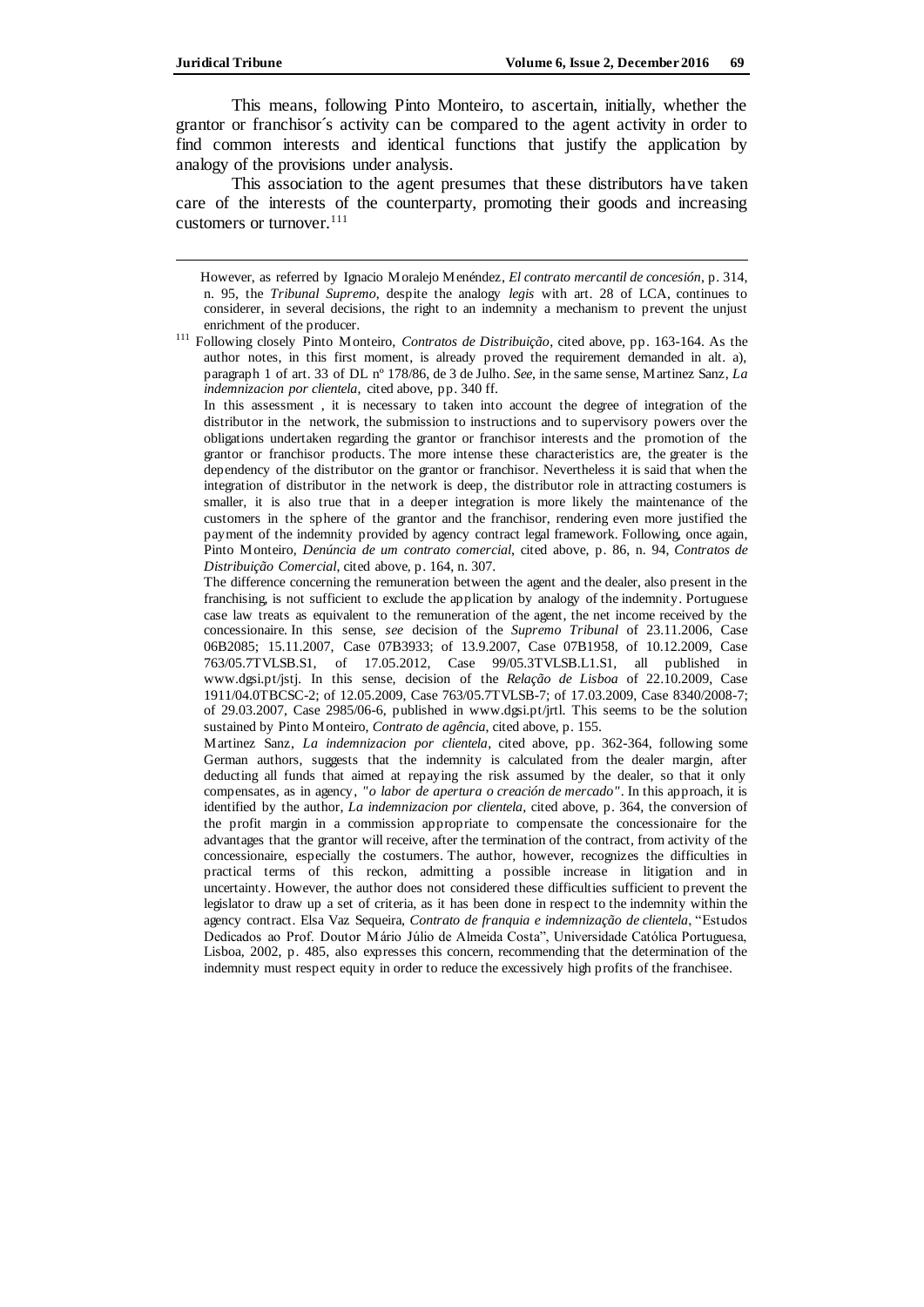Secondly, it is necessary to assess whether the *ratio legis* of the arts. 33 and 34 is compatible with the contract to be regulated.

The justification for the application by analogy of these provisions requires, similar to what happens with the recognition of the right of the agent to the indemnity, the fulfillment of legal requirements: acquiring new customers or a substantially increase in turnover and the benefit by the producer, after termination of the contract, of the distributor activity. $112$ 

This last requirement fulfillment has raised major difficulties, since, unlike the agency contract in which the principal enters into contracts with customers, in the commercial concession contract and franchising, the distributor contracts with costumers in his own name and on his own behalf.

Indeed, in these contractual arrangements, it is extremely difficult to the counterparty to benefit from the customers, after the termination of the contract.

This requirement may, however, be considered fulfilled if the counterparty, on termination of the contract, has effective access to customers of the distributor.<sup>113</sup>

This reasoning, although initially limited by the literature and case law to the commercial concession agreement can also be extended to franchise agreements.<sup>114</sup>

<sup>112</sup> Without ground, in our opinion, it was sustained, concerning the first requirement, that in concession commercial contract and, in particular, in franchising, costumers were not brought into business by the distributor activity, but by the attractive power of the trademark (*Sogwirking der Marke*). In this sense, Fiammetta Coggi, *Le condizioni di fine rapporto*, "I contratti di franchising. Organizzazione e controllo di rete", Luciano Pilotti, Roberto Pozzana (coord.), Egea, Milano, 1990, pp. 138 ff. The literature has considered that this assertion cannot succeed, as the agent also benefits from trademark notoriety, without jeopardizing the fulfillment of this requirement, and, as pointed out by Pinto Monteiro, *Contratos de Distribuição*, cited above, p. 167, note 316, it is not legally required that the agent activity is the only factor responsible for acquiring new customers or increasing business turnover. It will be, however, one factor to consider when determining the requirement demanded by alt. a) of paragraph 1 art. 33 of Decreto-Lei nº 178/86 and, in particular, in determining the indemnity. *See* Martinez Sanz, *La indemnización por clientela*, cited above, pp. 157, 347-349.

Regarding commercial concession was pointed out by some Italian literature that this indemnity, whose origin is found in the collective bargaining agreements, prior to the *Codice Civile*, emerged in a particular context, with the purpose of protecting the agent, arguing that this rule, owing to the fact that is protective and mandatory, cannot be extended to the commercial concession agreement. On the other hand, it is also underlined that one of the obligations of the agent is to increase the demand for goods, belonging the costumers to the principal, while in the commercial concession, the distributor acts in own name and for its own account. *See* Oreste Cagnasso, *Concessione di vendita*, cited above, pp. 388-389.

These grounds will be to rejected to the extent that the mandatory and specific protection rules can be applied by analogy since the interests to protect are identical. Regarding the second argument, it is important to state that the dealer will only be entitled to the indemnity if he effectively loses the costumers with the termination of the contract. If he preserves the costumers, obviously there is no place to an indemnity. It is also required in the commercial concession that the grantor benefit, even potentially, from the costumers of the dealer.

<sup>113</sup> *See* Pinto Monteiro, *Contratos de Distribuição*, cited above, pp. 165-166, Martinez Sanz, *La indemnizacion por clientela*, cited above, pp. 350-351.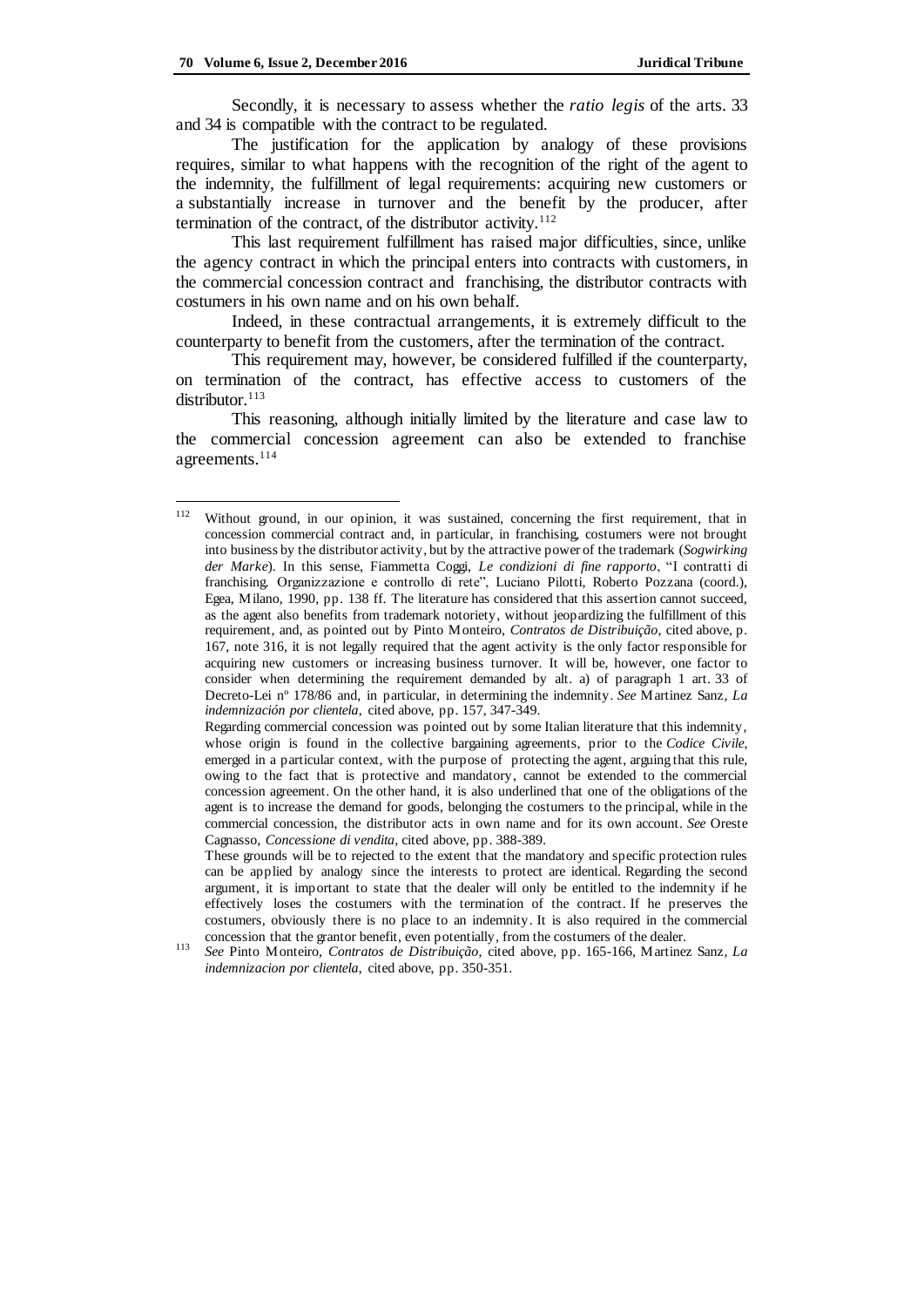114 The recognition of the right to a indemnity to the dealer is established in case law and national doctrine. *See* decisions from the *Supremo Tribunal* of 5.3.2009, Case 09B0297; of 31.03.2004, Case 04B545; of 21.04.2005, Case 05B603 and Case 04B3868, 3.05.2000, available at www.dgsi.pt/stj. Pinto Monteiro, *Contratos de Distribuição*, cited above, p. 164, *idem*, *Contrato de agência*, cited above, pp. 137-139, Menezes Cordeiro*, Manual de Direito Comercial*, cited above, p. 514, Menezes Leitão, *A indemnização de clientela no contrato de agência*, cited above, p. 84, Rui Pinto Duarte, *Tipicidade e atipicidade dos contratos*, Almedina, Coimbra, 2000, p. 195, pointing out that this will only be justified if the commercial concession contract is similar to the agency agreement. The author also sustains this opinion in *A jurisprudência portuguesa sobre a aplicação da indemnização de clientela ao contrato de concessão comercial. Algumas observações*, Themis, II, Almedina, 2001, pp. 320-321. Francisco Javier Valenzuela Garach, *El contrato de concesión mercantile y su extinción por denuncia unilateral*, RDM, 225, 1997, pp. 1319 ff, Martinez Sanz, *La indemnizacion por clientela*, cited above, pp. 346, 357, Ignacio Moralejo Menéndez, *El contrato mercantil de concesión*, pp. 317-321.

Admit the right to an indemnity concerning the franchise contract, Pinto Monteiro, *Contratos de Distribuição*, cited above, pp. 167-168, *idem*, *Contrato de agência*, cited above, p. 49, highlighting the difficulties of the issue, Menezes Cordeiro, *Manual de Direito Comercial*, cited above, p. 520, though dependent on a concrete assessment, which is a change in relation to the author's position, in Menezes Cordeiro, *Do contrato de franquia*, cited above, p. 83, where the application by analogy was rejected on the grounds that the costumers were attracted by the trademark; Isabel Alexandre, *O contrato de franquia (franchising)*, cited above, p. 369, suggesting a case by case analysis, Carlos Olavo, *O contrato de franchising*, "Novas perspetivas do Direito Comercial", cited above, pp. 171-172, Elsa Vaz Sequeira, *Contrato de franquia e indemnização de clientela*, cited above, pp. 482-483, Luís Miguel Pestana Vasconcelos, *O Contrato de Franquia*, cited above, pp. 96 ff, referring, p. 98, that the *praxis* qualifies mixed contracts for provision of services and trademark license as franchising agreements, in which the false franchisee might be similar to an agent, thus justifying the analogy . Luís Menezes Leitão, *A indemnização de clientela*, cited above, p. 89, rejects the application by analogy, in franchise agreement, arguing that costumers belong to franchisee, rejecting the existence of benefits, given the lack of agreement between customers and franchisor, adding that the franchisee does not suffer any remuneration loss with termination of the contract, since it explores directly the business, having to pay to the franchisor a remuneration as consideration for the license granted. However, he admits that the distribution franchise agreement may justify the payment of the indemnity, as it is possible in this type to attract customers that, after the termination of the contract, revert to the franchisor.

Martinez Sanz, *Contratos de distribución comercial: concesión y franchising*, cited above, pp. 366-367, although expressing reservations, *La indemnizacion por clientela*, cited above, p. 303, n. 673, Gallego Sanchez, *La franquicia*, cited above, pp. 112-113, Karsten Schmidt, *Handelsrecht*, cited above, pp. 771 ff, Martinek, *Moderne vertragstypen*, Band II-Franchising, Know -how –Verträge, Management und Consultingverträge, Verlag CH Beck, München, 1992, pp. 155-158, Canaris, *Handelsrecht,* cited above, pp. 388 ff.

On the other hand, deny the right to indemnity, Maria de Fátima Ribeiro, *O contrato de franquia (franchising),* DJ, cited above, pp. 93, *idem*, O *Contrato de franquia*, cited above, pp. 273, 284-285, Manuel Pereira Barrocas, *O contrato de franchising,* ROA, 1989, pp. 159-160**,**  Bussani, Cendon, *I Contratti Nuovi*, cited above, pp. 471-472, Cagnasso, *Concessione di vendita e franchising,* cited above, p. 339, although these Italian authors recognize a right to the indemnity when a not-compete clause prevents the franchisee from performing a competing activity.

Regarding the franchising, it has been argued by the literature that, since the franchisee already has a pre-existing clientele, any benefit will be assignable to the franchisor, ignoring that the franchisee pays the franchisor the benefits granted by the contract. In this sense, Pinto Monteiro, *Contratos de Distribuição,* cited above, p. 168, note 318. However, as mentions Pinto Monteiro, *ibidem,* following Canaris, it is also in this distribution agreement, where the influence of the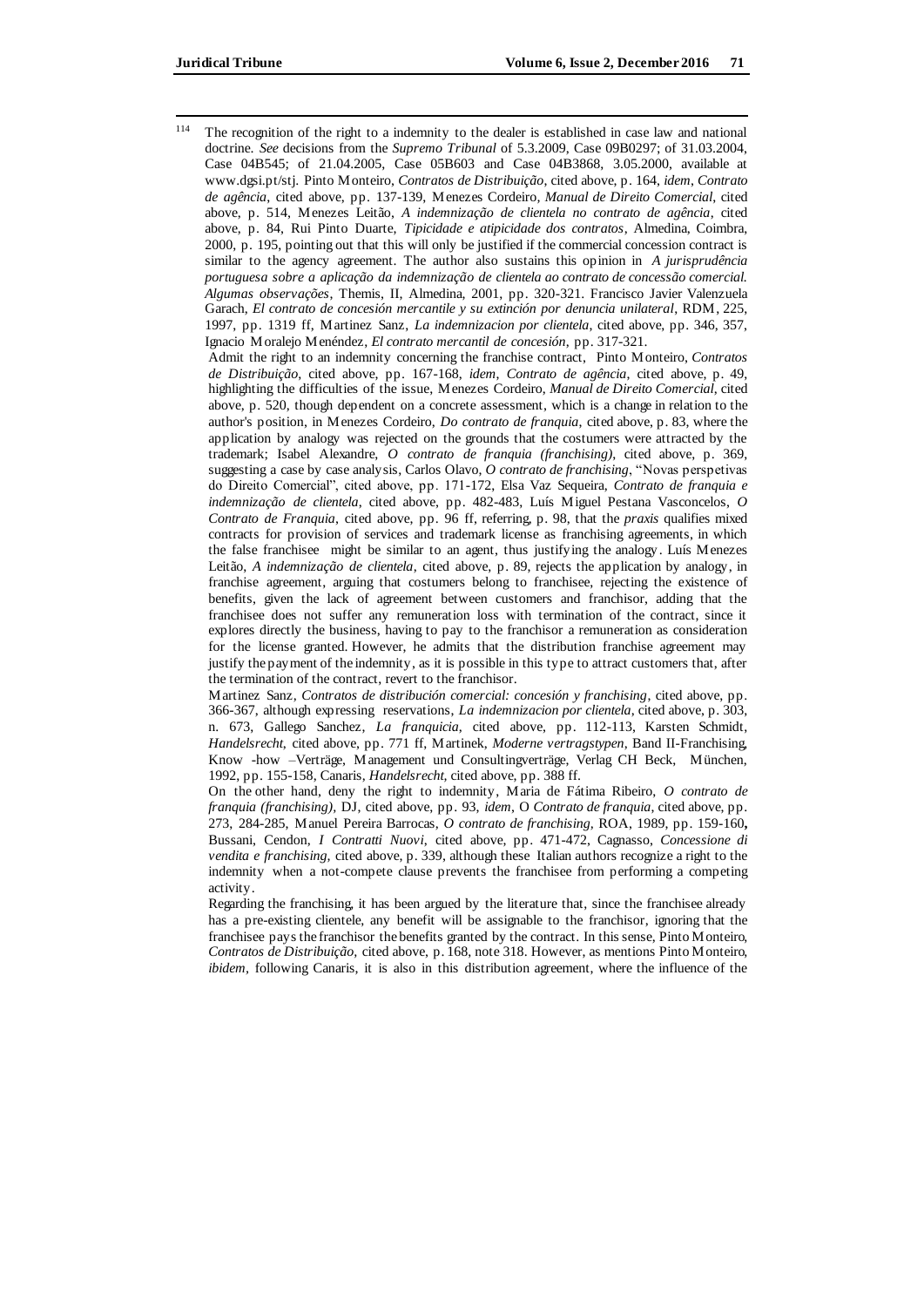j

The case law and Portuguese and European literature<sup>115</sup>, verified the requirements of analogy, admit the application by analogy of the agency contract legal framework to these contracts, in particular the provisions governing the termination of the contract, preserving, nevertheless, the particularities of contracts.<sup>116</sup>

4292), 14 febrero 1997 (RJ 1997, 1418), of 26 April 2002 (RJ 2002, 5244), 26 de junio de 2003 (RJ 2003/4308), of 5 de mayo (RJ 2006/4050).

There are, however, cases where the *Supremo Tribunale* rejects the application by analogy of the indemnity to the commercial concession contract, as follows from 2004 5 febrero decision (RJ 2004, 639).

Admits the application by analogy with reluctance, *see* Raul Bercovitz Álvarez, *El contrato de agência*, "Contratos Mercantiles", cited above, pp. 535-536.

We agree with José Alberto Vieira, *O Contrato de Concessão Comercial*, Coimbra Editora, 2006, p. 127, in maintaining the mandatory nature of arts. 33 and 34, even if applied by analogy. *See* Pinto Monteiro, *Contratos de Distribuição*, cited above, p. 155, *Contrato de agência*, cited above, pp. 145-146, on the mandatory nature of these provisions, considering null, pursuant to art. 809 Código Civil and art. 19 of the Directive, waive of this right in advance. The Author admits, however, that the amount of indemnity may be at reasonable terms determined, by a prior or subsequent agreement.

On the other hand, denies mandatory nature of the indemnity, when applicable to commercial concession by analogy, for the absence of grounds justifying the injunctive nature of the provision in the agency agreement, Martinez Sanz, *La indemnizacion por clientela*, cited above, pp. 330-331. The author, *op cited above*, p. 330, points out that the application of the agency contract legal framework by analogy is derived from faulty contractual regulation by the parties. Similarly, regarding the franchise agreement, following Martinez Sanz, *see* Elsa Vaz Sequeira, *Contrato de franquia e indemnização de clientela*, cited above, pp. 483-484, even though the author considers that the absence of a mandatory nature does not prevents the application of the general principles of law, in particular, the Civil Code provisions concerning the vices of will, the good faith and, above all, the general terms of business contracts, given that, as a rule, these contracts are formed by General Terms of Business.

Pedro Pais de Vasconcelos, *Contratos atípicos*, Almedina, Coimbra, 2002, p. 370, also argues that the provisions with injunctive nature can be derogated if thwarted by the contract provisions, affirming the prevalence of the rules over the contract regulation to when the contract is typical.

However, the author admits the injunctive nature of those provisions, when, given the circumstances, the case under analysis and legally atypical contract present the same grounds of

producer in shaping franchisee's activity is greater, with deeper network integration, that the resemblance to the agent is more accute.

<sup>115</sup> Accordingly, *see* the decisions of *Supremo Tribunal* of 5.3.2009, Case 09B0297; of 15.11.2007, Case 07B3933; of 09.01.2007, Case 06A4416; of 12.4.2005, Case 04A4685; of 6.7.2005, Case 04B4598; of 21.4.2005, Case 05B603; of 21.04.2005, Case 04B3868 and 05.06.1997, Case 96B817, all available in www.dgsi.pt/jstj. In the Spanish case law, *see* the decisions of the *Tribunale Supremo* of 12 junio 1999 (RJ 1999,

<sup>116</sup> In this sense, Pinto Monteiro, *Contrato de agência*, cited above, pp. 67, 148-151, *idem*, *Denúncia de um contrato de concessão comercial,* cited above, nºs 3 e 5, pp. 49 ff, 75 ff, respectively, *idem*, *Contratos de Distribuição Comercial*, cited above, pp. 64-69, Menezes Cordeiro, *Manual de Direito Comercial*, cited above, nº 206, pp. 207, 212, 219, Maria Helena Brito, *O Contrato de concessão comercial*, cited above, pp. 124-125, Pestana de Vasconcelos, *O Contrato de Franquia*, cited above, pp. 73 ff, Fátima Ribeiro, *O Contrato de franquia*, cited above, pp. 142-143. In European doctrine, *vd*. Martinez Sanz, *Contratos de distribuición comercial: concésion e franschising*, cited above, pp. 348-350, 365-367, Karsten Schmidt, *Handelsrecht,* cited above, pp. 769 ff, Canaris, *Handelsrecht*, cited above, pp. 388 ff.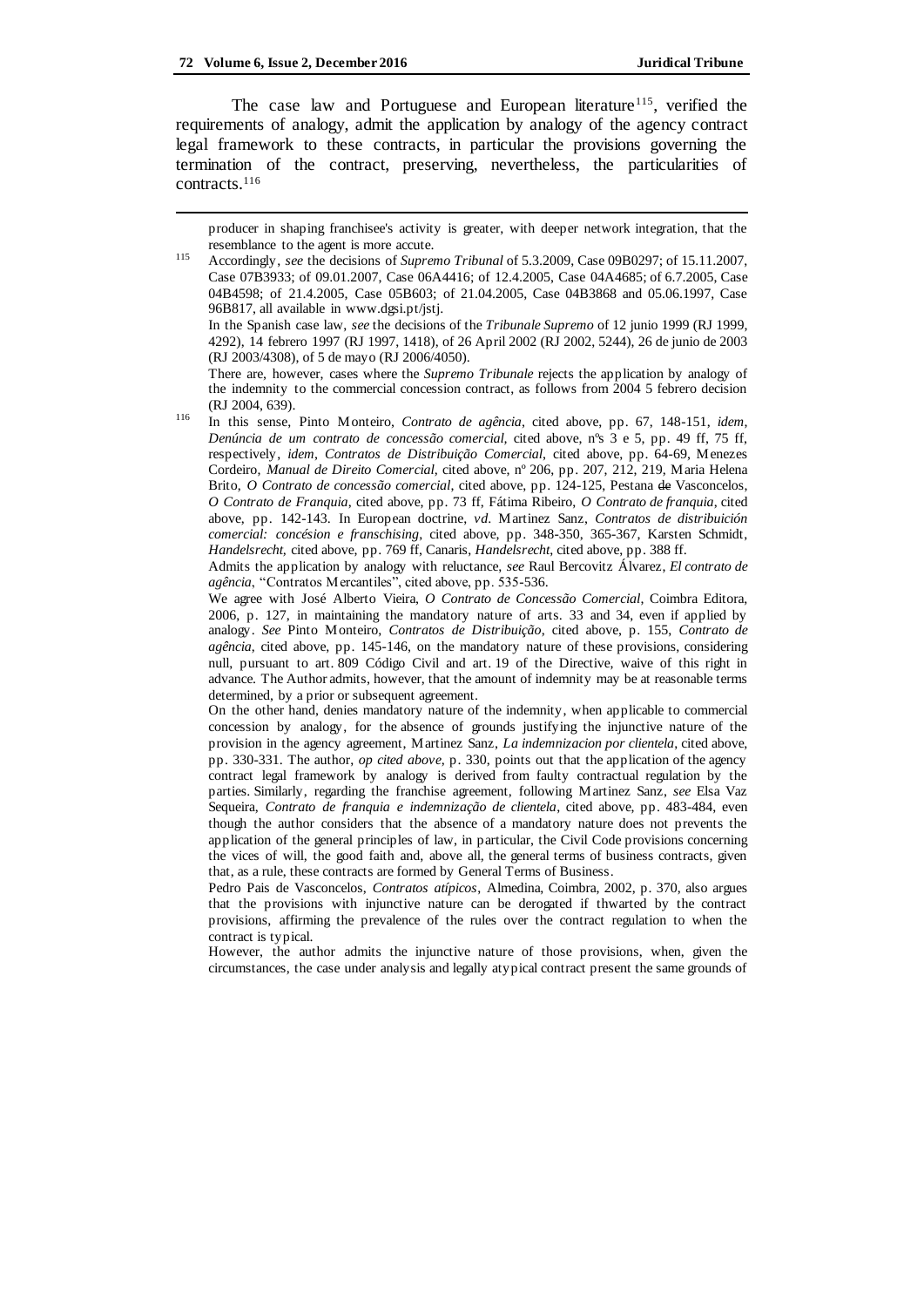Following Pinto Monteiro, we also consider that the periods of notice provided for in art. 28 are not applicable to distribution contracts, although it may act as a reference. These contracts demand from the distributor a level of investment that is not compatible with the short periods provided in for the agency contract. The periods of notice agreed by the parties shall be assessed casuistically, under the good faith principle. $117$ 

In the light of the above mentioned, we sustain, provided the legal requirements are proved, the application by analogy of the agency contract legal framework, including the indemnity, to commercial concession contract and franchise contract.

Our case law has considered null and void the waive in advance of the indemnity regarding commercial concession contract, as is clear from de decisions of *Relação de Lisboa* of 17.03.2009, Case 8340/2008-7; of 29.03.2007, Case 2985/06-6 and 12.05.2009, Case 763/05.7TVLSB-7, available at www.dgsi.pt/jtrl. In the Spanish case law, it has been admitted the validity of theses clauses, as reports Ignacio Moralejo Menéndez, *El contrato mercantil de concesión*, p. 324.

There is a case law trend that defends the nullity of waiving in advance of the indemnity, claiming that this clause, as a General Terms of Business, was not negotiated by the dealer. *See* decisions of *Supremo Tribunal* of 15.11.2007, Case 07B3933; of 05.03.2009, Case 09B0297, published in www.dgsi.pt/jstj and *Relação de Lisboa* of 10.02.2011, Case 5484/09.9TVLSB.L1-2 available at www.dgsi.pt/jtrl.

<sup>117</sup> *See* Pinto Monteiro, *Contratos de Distribuição Comercial*, cited above, p.138. The same can be affirmed about the longer periods of art. 25 of the LCA. The majority if the authors has held that art. 28 of the Decreto-Lei nº 178/86 shall not apply to commercial concession and franchise contracts, not only because it foresees short periods, but owing to the fact that these contracts demand greater investments by the dealer and franchisee, than those usually demanded to the agent. The periods of notice provided for in art. 28 of DL nº 178/86, are only a reference. *See*  Maria de Fátima Ribeiro, *O Contrato de franquia*, cited above, p. 243 and Pestana de Vasconcelos, *O Contrato de Franquia*, p. 82. This appraisal has been followed by Portuguese case law, as held by the decisions of the *Supremo Tribunal* of 9.1.2007, Case 06A4416, while acknowledging that the established periods of notice can be used as references, of 21.4.2005, Case 05B603; of 13.05.2004, Case 04A381; of 4/2/2003, Case 02A744; of 10.10.2001, Case 02A744, available at www.dgsi.pt/jstj. Upholding that art. 28 of DL nº 178/86 set the limits for period of notice of the commercial concession contract of indefinite duration, although in some cases the good faith may impose an extension of the mentioned periods, *see* the decision of the *Supremo Tribunal* of 12.04.2005, Case 04A4685, available at www.dgsi.pt/jstj. The decision of *Relação de Lisboa* of 2.02.2006, Case 9219/2004-6, available at www.dgsi.pt/jtrl, does not question the inadequacy of the periods of notice set out in art. 28 applying it to the commercial concession contract.

public policy that justified the mandatory nature of the provisions concerning the typical contract. The mandatory nature is explained by public policy. Martinez Sanz, *La indemnizacion por clientela*, cited above, p. 331, admits maintaining the injunctive nature of the indemnity when applicable by analogy to the commercial concession, if, from an abstract perspective, the need for protection of the dealer is identical to the agent. The author denies it general, although admits that it can to occur occasionally. In the same way, *see* Ignacio Moralejo Menéndez, *El contrato mercantil de concesión*, pp. 324-325.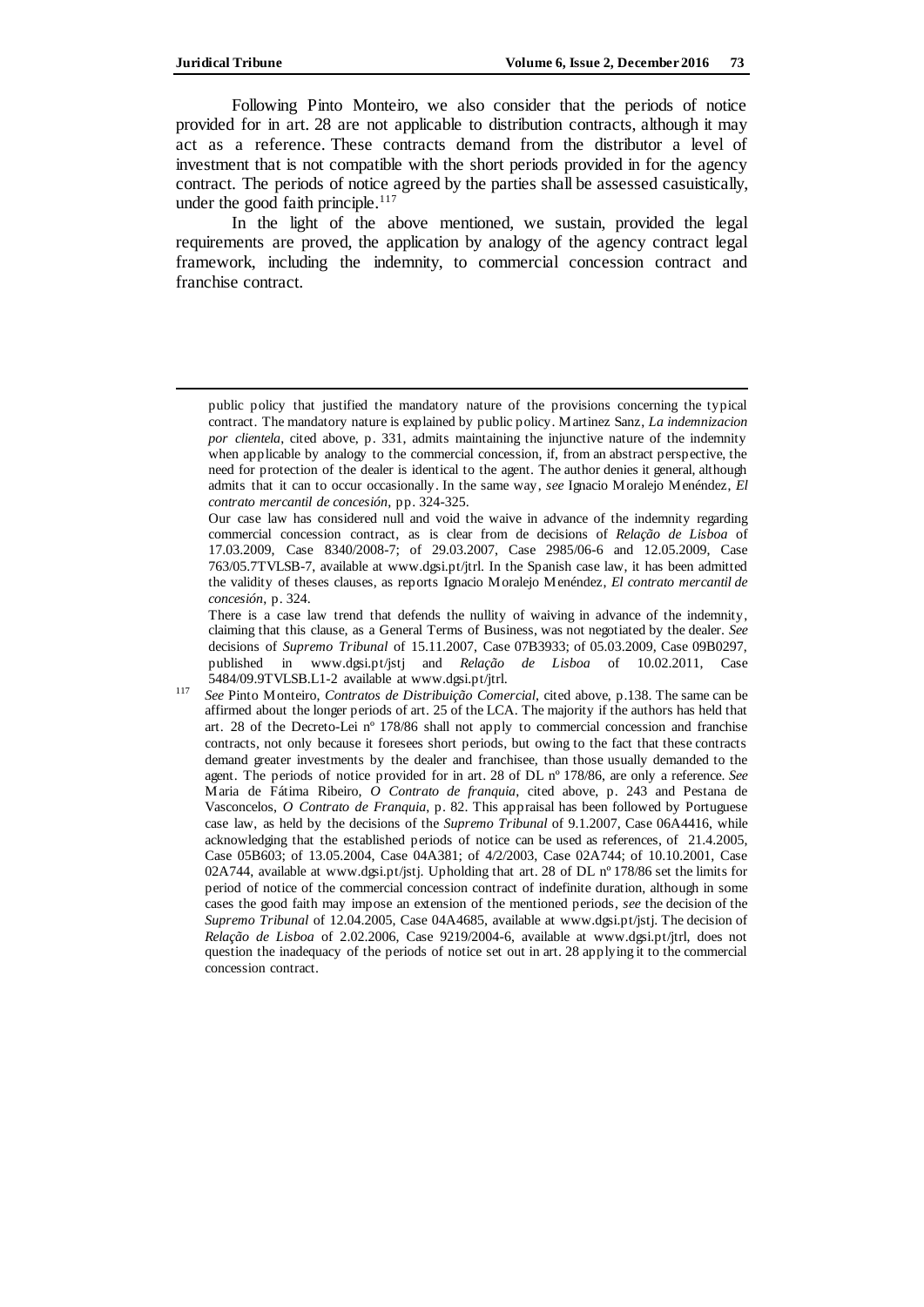### **Conclusion**

The agency contract, under the influence of the European Union, is typified in Portuguese and Spanish legal systems, raising many doubts about its application by analogy to the commercial concession contracts and franchise contract, which remain legally atypical in both legal systems.

In order to contribute to the clarification of this discussion, we concluded, after a brief characterization of agency contracts, commercial concession and franchise, for the existence of an autonomous category of distribution contracts, as affirmed by the national and European literature, based on requirement that the distributor must ensure the producer interests and to promote the distribution of the goods and services of the producer within a lasting relationship of cooperation between the parties. Through this relationship, the distributor is integrated, with greater or lesser intensity, into the distribution network of the producer.

The comparison of the legal framework of the agency contract in the Portuguese and Spanish legal systems revealed an obvious similarity, explained by the Directive 86/653/EEC of 18 December 1986 on the coordination of the laws of the Member States relating to self-employed commercial agents.

The recognition to these contracts of same economic and social function, as already supported by literature and courts in Portugal and Spain, justified the application, by analogy, of the agency contract legal framework to commercial concession and franchise contracts, in particular the rules governing the termination of the contract, including the indemnity.

#### **Bibliography**

- 1. Baldi, Venezia, *Il contratto di agenzia: la concessione di vendita, il franchising*, 8ª ed., Giuffrè Editore, 2008,
- 2. D. J. Hil, *The commission merchant at common law*, The Modern Law Review, Volume 31, Issue 6,
- 3. Delli Priscoli, *La restrizioni verticali della concorrenza*, Casa Editrice Giuffrè, Milano, 2002,
- 4. Díaz Echegaray, *El contrato de distribución exclusiva o de concesión*, "Contratos Mercantiles", Bercovitz Rodriguez-Cano, Clazada Conde (coord.), Thomson, Arazandi, Navarra, 2004,
- 5. Elsa Vaz Sequeira, *Contrato de franquia e indemnização de clientela*, "Estudos Dedicados ao Prof. Doutor Mário Júlio de Almeida Costa", Universidade Católica Portuguesa, Lisboa, 2002,
- 6. Enrique Díez de Castro, Antonio Navarro Garcia, *Naturaleza de la distribución*, "Distribución Comercial", Enrique C. Díez de Castro (coord.), 3ª ed., McGraw-Hill, Madrid, 2004,
- 7. Esperanza Gallego Sanchez, *La franquicia*, Trivium Editorial, Madrid, 1991,
- 8. Galgano, *Diritto civile e commerciale*, Vol. III, Tomo I, Cedam, Padova, 1990,
- 9. Gorjão-Henriques, *Da Restrição da Concorrência na Comunidade Europeia: a Franquia de Distribuição*, Almedina, Coimbra, 1998,